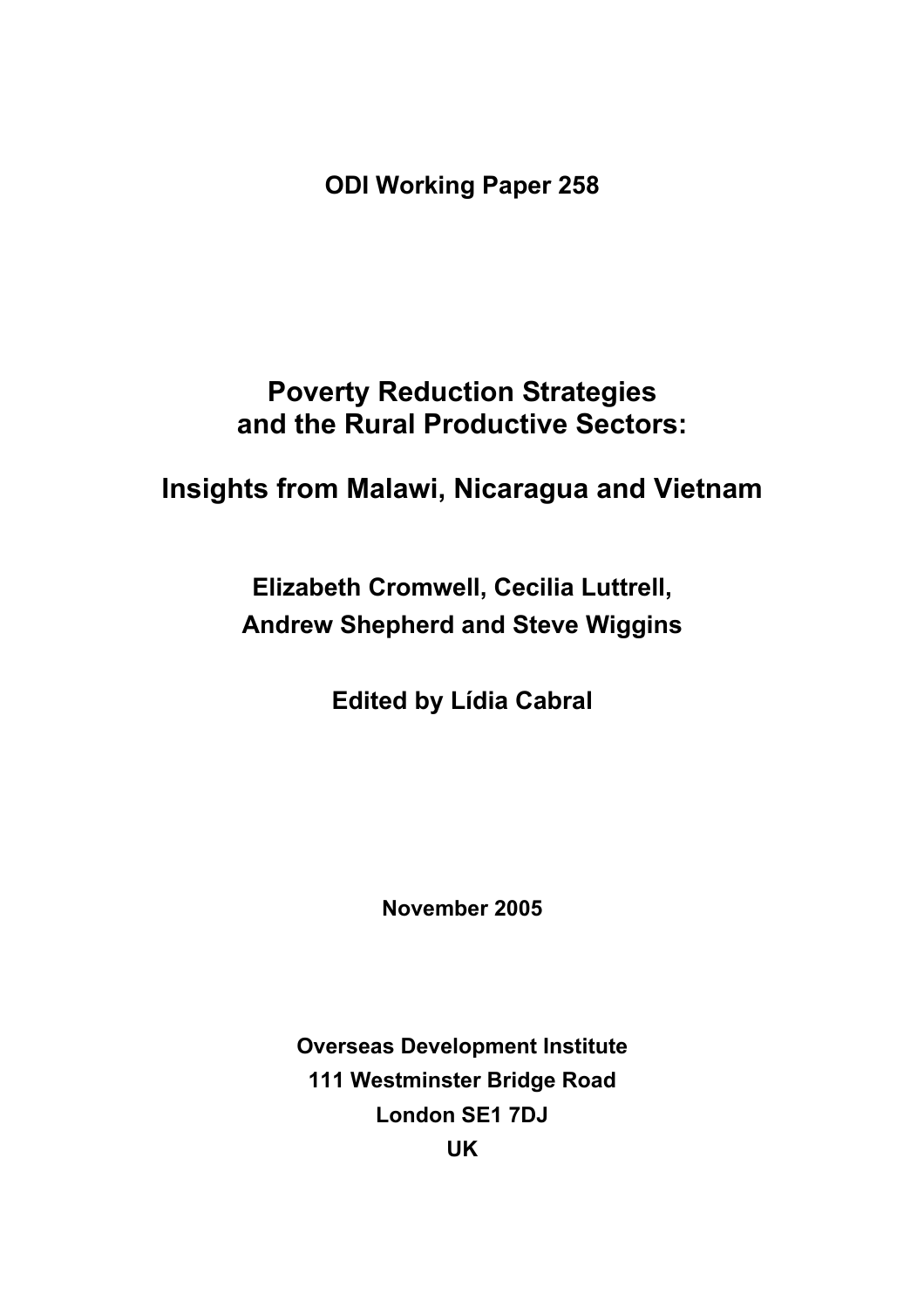ISBN 0 85003 780 8

© Overseas Development Institute 2005

All rights reserved. No part of this publication may be reproduced, stored in a retrieval system, or transmitted in any form or by any means, electronic, mechanical, photocopying, recording or otherwise, without the prior written permission of the publishers.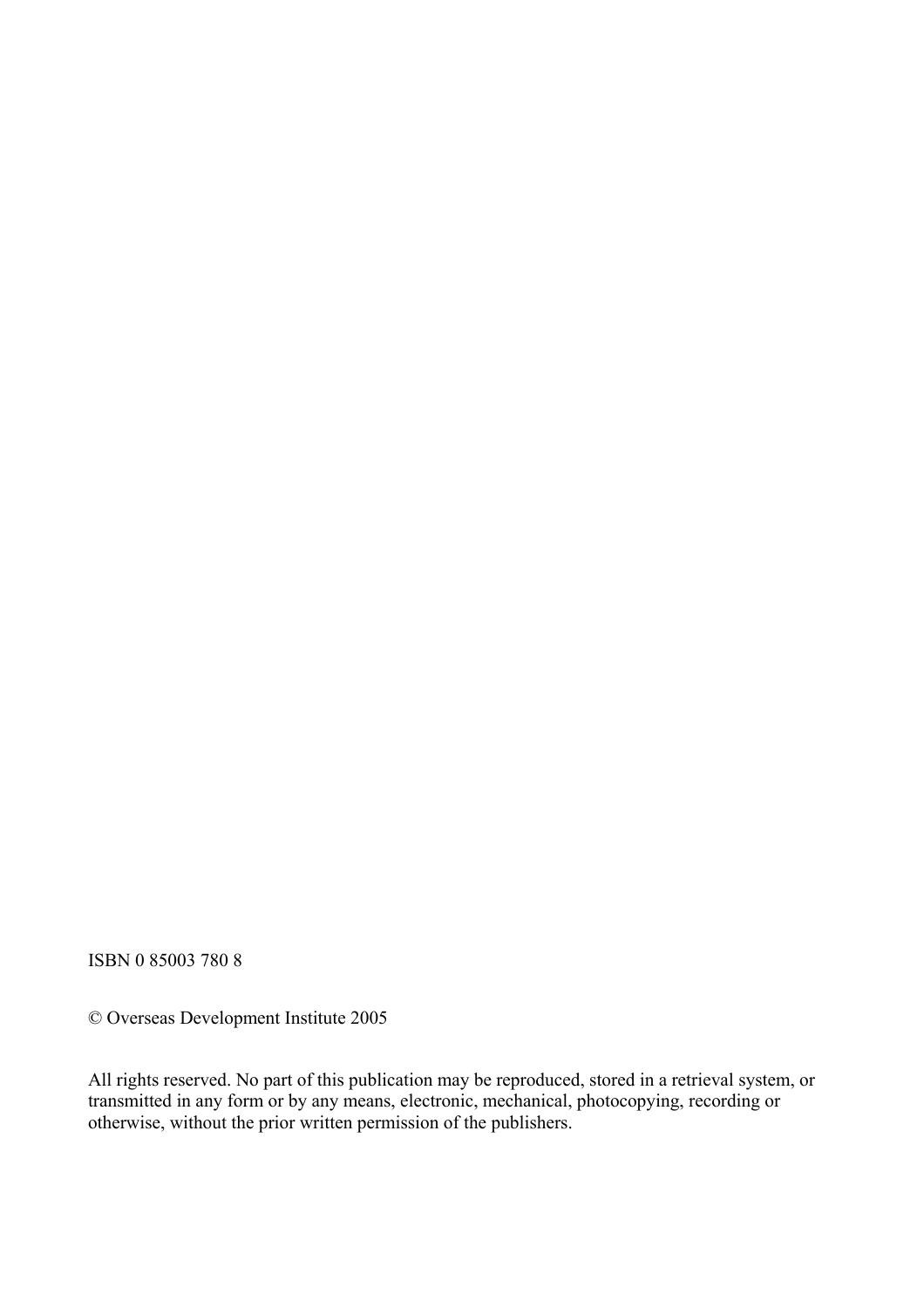# **Contents**

|                         | Acknowledgements                                                                                 | iv           |  |  |  |
|-------------------------|--------------------------------------------------------------------------------------------------|--------------|--|--|--|
|                         | <b>Summary</b>                                                                                   | V            |  |  |  |
|                         | <b>Acronyms</b>                                                                                  | vii          |  |  |  |
| 1                       | <b>Introduction</b>                                                                              | $\mathbf{1}$ |  |  |  |
| 2                       | The country cases in brief                                                                       | 5            |  |  |  |
|                         | 2.1 Malawi                                                                                       | 5            |  |  |  |
|                         | 2.2 Nicaragua                                                                                    | $\tau$       |  |  |  |
|                         | 2.3 Vietnam                                                                                      | 10           |  |  |  |
| $\mathbf{3}$            | PRS and the rural productive sectors – analysis of selected issues                               | 13           |  |  |  |
|                         | Pro-poor growth and rural productive sectors – the underlying debate and policy agenda 13<br>3.1 |              |  |  |  |
|                         | PRS as policy tool for pro-poor growth?<br>3.2                                                   | 16           |  |  |  |
|                         | Rural productive sectors and the engagement with PRS processes<br>3.3                            | 19           |  |  |  |
|                         | Role of aid donors<br>3.4                                                                        | 24           |  |  |  |
| $\overline{\mathbf{4}}$ | Concluding remarks and further research                                                          | 26           |  |  |  |
|                         | 29<br><b>References</b>                                                                          |              |  |  |  |
|                         | 31<br>Annex. Guiding questions for further research – work in progress                           |              |  |  |  |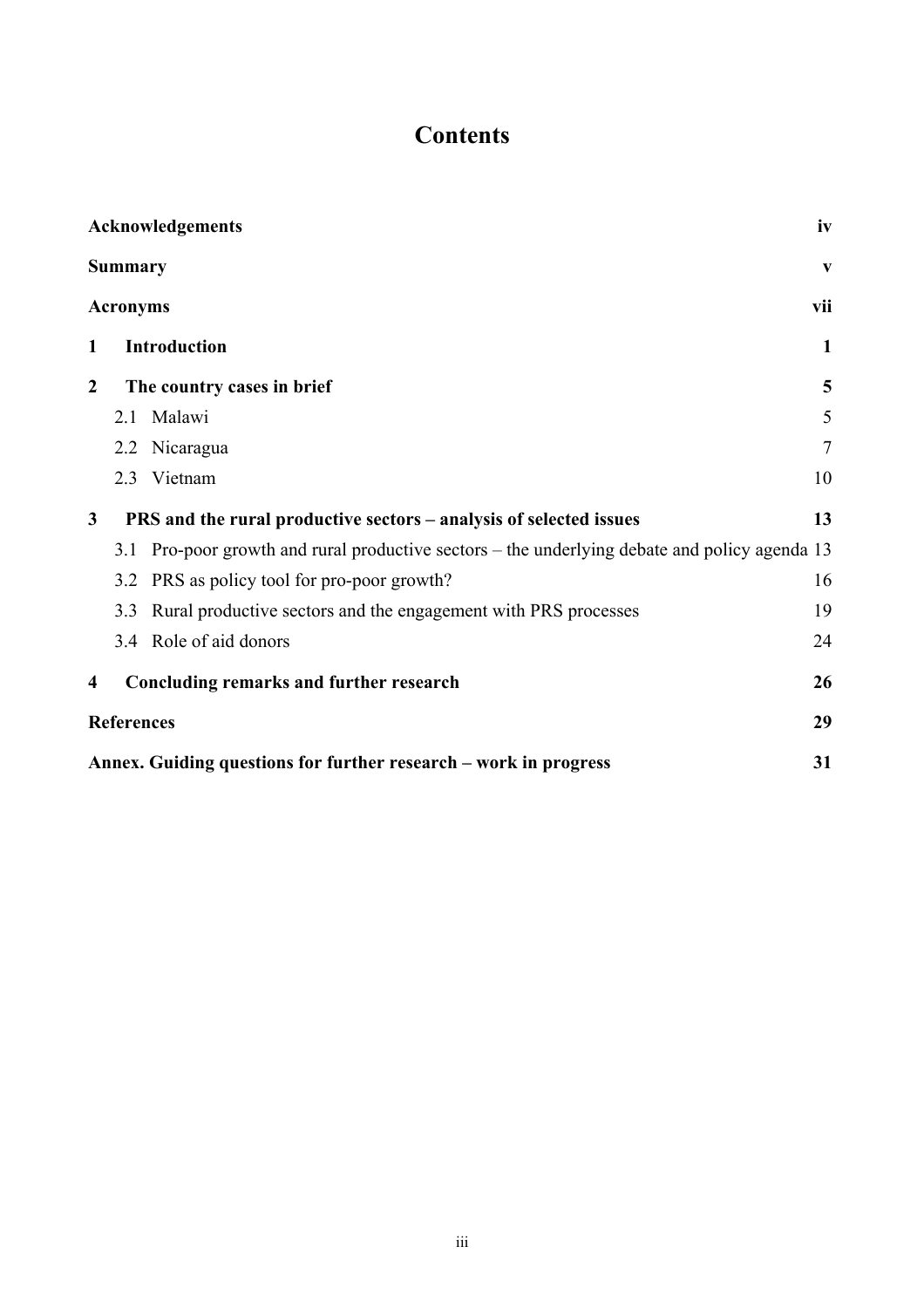## **Acknowledgements**

The authors would like to acknowledge the country collaborators for their support and insights: Dalitso Kubalasa and Temwa Gondwe (both from the Malawi Economic Justice Network) in Malawi, René Mendoza (freelance consultant) in Nicaragua, and Richard Jones and Robert Nash (freelance consultants) in Vietnam. The authors are also grateful to Cheikh Sourang (IFAD), David Booth and Simon Maxwell (ODI) for their valuable comments and suggestions.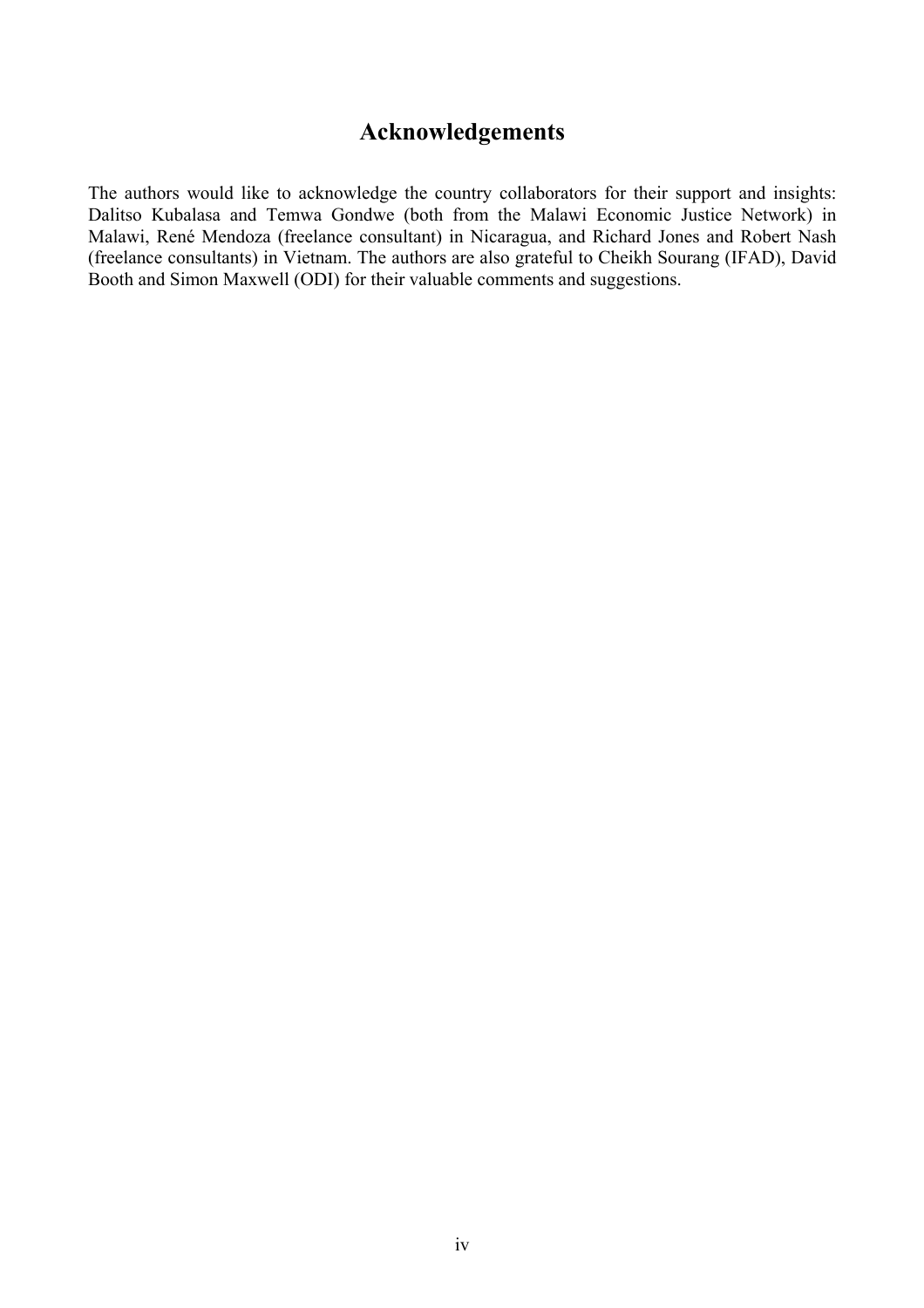## **Summary**

Poverty Reduction Strategies (PRS) were introduced by the Bretton Woods institutions in 1999 as a new form of conditionality for accessing debt relief and concessional loans. Since then, PRSs have evolved into wider policy tools, adopted and transformed by the governments of developing countries worldwide.

After more than five years of experience with PRS formulation and implementation many lessons have been drawn and many new challenges identified. A lot has been said about the PRS process itself – in particular about its participatory nature, the degree of ownership of national governments, and the nature of the engagement of aid agencies – but not enough about the rural productive sectors and their contribution to poverty reduction and growth.

This paper looks at the treatment of rural productive sectors in PRSs – particularly agriculture but also, more briefly, tourism, forestry and fisheries. The **motivations** for doing this are as follows. Firstly, the momentum is currently very strong for robust and targeted research and action to eliminate poverty. Secondly, poverty is to a large extent a rural phenomenon and the potential contribution of the rural productive sectors to poverty reduction and growth is quite significant. Thirdly, the controversy on the treatment given by PRSs to the rural productive sectors suggests the need for further research.

This study is based on the **premise** that agriculture and other rural productive sectors have a major role to play in poverty reduction. The guiding **hypotheses** are that first generation PRSs have not given adequate treatment to rural productive sectors and that PRS are an important policy tool to address rural poverty through policy action in these sectors.

The following **research questions** have been addressed by this study:

- (i) To what extent have PRSs contributed to resolving the critical development policy debate about the role of the rural productive sectors in poverty reduction and about policy towards them?
- (ii) What is the place of the PRS in the country's policy making, with respect to other policy making processes? Is the PRS an adequate tool to address rural poverty reduction and growth?
- (iii) To what extent is the government, and are the governance bodies of the rural productive sectors in particular, prepared and structured to deliver its part in the poverty reduction strategy?
- (iv) To what extent have donors been committed and supportive of poverty reduction strategies which take into account the role of rural productive sectors?

Three **countries** have been selected to test the validity of the hypotheses and adequacy of the framework of analysis: Malawi, Nicaragua and Vietnam. These countries were chosen on grounds of information and expertise available, and, most importantly, the diversity of experiences they represent in relation to growth and agricultural development.

On the basis of the country work, this study provides **ten observations** in response to the four proposed research questions.

Regarding the wider debate and policy agenda on the role of the rural productive sectors in pro-poor growth:

(i) there is little consensus over paths to pro-poor economic growth – both internationally and at country levels;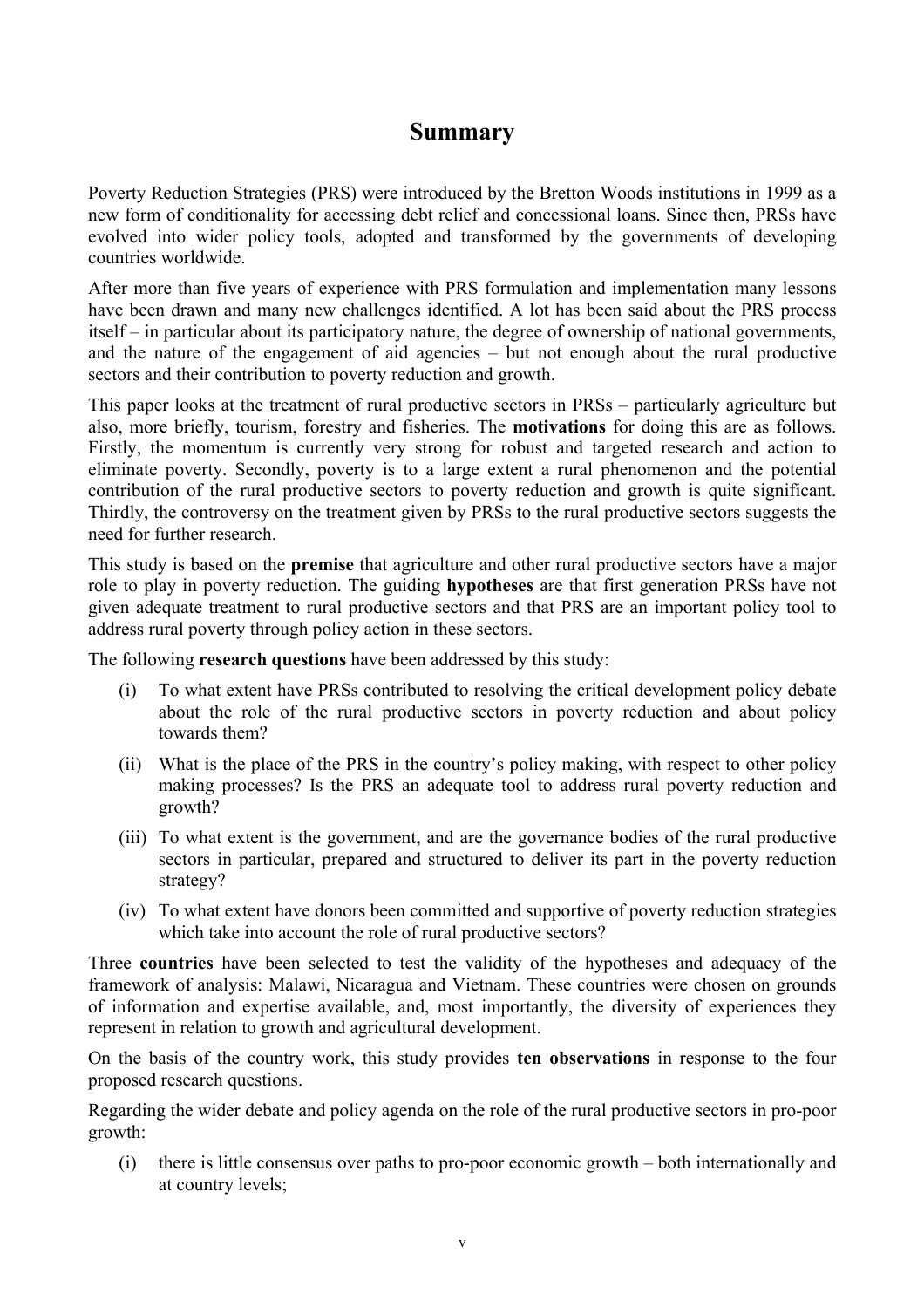- (ii) the state's role in delivering pro-poor growth is far from clear and there seems to be a bias in government intervention towards spending, and away from the critical 'enabling' measures;
- (iii) insufficient progress has been made in enhancing the contribution of the rural productive sectors to pro-poor growth – resulting partly from the public spending bias and from lack of vision, capacity or motivation to perform an 'enabling' role.

On the specific contribution of PRSs to the pro-poor growth agenda:

- (iv) PRSs are part of a wider configuration of policy instruments and strategies they are not (or not yet) the overarching framework for pro-poor growth;
- (v) the growth model adopted by PRSs tends to be one of 'trickle down', with a lack of specific measures to address the particular needs of the rural poor;
- (vi) PRSs are biased towards public spending reflecting broader concepts of the role of the state (point (iii) above) – and there is insufficient treatment of rural productive sectors and a failure to explore their potential contribution to pro-poor growth.

On the engagement of the governance bodies of the rural productive sectors in PRS processes:

- (vii) the lack of internal capacity, vision and motivation have constrained the engagement of the rural productive sectors;
- (viii) the wider political interests are determinant of the type of engagement vertical patronage politics seem to be a pervasive feature of the rural productive sectors;
- (ix) stronger accountability mechanisms and civil service are key ingredients for improving the terms of the engagement with (and commitment to) poverty reduction.

On the role of aid agencies:

(x) aid agencies have failed to support the engagement of the governance bodies of the rural productive sectors or indeed the importance of PRS as a policy tool to address pro-poor growth issues, in particular with regards to the role of the rural productive sectors.

Overall, this paper attempts to expand the focus of the analysis beyond the PRS itself to consider also the broader policy context in which PRS processes operate.

The scope and depth of this study was limited by time available and the small number of country cases analysed. The study could be significantly improved by extending the analysis 'horizontally' – to other countries – and 'vertically' – by breaking further down the topics covered here and adding some complementary research questions. A list of suggested research questions/issues is presented in the Annex. This could constitute the basis for further research on pro-poor policy processes and the rural productive sectors.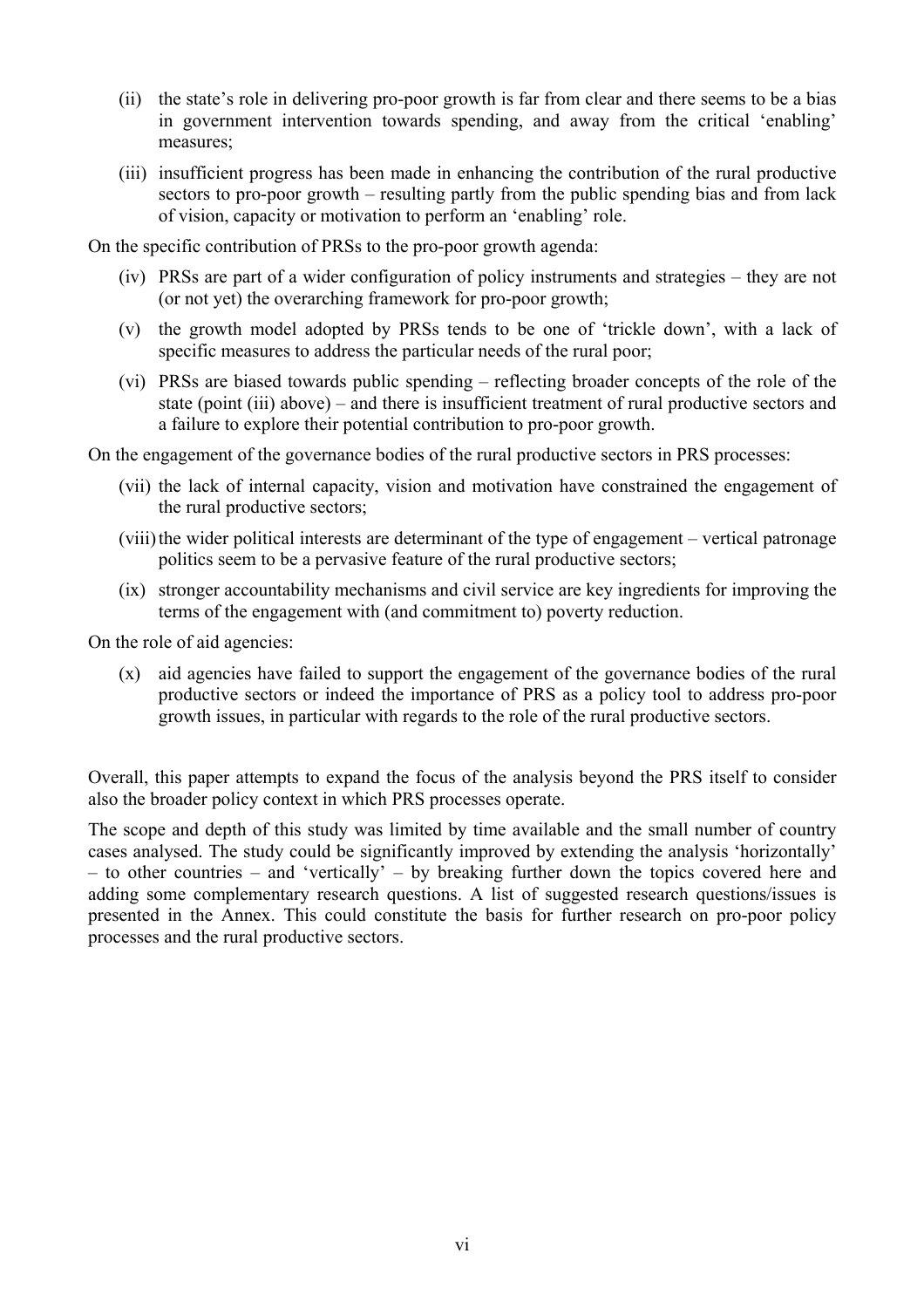# **Acronyms**

| <b>CFA</b>    | <b>Core Function Analysis</b>                                 |  |  |  |  |  |
|---------------|---------------------------------------------------------------|--|--|--|--|--|
| <b>CPRGS</b>  | Comprehensive Poverty Reduction and Growth Strategy           |  |  |  |  |  |
| <b>ERCERP</b> | Reinforced Strategy for Economic Growth and Poverty Reduction |  |  |  |  |  |
| <b>GDP</b>    | <b>Gross Domestic Product</b>                                 |  |  |  |  |  |
| <b>HDI</b>    | Human Development Index                                       |  |  |  |  |  |
| <b>HIPC</b>   | <b>Highly Indebted Poor Country</b>                           |  |  |  |  |  |
| <b>IFAD</b>   | International Fund for Agricultural Development               |  |  |  |  |  |
| IFI           | <b>International Financial Institution</b>                    |  |  |  |  |  |
| <b>IMF</b>    | <b>International Monetary Fund</b>                            |  |  |  |  |  |
| <b>MASAF</b>  | Malawi Social Action Fund                                     |  |  |  |  |  |
| <b>MDG</b>    | Millennium Development Goals                                  |  |  |  |  |  |
| <b>MEGS</b>   | Malawi Economic Growth Strategy                               |  |  |  |  |  |
| <b>MGDS</b>   | Malawi Growth and Development Strategy                        |  |  |  |  |  |
| MoA           | Ministry of Agriculture                                       |  |  |  |  |  |
| <b>MPI</b>    | Ministry of Planning and Investment                           |  |  |  |  |  |
| <b>MPRS</b>   | <b>Malawi Poverty Reduction Strategy</b>                      |  |  |  |  |  |
| <b>MTEF</b>   | Medium Term Expenditure Framework                             |  |  |  |  |  |
| <b>NGO</b>    | Non Governmental Organisation                                 |  |  |  |  |  |
| ODI           | Overseas Development Institute                                |  |  |  |  |  |
| <b>PAF</b>    | Performance Assessment Framework                              |  |  |  |  |  |
| <b>PND</b>    | National Development Plan                                     |  |  |  |  |  |
| <b>PPA</b>    | <b>Participatory Poverty Assessment</b>                       |  |  |  |  |  |
| <b>PPE</b>    | <b>Priority Poverty Expenditure</b>                           |  |  |  |  |  |
| <b>PPP</b>    | <b>Purchasing Power Parity</b>                                |  |  |  |  |  |
| PRGF          | Poverty Reduction Growth Facility                             |  |  |  |  |  |
| <b>PRS</b>    | <b>Poverty Reduction Strategy</b>                             |  |  |  |  |  |
| <b>PRSC</b>   | <b>Poverty Reduction Strategy Credits</b>                     |  |  |  |  |  |
| <b>PSIA</b>   | Poverty and Social Impact Assessment                          |  |  |  |  |  |
| <b>SEDS</b>   | Socio-economic Development Strategy                           |  |  |  |  |  |
| SGR           | <b>Strategy Grain Reserve</b>                                 |  |  |  |  |  |
| <b>SP</b>     | <b>Starter Pack</b>                                           |  |  |  |  |  |
| <b>SWAP</b>   | Sector Wide Approach                                          |  |  |  |  |  |
| <b>TAF</b>    | <b>Tobacco Auction Floor</b>                                  |  |  |  |  |  |
| <b>UNDP</b>   | <b>United Nations Development Programme</b>                   |  |  |  |  |  |
|               |                                                               |  |  |  |  |  |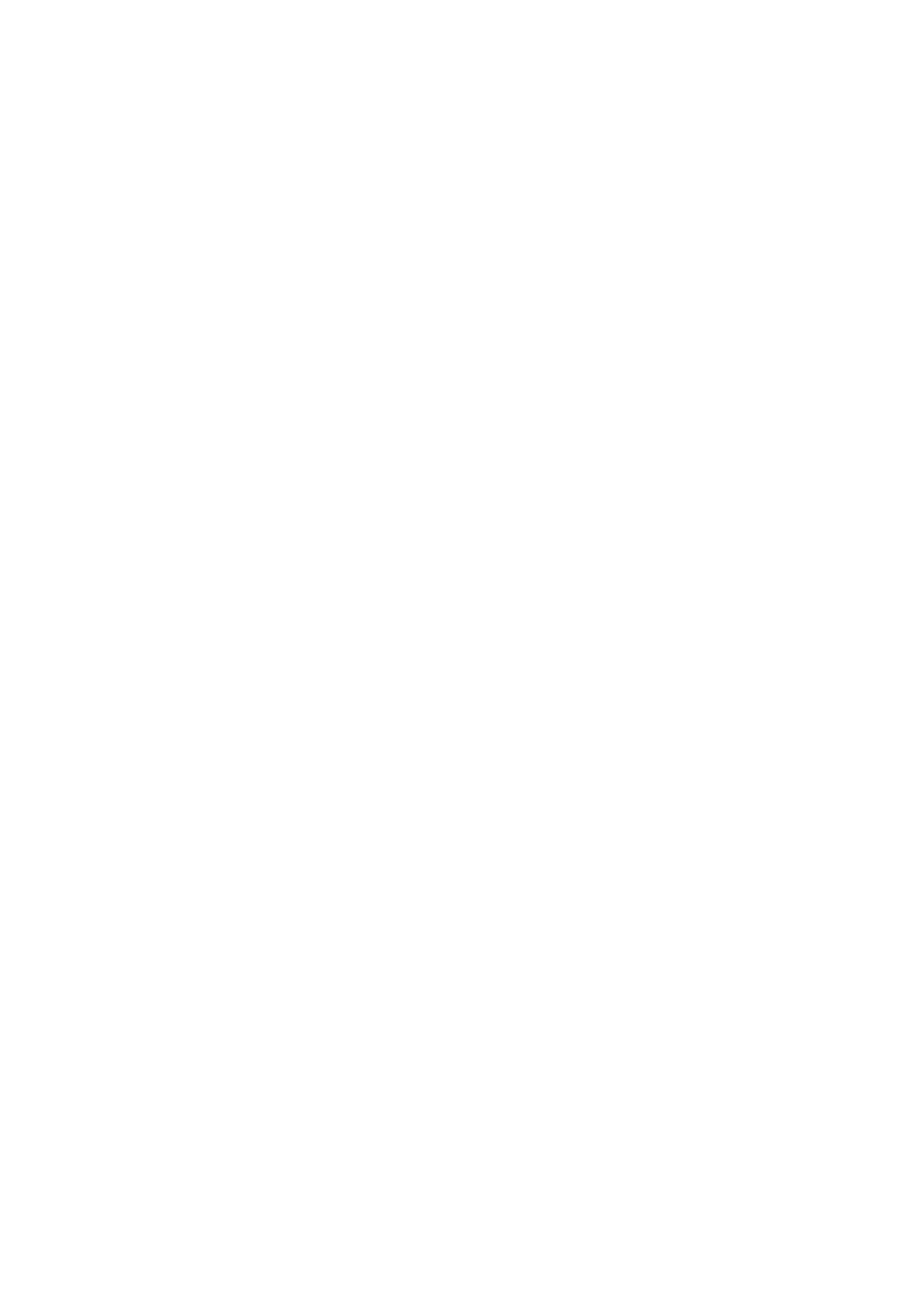## **1 Introduction**

Endorsed by the International Monetary Fund (IMF) and the World Bank in 1999 as an alternative to conditionality for debt relief and access to their loans, Poverty Reduction Strategies (PRS) are currently the central policy instrument to address poverty reduction in many developing countries. Despite the initial tight association with the Enhanced Highly Indebted Poor Country (HIPC) facility, PRS evolved beyond it and quickly became linked up with wider international development initiatives and processes – the most prominent being the Millennium Development Goals (MDG). Today almost 50 low and middle-income countries have completed a full PRS and many others have completed an interim PRS (World Bank Poverty Net 2005). A second generation of PRSs is now under way.

The PRS prescription devised by the IMF and World Bank had (and still has) some distinctive features which are worth noting. It proposes to tackle poverty through intervention in four priority areas: macroeconomic stability and structural policies to support economic growth, sectoral policies and programmes to address human capital (in particular its education and health-related attributes), infrastructure development, and good governance and healthy institutions. Five underlying principles should guide the PRS process: country-driven and owned, results-oriented, comprehensive in scope (recognising the multidimensional nature of poverty and the strategies to alleviate it), participatory and partnership-oriented, and based on a medium and long-term perspective on development and poverty reduction (World Bank, 2004).

With these general features PRSs became part of a 'New - New Poverty Agenda' (Maxwell, 2003a) which quickly gained adherence worldwide. Other distinctive elements of this agenda include the centrality of the MDGs, the adoption of specific approaches to delivering international aid (such as General Budget Support and Sector Wide Approaches) and a strong commitment to results-based management.

Experiences with PRS formulation and implementation have shown a wealth of variations from the original recipe. Diversity has been shaped by variations in the status of the PRS relative to other national policy instruments, the type of design choice (from overarching strategic document to a more operational nature), the time length of the exercise (from short to medium term), the participatory nature of the formulation and implementation processes, the degree of sophistication of supporting monitoring mechanisms, the level of detail in costing of interventions, and so on.

The diversity of experiences has been matched by a variety of reflections, debates and studies. The Overseas Development Institute (ODI) has been at the forefront of the research and policy debate from the start and has been offering many insights on the experiences with PRS processes – well summarised by Booth (2003) and Driscoll with Evans (2004).

On the whole, the first generation of PRSs is thought to have attained three important achievements (Driscoll with Evans, 2004): it put a much stronger focus on poverty reduction in the policy agenda, it fostered a more open dialogue by engaging civil society in policy debates as never before, and it drew attention to the importance of donor coordination in the process of pro-poor policy implementation. However, despite the significance of progress made, very important challenges still lie ahead. These include needs to:

- break down the principle of 'national ownership' and understand how low levels of some aspects of it may affect policy effectiveness and sustainability (Booth, 2003);
- give due consideration to the politics of the PRS and broader domestic policy processes (Booth, 2003; Driscoll with Evans, 2004);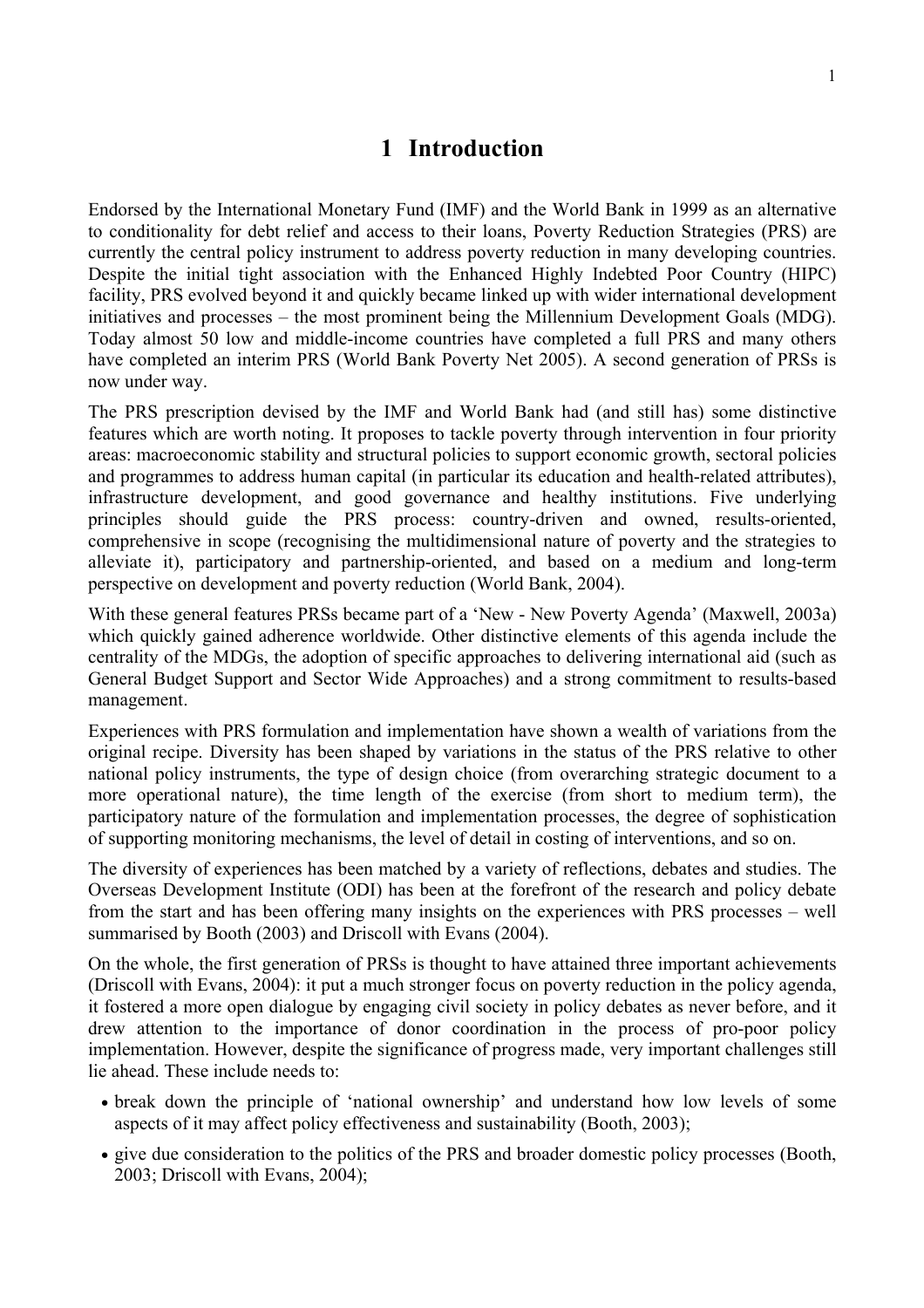- make the appropriate design choice for the PRS: overarching framework, operational plan, policy subset, or compact with donors around poverty reduction (Driscoll with Evans, 2004);
- enhance linkages between PRS and other policy planning instruments such as Medium Term Expenditure Frameworks (MTEF) and budgets (World Bank and IMF, 2005);
- broaden and deepen meaningful participation (*ibid*) and involve parliaments and parliamentary committees from the early stages (Booth, 2003);
- deliver on the donor alignment and harmonisation agenda (Driscoll with Evans, 2004);
- tailor the approach to conflict-affected and fragile states (World Bank and IMF, 2005);
- strengthen the linkages between policy objectives, policy actions and poverty outcomes (Proctor, 2002); and
- deepen the understanding of poverty and strengthen the mechanisms for selecting and prioritising policy strategies that tackle it (*ibid*).

After five years of practice, PRSs remain a challenging research topic and an important 'window' into government policies and policy processes.

This paper looks at the treatment of rural productive sectors<sup>1</sup> in  $PRSs$  – particularly agriculture but also, more briefly, tourism, forestry and fisheries. There are three main reasons for undertaking this analysis.

Firstly, the momentum is very strong for robust and targeted research and action to end poverty. 2005 has been a particularly vibrant year for international debate, diplomacy and action on poverty reduction with events and campaigns such as the 2005 World Summit, the Africa Commission, the G8 summit on Africa, and the Make Poverty History advocacy campaign, among other.

Secondly, world poverty is to a large extent a rural phenomenon and hence the potential contribution of the rural productive sectors to poverty reduction is quite significant. According to IFAD (2001) 75 percent of the world's poor (people living on less than one dollar a day) live in rural areas. In developing countries agriculture is often the single largest source of employment, and both the second largest sector in the economy in value terms (second usually to services), and the main source of export revenues. In such cases, the overall economy is unlikely to grow unless agriculture grows. Agriculture is also widely recognised as a sector where growth is especially likely to lead to poverty reduction – either directly through raising productivity and incomes of farming households and generating jobs for farm labourers, or indirectly through its production and consumption linkages with rural and urban non-farm economies. It is important also to bear in mind that staple foods – which accounts for half the consumption of poor households – are produced mainly from domestic agricultures (Lipton, 2004). For all of these reasons, agriculture and other rural productive sectors should play a major part in policy strategies designed to tackle poverty.

Thirdly, this study is a response to concerns that PRSs, or at least the first round of them, overlooked the importance of the contribution of the rural productive sectors to poverty reduction. Secondary sources (Proctor, 2002; FAO, 2003; IMF/IEO, 2004; World Bank/OED, 2004) maintain that agriculture, along with other rural productive sectors, has not given adequate treatment in PRSs and that the links between growth and poverty reduction have not been sufficiently addressed. Within agriculture, export markets and liberalisation are said to receive more attention than food crops and livestock that may have greater potential to reduce poverty.

<sup>&</sup>lt;sup>1</sup> The use of this term to refer to economic activities – such as agriculture, trade, tourism, mining – in no way implies that the 'social' sectors, health, education, water and sanitation, are not productive in an economic sense.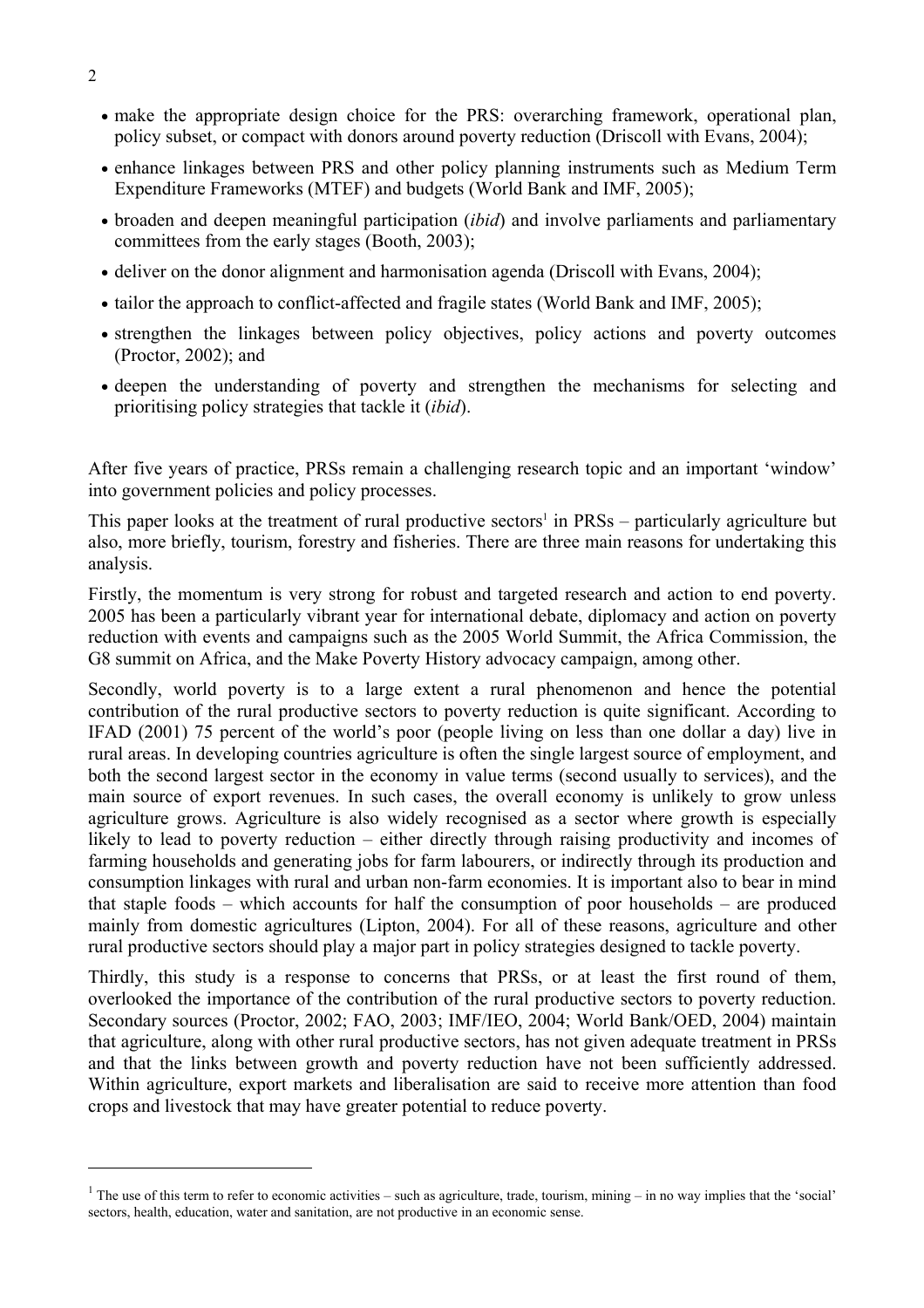Other analyses of the content of PRSs note, however, that the problem has been not so much the lack of policies targeting the rural productive sectors but rather the nature and reach of those policies. Recent reviews of PRS experiences (Shepherd and Fritz, 2005; Xenogiani and Shepherd, 2005)<sup>2</sup>, all of countries in their second or third PRS cycle, where there are progress reports available, note that some PRSs *have* actually addressed rural poverty issues through a heterogeneous range of priority actions in the rural productive sectors – such as the creation of favourable environment for commercial agriculture (Ethiopia), training in management of farmer associations (Rwanda), creating and consolidation of rural micro-financial institutions (Madagascar), simplification of procedural mechanisms to land use (Ethiopia), liberalisation of fertiliser market (Rwanda), etc. These studies recognise however that greater weight was usually given to macroeconomic stability with little consideration to the trade-offs between macroeconomic stability and poverty reduction. They also note that although the productive sectors often appear among the primary policy objectives, they do not get the necessary attention in terms of policy actions. This is argued to be partly because PRSs focus mainly on public expenditure neglecting the importance of non expenditure enabling and regulating policies in the productive sectors. Other reasons for weak pro-poor policy intervention in the rural productive sectors might have been, with variations from country to country, the insufficient alignment between PRSs and wider policy processes (in particular the budgetary process) and the lack of commitment to pro-poor policies from the productive sector stakeholders.

This study is hence based on the premise that agriculture and other rural productive sectors have a major role to play in poverty reduction. Our hypotheses are that first generation PRSs have not given adequate weight or treatment to the rural productive sectors and that PRS are an important policy tool to address rural poverty through policy action in these sectors.

The aim of this study is to test these hypotheses and in doing so also identify key additional issues that allow us to extend this analysis further.

In order to pursue this aim the following research questions have been identified:

 $\overline{a}$ 

- (i) to what extent have PRSs contributed to resolving the critical development policy debate about the role of the rural productive sectors in poverty reduction and about policy towards them?
- (ii) what is the place of the PRS in the country's policy making, with respect to other policy making processes? Is the PRS an adequate tool to address rural poverty reduction and growth?
- (iii) to what extent is the government, and the governance bodies of the rural productive sectors<sup>3</sup> in particular, prepared and structured to deliver its part in the poverty reduction strategy?
- (iv) to what extent have donors been committed and supportive of poverty reduction strategies which take into account the role of rural productive sectors?

This study places PRSs within broader policy processes and therefore analyses PRS experiences from a wider policy angle. This is partly because the productive sectors have often been addressed

 $2$  The IFAD-commissioned literature review carried out by ODI with DFID funding – with feedback from the World Bank, FAO, GTZ and DFID – examined the findings and conclusions from various studies on PRSs which have been carried out from a sectoral perspective and analysed the five issues raised by World Bank and IMF (2005) – medium term orientation of PRSs, mutual accountability, participation, linkages with Medium Term Expenditure Frameworks and budgets and conflict affected and fragile states (see Shepherd and Fritz, 2005).

 $3$  These governance bodies include ministries of agriculture, ministries of tourism, ministries of fisheries and other governmental offices whose mandates includes service provision and investment at the rural level .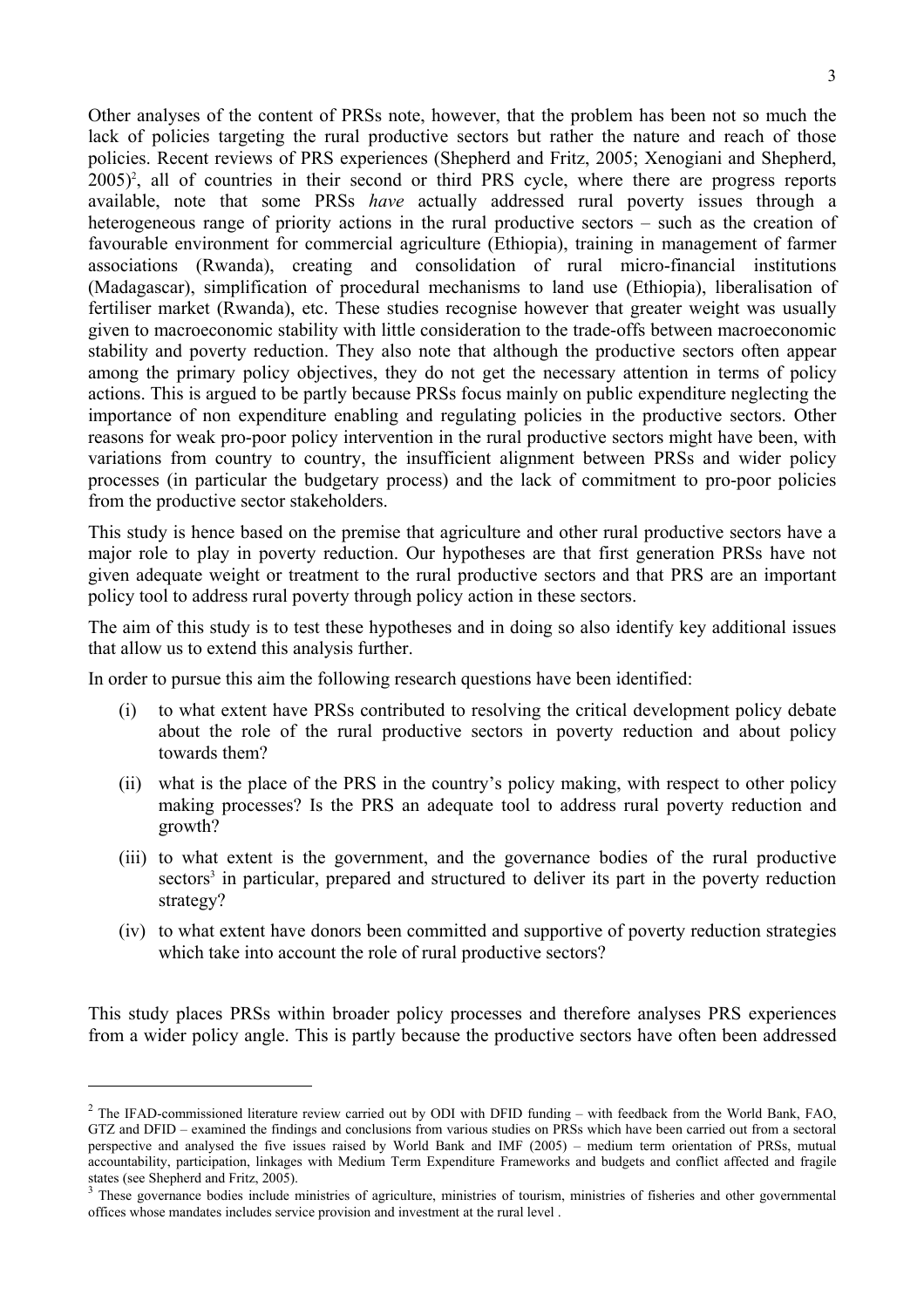more vigorously by other policy instruments and processes. Our second research question(s) highlights the need for factoring in those policy processes.

The study constitutes an entry point into wider investigations on PRS and the rural productive sectors. Three countries have been selected to test the validity of our hypotheses and adequacy of our initial framework of analysis: Malawi, Nicaragua and Vietnam. These countries were chosen on grounds of information and expertise available, and, most importantly, the diversity of experiences they represent. Hence we selected countries from different continents, with quite different socioeconomic characteristics and different motivations and experiences with PRS processes. The expectation was that the diversity of the country cases would constitute an opportunity to identify different issues and alternative ways of addressing them as a starting point in mapping the issues.

The material for this paper was drawn from a review of literature for each country and brief visits to the three selected countries. The field visits enabled discussion with key informants in the policy community.

It is important to stress that this study was not designed to produce general conclusions or lessons about the experience with PRSs and the rural productive sectors. Indeed, the small size of the sample makes that an impossible task. Certainly the results found here should not be taken as representative; selecting another group of three countries would probably have produced very different results. Instead, the aim was to test and improve our framework of analysis. This working paper represents work in progress and indeed the start of a wider and more comprehensive actionoriented research programme on the theme, hopefully together with other interested parties. A list of additional questions/issues to consider in future research studies is included in annex.

It is worth mentioning that other similar studies are currently being produced (namely by the World Bank and GTZ) and IFAD has been developing mechanisms for collaboration and coordination between the various agencies working on the theme to take stock of available evidence and identify important knowledge gaps and needs for additional country-specific research.

This working paper is organised into four sections. Following this introduction, section 2 introduces the three country cases and summarises their experience with PRS processes. Section 3 draws out some observations and insights, organised by four themes (linked to our research questions): role of rural productive sectors for pro-poor growth, PRS and the rural productive sectors, engagement and motivation of national governments, role of aid donors. The fourth and final section concludes, with discussion of the lessons for governments and donors and identification of issues for further research.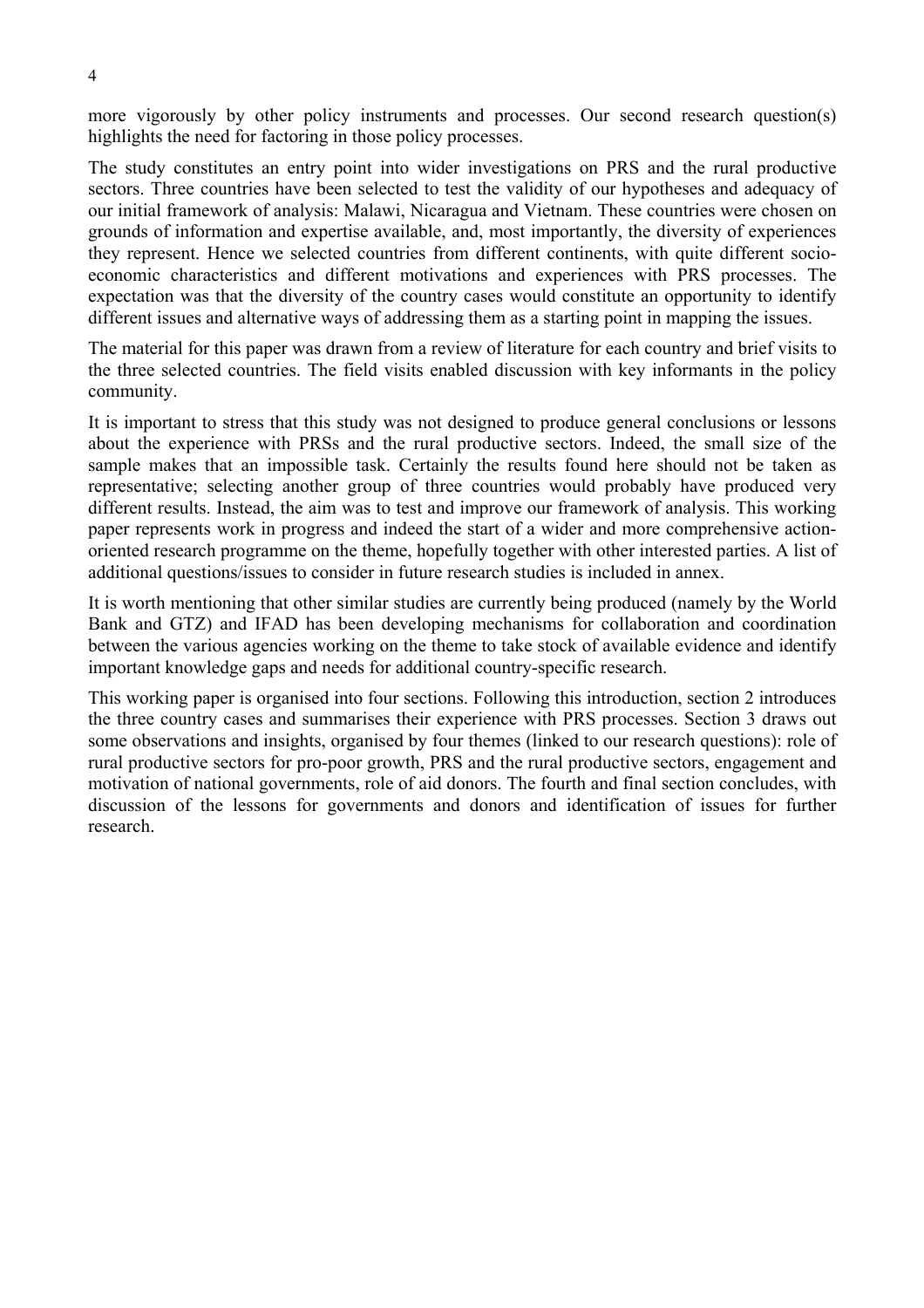## **2 The country cases in brief**

This chapter describes briefly the experience to date with PRSs in Malawi, Nicaragua and Vietnam. These countries vary not only in terms of socio-economic indicators (Table 1) but also in terms of their experiences with PRS processes, as described in detailed in the sections that follow.

| Country   | Population<br>(million) | Poverty index<br>$\frac{6}{2}$ pop. below<br>national<br>poverty line) | GDP per<br>capita<br>(PPP US\$) | Position in<br>HDI rank<br>2005<br>(rank of 177) | Agriculture as<br>$%$ of GDP | Agriculture as<br>% total<br>employment |
|-----------|-------------------------|------------------------------------------------------------------------|---------------------------------|--------------------------------------------------|------------------------------|-----------------------------------------|
| Malawi    | 12.3                    | 65.3%                                                                  | \$605                           | 165                                              | 39%                          | 80%                                     |
| Nicaragua | 5.3                     | 47.9%                                                                  | \$3,262                         | 112                                              | 18%                          | 31%                                     |
| Vietnam   | 82.0                    | 50.9%                                                                  | \$2,490                         | 108                                              | 22%                          | 63%                                     |

**Table 1. Country cases – selected socio-economic indicators** 

*Sources*: Human Development Indicators 2005 (UNDP, 2005) and World Development Indicators 2004: (http://publications.worldbank.org/WDI/).

## **2.1 Malawi**

Malawi is an extremely poor country: about two-thirds of the population lives below the locallydefined poverty line, and it ranks 165/177 in terms of human development (UNDP, 2005). The economy is heavily dependent on agriculture, which accounts for over 80 percent of employment and foreign exchange earnings, and nearly 40 percent of GDP. The estate sub-sector, occupying about one-sixth of cultivated land, is a major contributor to growth, employment and export earnings through tobacco, tea and sugar production. The smallholder sub-sector is characterised by a small number of 'emergent' farmers producing tobacco, maize and a range of other crops for the market. The vast majority in this sub-sector barely produces enough maize – Malawi's traditional staple food – for family needs, impeded by mounting land pressure, declining soil fertility, and falling maize productivity.

Overall economic performance has deteriorated significantly over the last 20 years. Malawi's small size and land-locked position makes it difficult to compete in regional and global markets, and it is particularly prone to difficulties in years when domestic maize production is insufficient for meet food needs. Negative outcomes from economic liberalisation in the 1980s and 1990s, and poor macro-economic management associated with patronage-based politics, have accentuated Malawi's poverty reduction and economic growth crisis, reducing economic growth rates from a 6 percent average until 1979 to around 1 to 2 percent more recently. A recent Vision 2020 modelling exercise predicts that, even under the best conditions, average per capita income in 2020 will be no more than 1964 levels in real terms.

The Malawi Poverty Reduction Strategy (MPRS) was published in April 2002. Its overall goal was "sustainable poverty reduction through empowerment of the poor" to be pursued through intervention in four priority areas or pillars:

- (i) Sustainable pro-poor growth, focusing heavily on investment in rural and other enabling infrastructure; encouraging sustainable use of natural resources; and increasing agricultural research and extension;
- (ii) Human capital development, primarily in basic education and essential healthcare (costed at as much as the sum of the other three pillars);
- (iii) Improving the quality of life for the most vulnerable; an innovative programme of social protection offering four types of safety nets: distribution of agricultural inputs, public works programmes, targeted nutrition programmes, and disaster mitigation;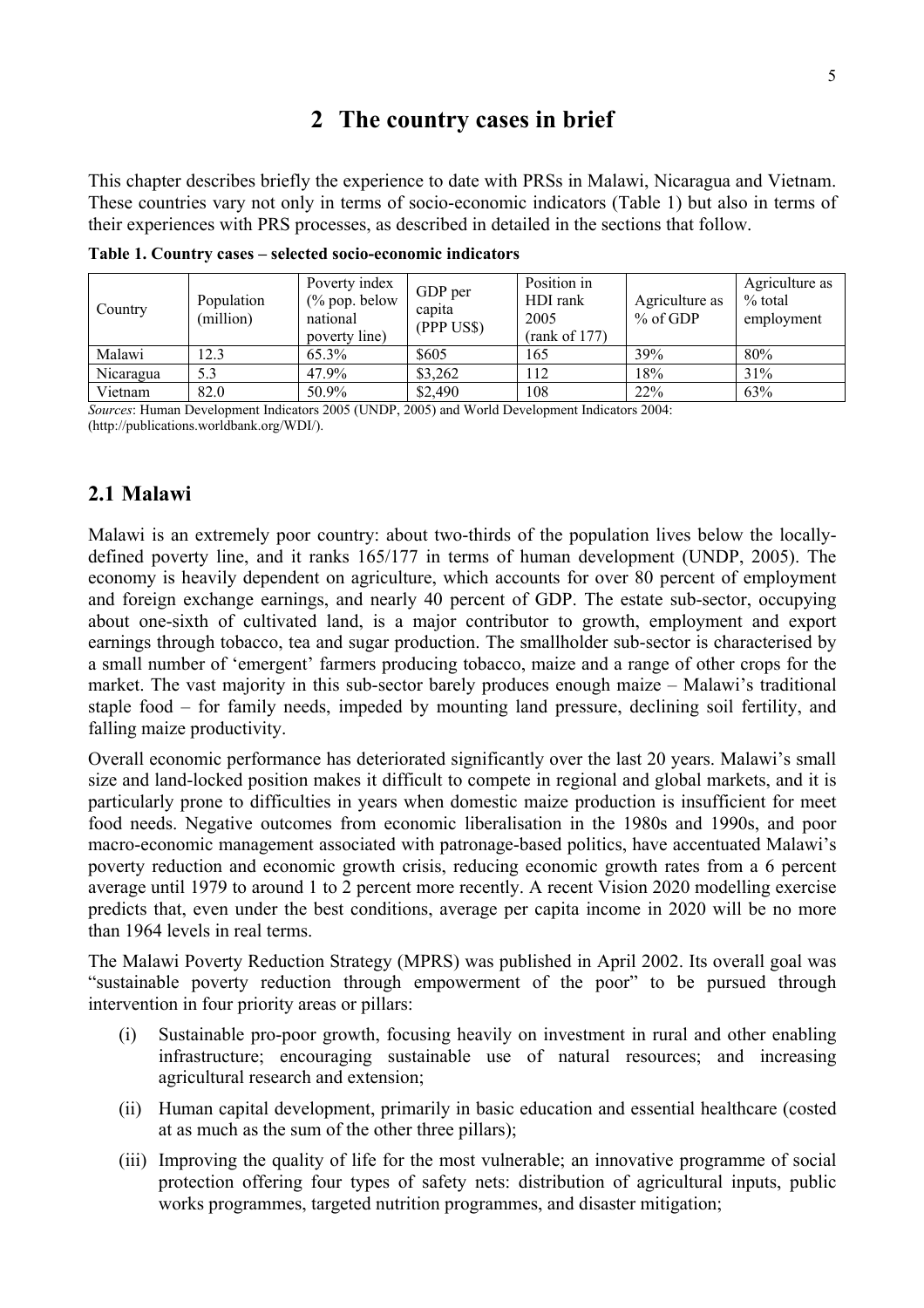(iv) Good governance, including political will and mindset; improving safety, security and access to justice; and developing responsive and effective public institutions.

The PRS process was started by leading lights within the political establishment, who recognised the opportunity it presented to release Malawi's massive debt burden for government spending. Civil society, line Ministries and local administrations were given the opportunity to comment and contribute, although the Ministry of Finance had the final say on spending priorities. The first PRS expired in June 2005 and the preparation of a second generation document, and its integration with other macro-economic management instruments and policy frameworks which elaborate the economic growth elements, is currently in progress and expected to be concluded by December 2005.

Difficulties with PRS expenditure tracking have highlighted inadequacies in Malawi's traditional budget system, which has been described as "budget as theatre" (Rakner *et al*, 2004) and relates as much to poor economic governance, with its links to the patronage-based political system, as to lack of capacity. Typically, only 15 percent of the budget is directed towards the specified Priority Poverty Expenditure (PPE). Within the PPE, it is difficult to identify how much is being spent on substantive pro-poor activity (compared to staff allowances, for example). As a result of a failure to meet macro-economic management targets agreed with the IMF, budget support has been, since late 2001, intermittent and unpredictable, and the availability of funding for PPE has been piece-meal.

It is not clear that the stated PRS goals will be delivered without reconciling the PRS with two trends within the structure of government. On the one hand, an aggressive programme of decentralisation is under way which, from 2005, will give all 27 new District Assemblies considerable powers to have individual Chief Executives as Controlling Officers and to set expenditure priorities for themselves. On the other hand, very little has been done to reform central government to reflect the new PRS priorities. Thus in the Ministry of Agriculture, a Core Function Analysis designed to identify a new structure more in tune with pluralistic service delivery and a higher profile for regulatory and enabling functions, has been stalled by fears of job cuts in extension and of staff losing their traditional travel allowances.

More fundamentally, the new President elected in 2004, senior Ministry of Finance staff and large private sector players have decided that the PRS's pillar one goals are inadequate for promoting a rapid enough pace of economic growth, and have produced a Malawi Economic Growth Strategy (MEGS) designed to fill this gap, and more recently a Malawi Growth and Development Strategy (MGDS). However, it has been observed that MEGS focuses on a 'shopping list' of immediate actions to make large-scale private sector activity easier, such as 'more reliable power supplies', and is not underpinned by an agreed model of economic growth and poverty alleviation for Malawi. In particular, it does not include any provision for maize-based subsistence agriculture, on which two thirds of the population currently rely.

Malawi's economic development strategy in the first two decades after Independence in 1964 emphasized agricultural production, based on hybrid maize and chemical fertilizer, and infrastructure, and delivered good growth up to the early 1980s. The failure to re-assess the basic assumptions of the smallholder agricultural development model has been a continuing characteristic of development planning in Malawi. Although official policy does not yet reflect this, there is some recognition among Malawian and donor analysts of the need to differentiate policies for distinct agricultural sub-sectors (see Box 1), and identify core supporting functions that government can provide, recognizing the positive and distinct role of other service providers in the commercial and NGO sectors.

Realistic policies to effectively re-integrate the 'missing middle', some 1.75 million small farmers, are most noticeable by their absence. The widespread and politically popular request is for a return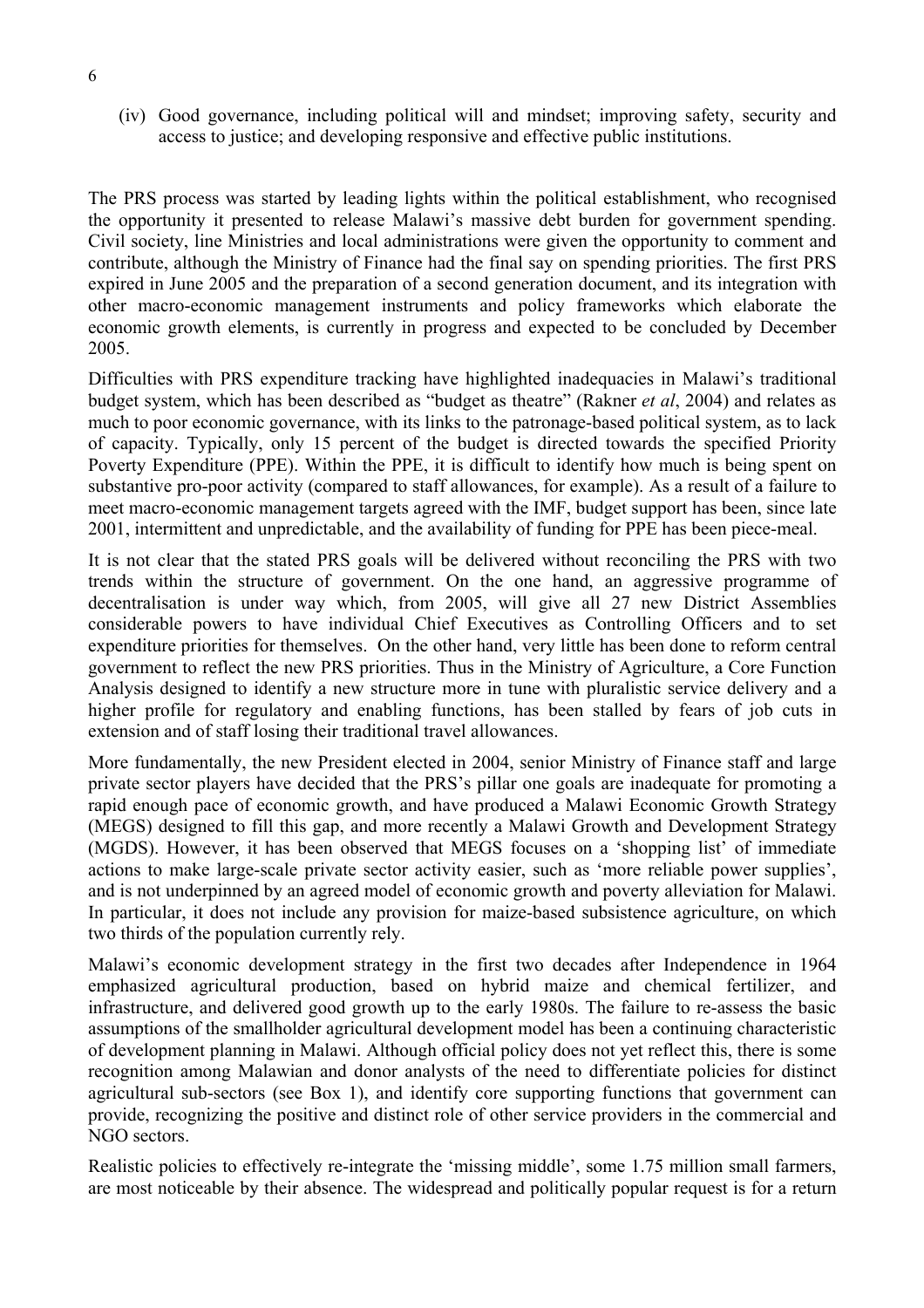to the old system of state agricultural marketing services and subsidized fertilizer. Alternatively, a strategy of encouraging 'trickle-down' from richer farmers through employment effects is promoted by some players, but the employment-generating capacity of small-scale maize production is hotly debated. Starter Pack, Malawi's free inputs programme, has operated in various forms since 1998 and is also promoted as an effective strategy for supporting economic growth and poverty alleviation in the smallholder sector. However, there are questions about the programme's longterm impact on economic growth and poverty alleviation, particularly when targeted to the poorest families.

#### **Box 1. Differentiation in the agricultural sector in Malawi**

The agricultural sector in Malawi is made up of four distinct sub-sectors:

- **estates**: already growing strongly and benefiting from considerable economic and political support.
- **commercial small farmers**: no more than 10 percent of all small farm families; relatively well capitalized; engage in significant cash crop production and relatively well integrated into input and output markets.

• **small farmers with commercial development potential**: currently constrained by high transactions costs in postliberalisation input and output markets. Numbering perhaps 50 percent of total, these are the small, dispersed farms outside the central commercial agricultural zones, that previously relied on state extension, credit and market support.

• **severely resource-constrained small farmers**: possibly 40 percent of all farm families. On top of limited land, these households are characterized by labour constraints due to migration, chronic disease and malnutrition. They therefore have little prospect of independent economic activity and are likely to be reliant on safety nets for the foreseeable future.

Tourism in Malawi, perhaps more than any other sector, has clear linkages with the goal of poverty reduction and thus has the potential to achieve the objectives of the PRS. Tourism creates opportunities for the small entrepreneur, promotes awareness and understanding among different cultures, breeds a unique informal sector, helps to save the environment, creates economic linkages with agriculture, creates linkages with the services sector (health and beauty, entertainment, banking and insurance), and provides significant employment opportunities (see Roe *et al.*, 2004). Tourism can also play a strategic role in dynamising other sectors of the economy: the agriculture sector that benefits from the tourism industry (increased demand for new agricultural products and services such as organic agriculture and farm tourism), the manufacturing sector (the supply of furniture and fittings, construction, linens, pots, pans, etc.) as well as crafts (wood-working, curios and fine art). In Malawi, a Strategic Tourism Development Plan underpinned the tourism components of the PRS, but lack of funding and institutional capacity has constrained implementation.

Overall, Malawi's PRS process has opened a previously closed door to civil society engagement in policy processes, which has been seized upon to provide a nascent forum for debate around issues of poverty alleviation and economic growth. Malawi's scarce economic planning and analysis capacity now needs to focus urgently on identifying an agreed model of economic growth and poverty alleviation for the country, whether this is operationalised through a second generation PRS, MGDS or some other poverty planning tool. It remains to be seen whether this can be achieved in a country where economic management has to date been dominated by a dangerous mixture of elite political patrons and often over-weaning and capricious donors.

## **2.2 Nicaragua**

Nicaragua is a small country, with less than six million inhabitants and plenty of land suited to farming and forestry. Most of its economy depends on agriculture and associated activities in the agriculture and food chain. By Latin American standards, Nicaragua is very poor, with living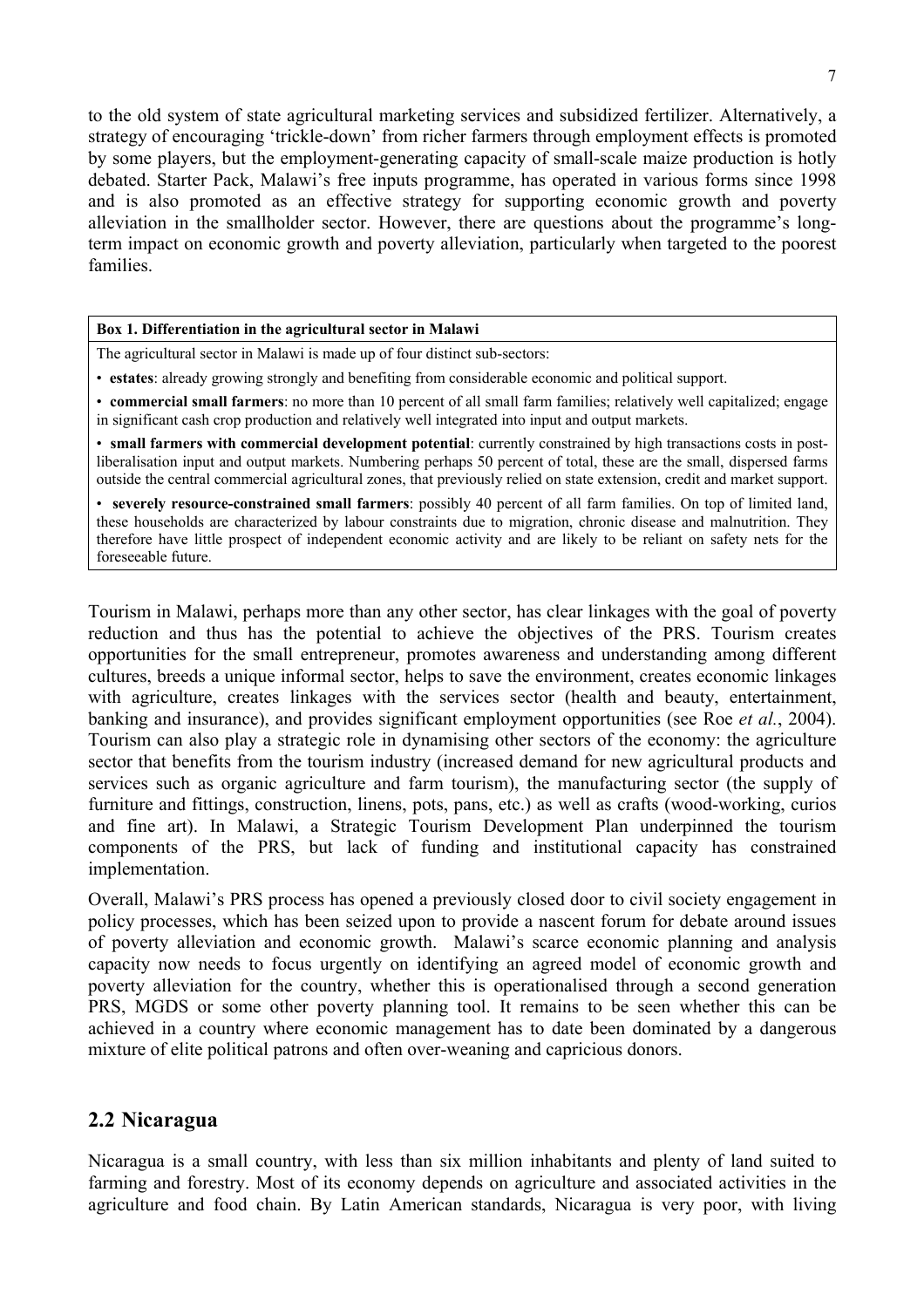standards that have still to return to those experienced in the 1970s: nearly 50 percent of the population live below the poverty line and the country ranks 108/177 in terms of human development.

During the last 30 years, the economy has varied from modest to slow growth, to outright recession and shrinkage. With an economy very open to the world market, the country imports twice as much as it exports, leaving it heavily dependent on remittances and aid receipts. The distribution of incomes and assets, including land, is highly unequal, with Gini coefficients of about 60 percent.

The PRS (ERCERP)<sup>4</sup>, drafted in 2001, consists of a set of goals closely linked to the MDGs. These are, to be achieved by actions under four pillars:

- (i) Economic growth, widely-based, structural reform
- (ii) More and better investment in human capital;
- (iii) Better protection of the vulnerable;
- (iv) Good governance and institutional development.

As a plan, the ERCERP is generally considered to be well drafted and coherent, stronger on social dimensions than on economic growth, and very much a donor requirement, and thus a donor document.

Nicaragua's PRS has been closely linked to achieving debt relief, given that the country has been one the world's most indebted nations. HIPC debt relief was achieved in January 2004: annual debt repayments fell from over US\$300 million to less than US\$100 million. However, no more than 40 percent of HIPC funds have subsequently been spent on poverty relief: the rest has gone to fill a veritable black hole of internal debt, largely stemming from bank failures – see Box 2.

## **Box 2. Internal debt in Malawi and Nicaragua**

Both Malawi and Nicaragua are cursed by high levels of internal debt, with high and attractive interest rates being offered by the state for bills and bonds. Consequently, those with spare funds can subscribe to these instruments and make easy returns, with little or no risk. Capital for productive investment is thus crowded out.

How has this come about?

 $\overline{a}$ 

In the case of Malawi it has mainly been fuelled by the 1992-2004 government consistently and repeatedly spending beyond its means. This failure to adhere to agreed monetary and fiscal targets is a complex area. On the one hand, there has been wilful lack of restraint in certain areas (such as the Strategic Grain Reserve, diplomatic and military), intimately connected with Malawi's patronage-based politics. But the economic downturn also contributed, begging the question "how low can you go?" before budget cuts to remain within the resource envelope effectively immobilise government functioning. The economic downturn has arisen not only from ineffective macro-economic management, but also from structural difficulties responding to global trading opportunities, and the constraints imposed by economic reform.

In Nicaragua, the internal debt has mounted owing to two factors. Governments since 1990 have felt compelled to reimburse property owners for seizures of land, factories and businesses during the Sandinista regime. Compensation has been offered in bonds worth around US\$900M. In the 1990s, banking was privatised and liberalised. Some bank managers granted large credits to friends that could never be repaid — and probably were never expected to be repaid. In 2001 four banks, holding 40 percent of the country's bank assets, collapsed with liabilities of over US\$500M, that were assumed by government to rescue depositors.

It is estimated that payments on the internal debt will cost Nicaragua more than US\$100M a year annually until 2011. To put this into context, these payments are higher than sums being repaid against the external debt, following the reductions achieved under HIPC.

<sup>4</sup> *Estrategia Reforzada de Crecimiento Económico y Reducción de Pobreza*: the Reinforced Strategy for Economic Growth and Poverty Reduction.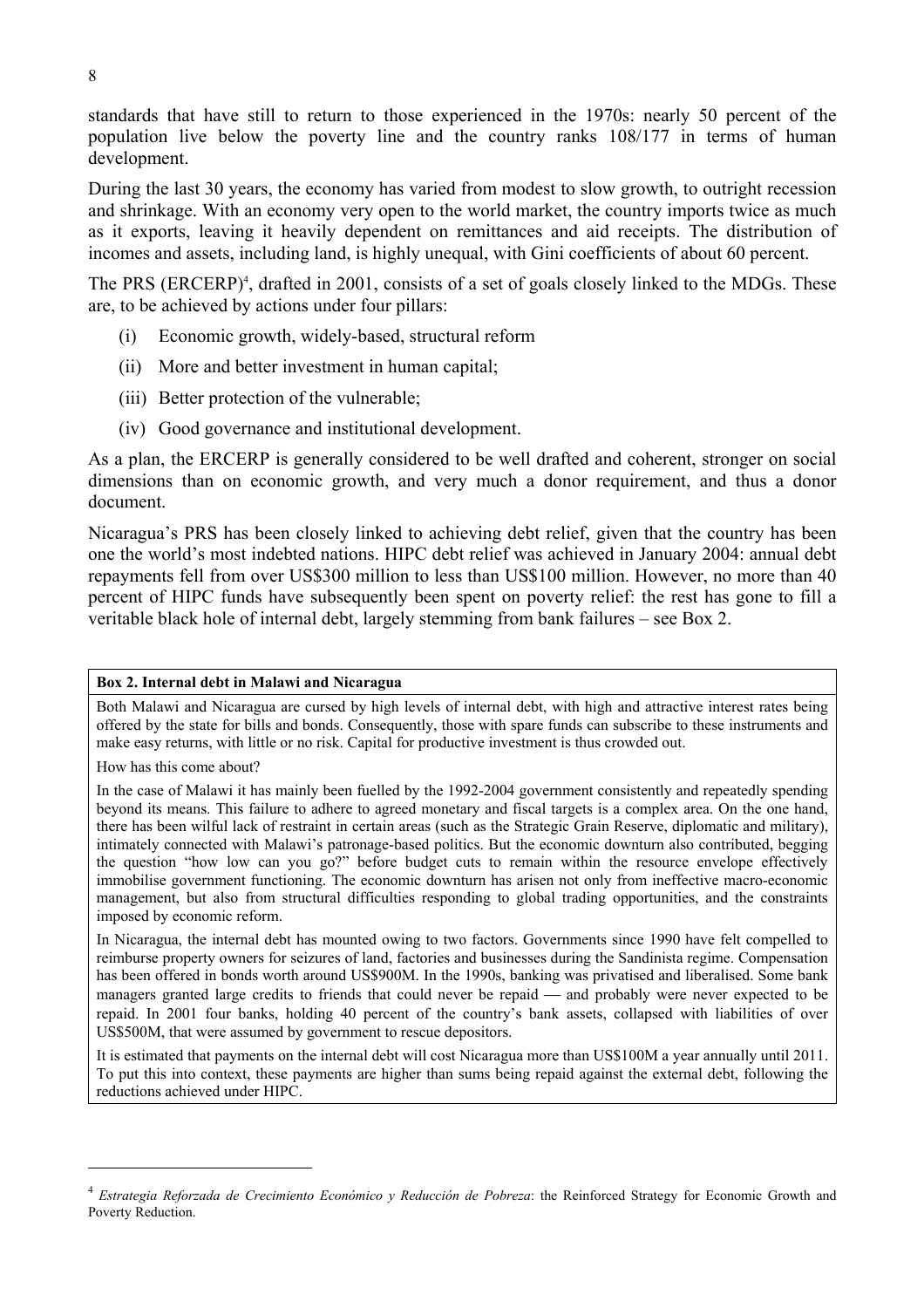When in January 2002 a new government took over, there were doubts over how acceptable the ERCERP was to the new administration. To reflect new priorities, a National Development Plan (PND) was drafted by a close-knit team in the planning secretariat of the Presidency and presented towards the end of 2002.

The PND stresses economic growth, with a model of encouraging private sector investment, including attracting foreign capital, and concentrating on geographical nodes seen as 'clusters' (although, as commentators have pointed out, the conception in which large-scale foreign capital more or less establishes the supply chain lock, stock and barrel looks more like an enclave than a cluster, as discussed in Box 3). The document stresses the need to raise competitiveness, citing Michael Porter's arguments.<sup>5</sup> Exports are seen as critical in driving the economy, given the limited local market. The key clusters identified for development include: meat and dairy, coffee, shrimp and prawn, textiles and clothing, and forest products.

#### **Box 3. Clusters or enclaves? Strategic choice in Nicaragua**

The Nicaraguan National Development Plan lays heavy emphasis on promoting clusters of enterprises, drawing on the ideas of competitive advantage of Michael Porter who has visited and advised the country. Foreign investment is seen as key to establishing the clusters, most of which are likely to be located in high potential areas of the country.

Despite the mentions of competitive advantage, the strategy seems more a matter of comparative advantage, basing clusters on extracting and processing natural resources, using cheap labour. Moreover, the idea of large-scale investments with the supply chain organised by a dominant company sounds more like the development of an enclave than a cluster.

However, this was not the only option. Within Nicaragua there are incipient industrial clusters, such as the woodworking and furniture workshops of Masaya and Masatepe, which are small-scale enterprises with local capital.

Indeed, there is a wider concern that in Nicaragua small-scale local initiatives, especially when located in more remote areas, do not register on the radar of national planners. The dynamism of small-scale cheese producers in the mountains, who send produce to El Salvador and even the USA, do not seem to figure in the thinking of decisionmakers. And yet it is the smaller-scale endeavours that are likely to generate more jobs per unit of capital invested, and more likely to generate links within the domestic economy.

Growth comes first and foremost in the PND while poverty reduction is attained by 'trickle down' effects and by the poor migrating to the cluster nodes to find jobs.

The PND was seen as weak on detail and criticised for lack of consultation in its preparation. In response to some of the criticisms, an 'Operative' PND (PND-O) was published in late 2004, with more details of specific public actions. At first sight, this might have served as a second-round PRS but the World Bank has insisted on drafting a separate 'PRS II', while accepting this may be a reworking of the PND-O. The second PRS has been drafted, but at the time of our country visit (August 2005) was still to be published.

In the meantime, a sector-wide programme for agricultural and rural development (PRORURAL) has been prepared and presented in 2005 for funding by a group of donors. The strategy and programme derives in large part from the PND-O.

Planning has taken place against a background of considerable efforts to reform the public sector in the late 1990s and early 2000s. Measures have included better management of public budgets, more control over public investments, and some decentralisation of administration and budgets to municipalities. That said the key question remains: how much reform is possible in a context of a state very much in the hands of the 'big battalions' - the few families that dominate large-scale commercial concerns in Nicaragua - who have for most of the last 150 years expected the state to support their interests? Nicaragua's stiffest development challenge remains the creation of an

 $<sup>5</sup>$  Michael Porter has visited Nicaragua, his views and advice are treated with the highest respect.</sup>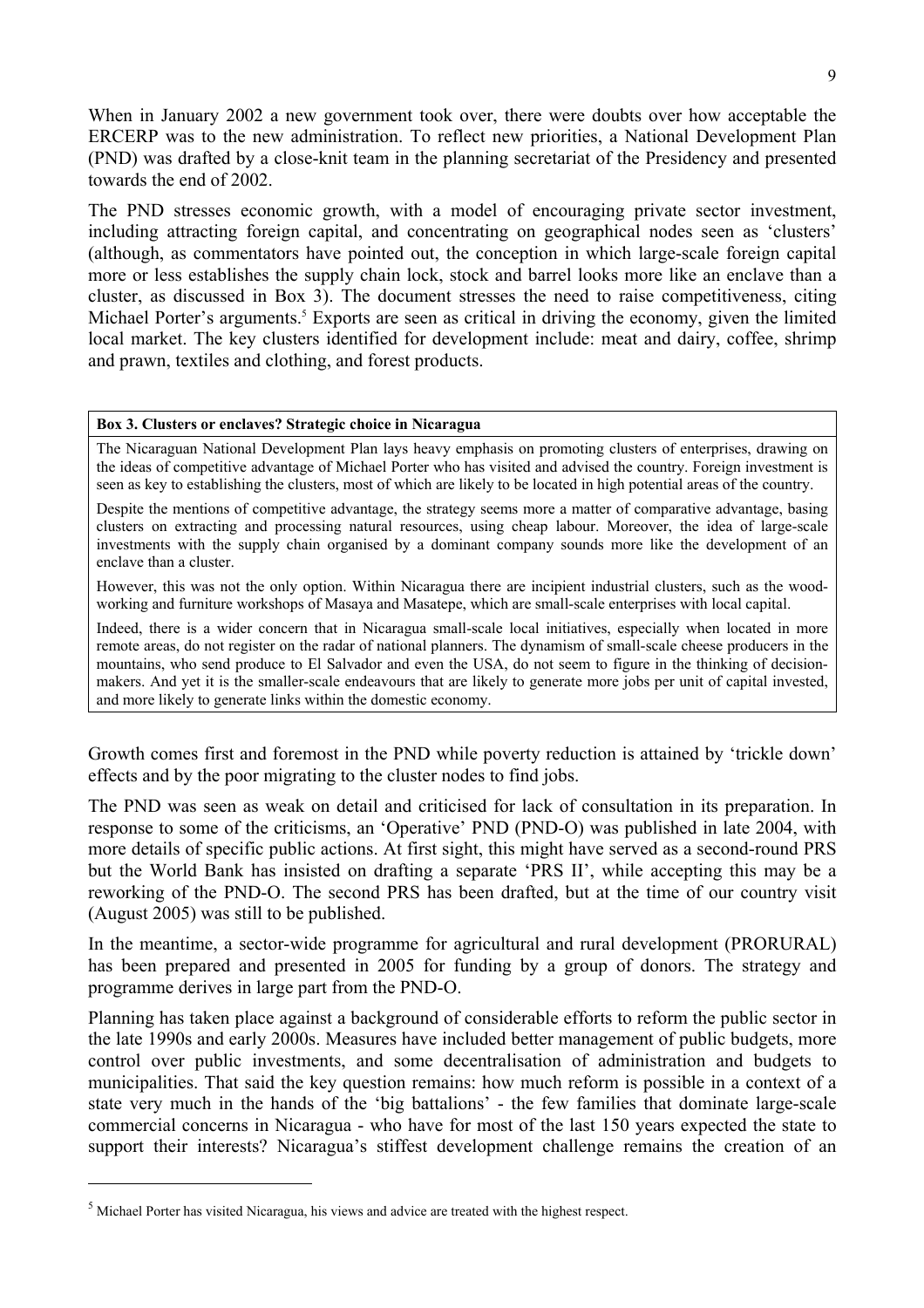'autonomous' state capable of guaranteeing property rights and ensuring fair dealings amongst competing economic interests<sup>6</sup>.

## **2.3 Vietnam**

Vietnam is a densely-populated developing country and half of its 82 million inhabitants live below the poverty line. It ranks 107/177 in terms of human development but its GDP per capita is lower than Nicaragua. The economy has a strong agricultural base and more than 60 percent of the labour force works in the agriculture sector.

Since the late 1990s Vietnam has been seen as a development success with high rates of poverty reduction. The crisis of the economy and political legitimacy in the 1980s led to a series of economic reforms. Since 1990, this resulted in an impressive broad-based growth and poverty reduction in the transition from a planned to a mixed economy, at the same time restoring the legitimacy of the political regime (Abuza, 2002). While the configuration of the political leadership changed (in terms of the individuals in key posts), the regime (which confers legitimacy solely upon the Communist Party) survived with only relatively minor concessions to centres of power outside the Party.

There are increasing and inevitable tensions between the objectives of poverty reduction and the promotion of growth. Much of the success was achieved through large-scale changes to an ailing system, such as those made in land allocation which maintained some equity in agricultural production, alongside the greater productivity achieved by the introduction of green revolution techniques. To *sustain* this growth, as well as equity, and to encourage the tertiary and manufacturing sectors remains more of a challenge.

The PRS or Comprehensive Poverty Reduction and Growth Strategy (CPRGS) was signed in 2002. Vietnam had already produced a 10 year socio-economic development strategy (SEDS) (Communist Party of Vietnam, 2001) and the five year plan (Socialist Republic of Vietnam, 2001a). They also have National Targeted Programmes, including the Hunger Eradication and Poverty Reduction programme and Programme 135 (Socialist Republic of Vietnam, 2001b) which provide a framework for pro-poor policy and spending and have their own targets. Poverty reduction was high on the agenda of the Vietnamese government before the PRS process began but it is difficult to see how Vietnam could have realistically absorbed a new set of poverty policies and targets. To date, the PRS is weakly embedded in the ministerial and provincial five and ten year planning cycles and there is little incentive for PRS goals to be included in ministry plans or be adequately budgeted for.

There is consensus amongst donors and officials that the document was designed for external consumption and the main purpose was to obtain concessional financing from the International Financial Institutions (IFIs) (Weeks *et al*, 2004; Pincus and Thang, 2004). However, Vietnam is not the typical aid-dependent state with weak institutions for which PRSs were designed. As it does not qualify for HIPC debt relief there are not huge incentives to produce a strategy acceptable to the IFIs and this has helped the Vietnamese to hold the donors to the principle of national ownership (Conway, 2004).

The PRS drafting process was done by the Vietnamese and based on existing Vietnamese plans (SEDS and the five year plans) and existing targets and can be said to be 'owned' by some of the senior leadership. On the other hand the PRS does not fit easily into the Vietnam policy cycle and was alien to thinking in the sense that it moved away from production targets. It was the process

 $<sup>6</sup>$  This question is closely related to the politics of Nicaragua. Currently, the state apparatus can be used to pursue partisan interests</sup> with relatively few checks and balances. Hence the battle for power can be intense in contests where the winner takes more or less all. Opposition parties then have little to do other than react in outrage to ways the regime exercises its power, producing highly charged and polarised debates.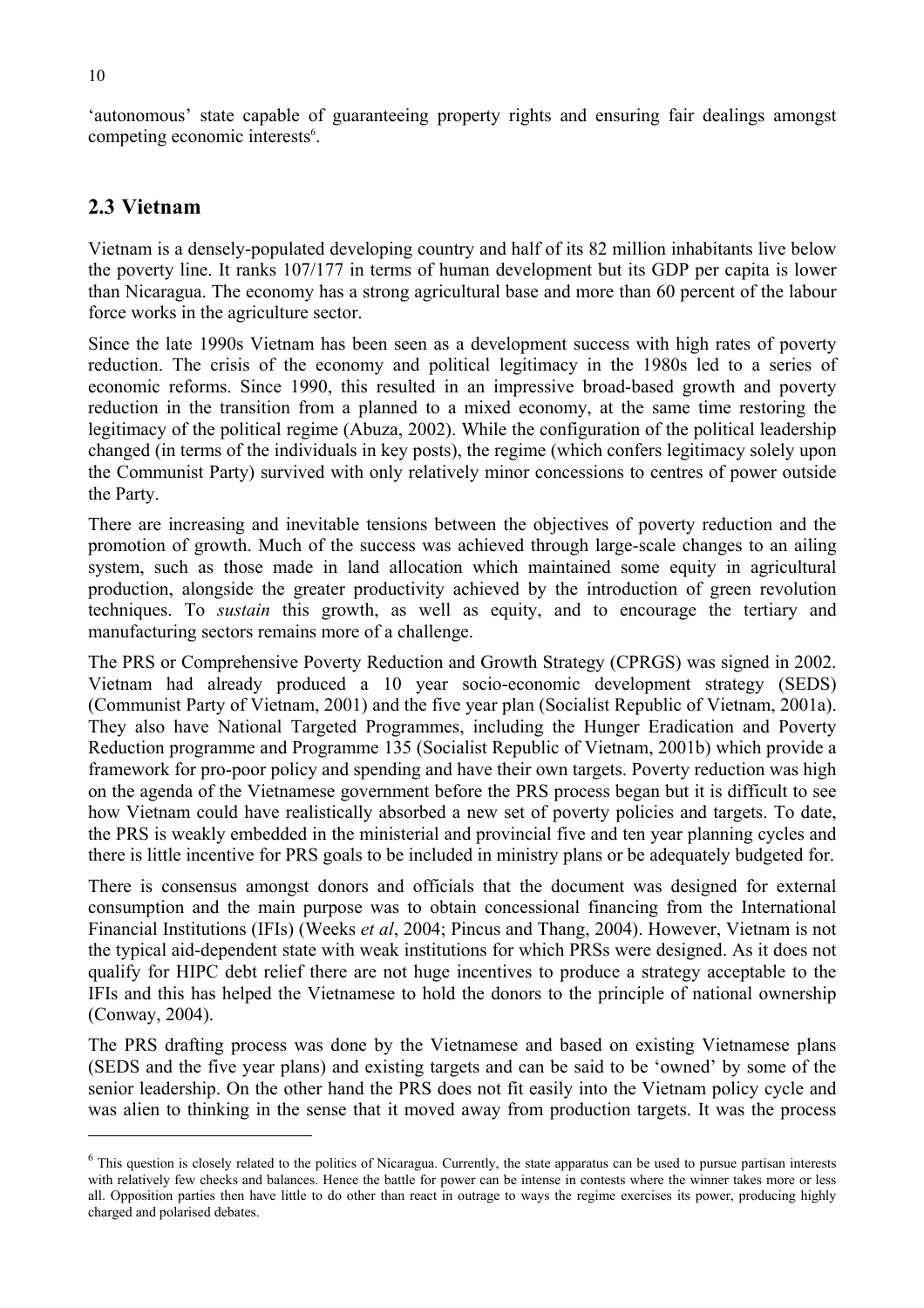which was the most heavily donor influenced, incorporating different forms of participation and transparency through participatory poverty assessments (PPAs), local consultations, targets and monitoring and evaluation systems. This can be said to have opened up a space for new actors and sectors to become involved.

There is some debate over the level of ownership of the PRS by the Vietnam government. The overlapping of the objectives in the PRS and the SEDS and five year plan suggest that the PRS does reflect the government's policy intentions. Vietnam did opt into the process on their own and, despite being led by requirements for donor funding, the document does contain policies which the IFIs and donors are uncomfortable with but which the government felt to be important, most notably those on state-owned enterprises and the state monopoly of the financial sector (Conway, 2004). Above all, the government was determined to maintain the role of economic growth as a driver of poverty reduction and (supported by the Japanese) increased their focus on infrastructure in the document. Drafting was led by the Ministry of Planning and Investment (MPI) and donors were restricted to providing comments. So although the final draft reflects donor and international NGO vision more than other strategy documents it does remain a government of Vietnam document. This has presented a dilemma for the donors as the Vietnam policy documents tend to present visions of future outcomes with little detailed analysis of linkages between problems, objectives and resource constraints common in IFI documents (de Tray, 2001). Some have argued that the IFIs and donors decided to accept a document which they felt was technically flawed but because of the levels ownership they felt it had a high chance of leading to some change in thinking during implementation (de Tray, 2001; Wolff, 2002).

Government defensiveness over the role of donors does not mean the PRS was 'owned', and when considering ownership of the PRS a distinction can be made between, on the one hand, donor influence in the process and on the other, the level of commitment to the subsequent policy. The document has not been debated in the National Assembly (as highlighted in the Joint Staff Assessment - IMF and IDA, 2002) and the document is not familiar to many of the provincial authorities. Familiarity, even at the national level, is limited to those who were involved in the production and there is confusion at the sub-national levels over the relationship between the PRS and the SEDS (Pincus and Thang, 2004), a relationship which may be clarified during the current (2005) drafting of the five year plans and current moves to incorporate lessons from the CPRGS7 .

The PRS does not have an allocated budget but the government's Public Investment Program, which was produced after the CPRGS, allocates resources to large set-piece projects that appear to have little poverty alleviation focus and none or little linkage to the PRS's prioritisation and objectives (*ibid*) 8 . It is perhaps early days to assess the level of commitment at sub-national levels, but this is crucial given the high level of control of expenditure at the provincial level.

The PRS process is felt to have played a modest but significant role in improving policy and planning systems which will assist in the complex policy challenges and changes that lie ahead as the dramatics gains from liberalization in Vietnam level off. There are also claims that the process has changed the way in which poverty reduction is conceptualized amongst some actors away from targeted programmes, as promoted by the Ministry of Labour, Invalids and Social Affairs, towards an approach which integrates growth linkages and involves the MPI in resource allocations. The extent to which this shift has spread throughout the policy arena is yet to be seen.

The level to which the lessons will be incorporated into future planning relies to a large degree on politics. Some provinces and ministries may mainstream the document into their plans but others

 $<sup>7</sup>$  MARD, for example, has requested donor assistance in incorporating the CPRGS into the sector Five Year plan (Interview held</sup> February, 2005)

 $8$  Pincus and Thang (2004) however, praise the PIP for its apparent poverty focus and the World Bank (2004) has made a case for a linkage between poverty reduction and the PIP when looking at per capita PIP investment and levels of poverty reduction in provinces.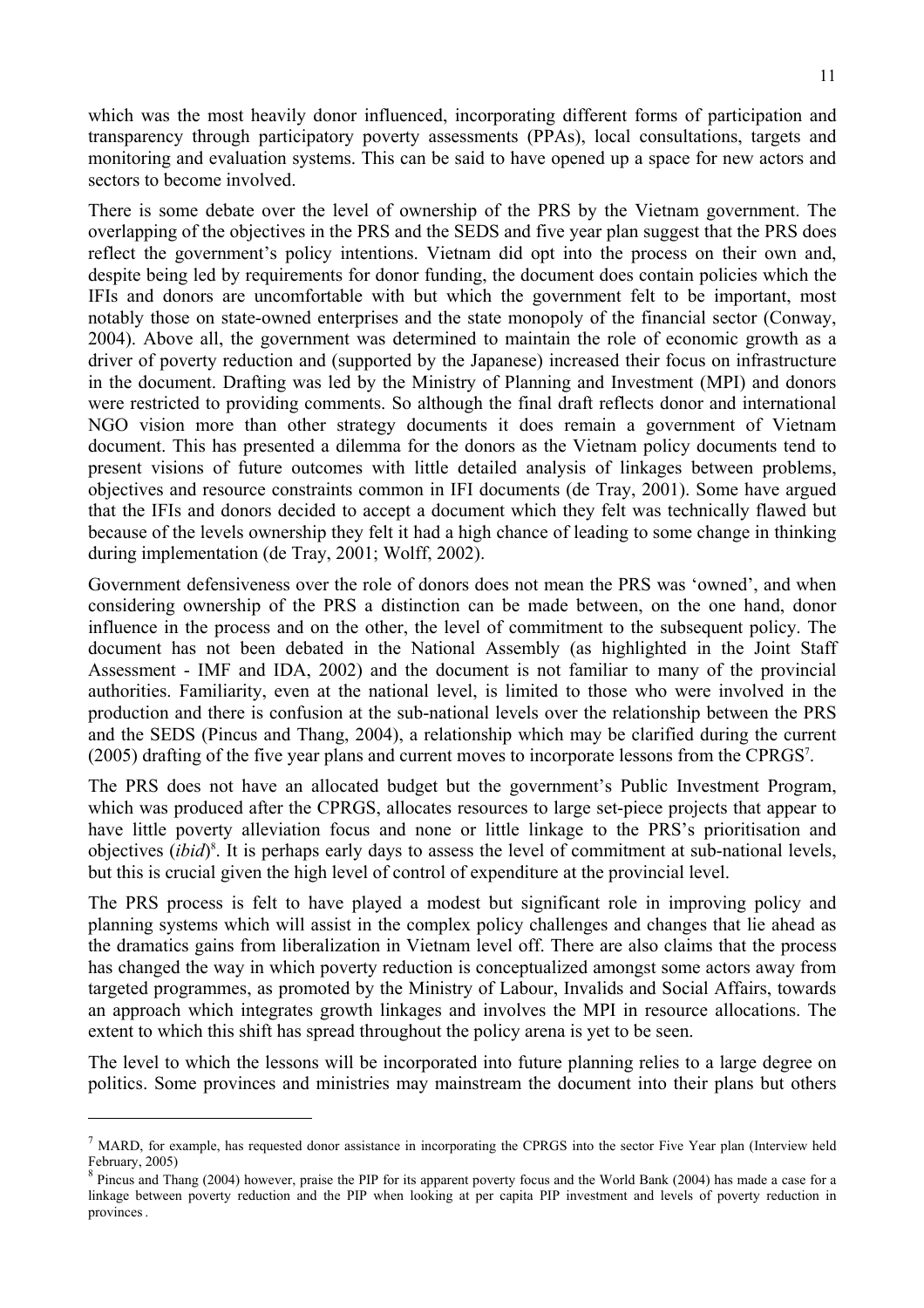will view it as a donor document or one imposed on local government and line agencies by central planners. The legitimacy of the PRS at the sub-national level lies only in the extent to which it reiterates the SEDS.

Key features of the PRS policy content are:

- (i) Economic growth combined with social progress and equity and continuation of structural and public administrative reform;
- (ii) Human development, reducing inequality and vulnerability;
- (iii) An equal business environment for small and medium enterprises and foreign direct investment; and
- (iv) Establishment of development and poverty indicators to monitor the PRS.

The government plans contain reference to poverty alleviation and the focus of SEDS on industrialisation and modernisation is also reflected in the PRS. Poverty reduction is dealt with through growth and economic development or though programmes targeted at the poorest areas. There is however no real analysis of what type of growth in which sectors or regions is most likely to have the greatest impact on poverty rates. The result has been a lack of focus for funding and prioritisation for donors. The World Bank's PRSC is replacing the PRS as the coordination mechanism for donor funding. However the PRSC does not have the same consultation procedures

In the 10-year SEDS the sectoral objectives are to build large-scale commodity agriculture and generate labour-intensive employment in rural regions, with a view to expanding home markets and increasing access to international markets. Poverty reduction is for the most part undiscussed and is assumed to be addressed by growth and the national targeted poverty programs. The PRS closely mirrors government and sector plans, which give little attention to detail in the productive sectors other then a set of economic targets for agriculture and major export commodities.

The productive sector focus is primarily on the link between sectoral priorities and growth and job creation. The productive sectors (with agriculture as a high priority) are seen as providing the base for industrialisation, modernisation and growth. However future vision is that of a shift of labour in rural areas away from agricultural employment by increasing links to industry, product processing, off-farm activities and infrastructure. Although agriculture contributed 21 percent of GDP in 2003 (World Bank, 2003a), the five year SEDS plans for the industrial and service sectors to achieve a higher proportion of GDP. There is some doubt in the government strategy about the future of a farm-based economy.

It is recognised that the poor largely reside in agricultural areas but links to poverty reduction by the productive sectors are largely assumed rather than made explicit. The need for access to investment, training, technology and extension as well as the development of infrastructure to enable poor households to take up opportunities in these areas are given extensive space in the PRS document. However the detailed plans are left to sectoral planning, where detailed strategies to achieve this expansion are often missing and may be left to national targeted programs, whose adequacy in dealing with these problems has been questioned (MOLISA/UNDP, 2004). It could be argued that the productive sectors require a greater degree of additional focus on sub-sectoral policy development, household and farm-level analysis, and recurrent spending to produce sustained results than the service sectors.

In addition, other policies, such as the decentralisation of public spending, may make the achievement of PRS goals very difficult. Provinces have high budgetary discretion; in 2002 80 percent of the agricultural spending was decided at the provincial level (World Bank, 2003a). The greatest challenge remains at this level especially in the poorer provinces where capacity is weakest (Pincus and Thang, 2004) and the links between the current planning system and the PRS are not yet clear.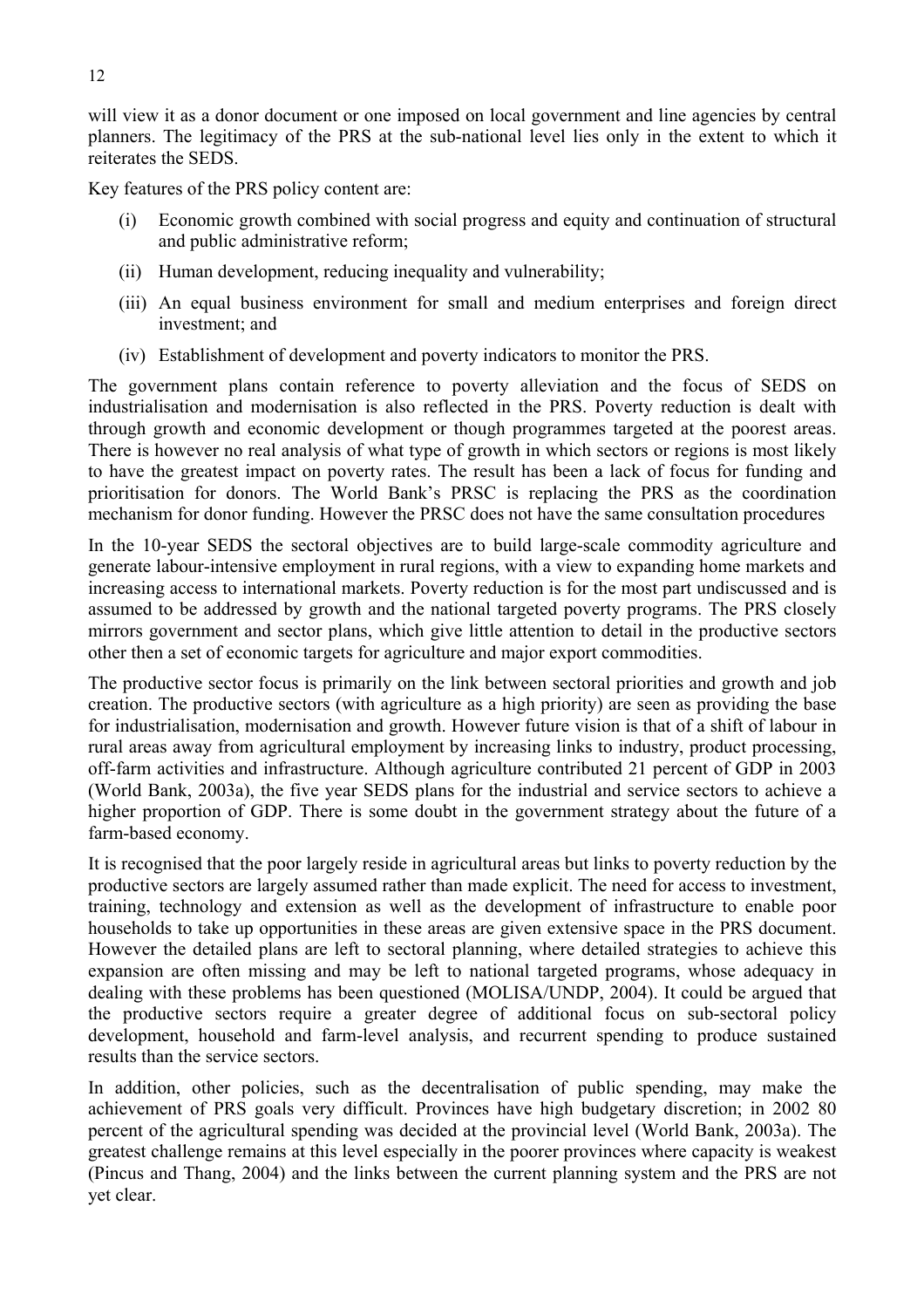## **3 PRS and the rural productive sectors – analysis of selected issues**

This chapter analyses some of the issues thought to be important in understanding the reasons behind the approach to the rural productive sectors in PRSs. These issues are directly linked with the four research questions guiding the analysis:

- debate and policy agenda regarding pro-poor growth and the rural productive sectors;
- PRS as tool for pro-poor growth;
- rural productive sectors' engagement with PRS processes; and
- the role of aid donors.

It is worth stressing that these four selected issues do not by any means exhaust all the relevant topics to the proposed theme. They are meant to instigate the debate and generate ideas on how to take the analysis further. Additional topics or issues of interest are suggested in annex 1.

## **3.1 Pro-poor growth and rural productive sectors – the underlying debate and policy agenda**

In order to understand the way PRSs have addressed the role of the rural productive sectors in poverty reduction it is important to analyse the wider debate and policy agenda on pro-poor growth. This should allow us to qualify the extent to which PRSs might have failed to incorporate key ideas on the role of the rural productive sectors or the extent to which those ideas were absent or unsettled in the underlying policy debate.

The analysis that follows observes three important patterns:

- little consensus over paths to pro-poor economic growth both internationally and at country levels;
- an unclear role for the state in delivering pro-poor growth a bias in government intervention towards spending and against 'enabling' measures; and
- insufficient progress on the contribution of the rural productive sectors to pro-poor growth resulting partly from the public spending bias and from a lack of vision, capacity or motivation to perform 'enabling' role.

To some extent the rise and fall of different plans and initiatives responds to varying ideas and contests over the conditions and public policies necessary for economic growth and poverty reduction. Since the year 2000, there has been little consensus over paths to pro-poor economic growth than a decade or so ago. At that time the 'Washington Consensus' – on the importance of macroeconomic stability and liberalised and open markets – gave policy-makers, and certainly those advising and influencing the Bretton Woods institutions, the confidence to prescribe policy programmes that could be applied almost everywhere.

During the 1990s it became clear that the Washington Consensus as a prescription was failing. Countries that followed the orthodoxy sometimes, perhaps often, failed to generate the expected levels of economic growth – Bolivia and Ghana were examples. Some argued that incomplete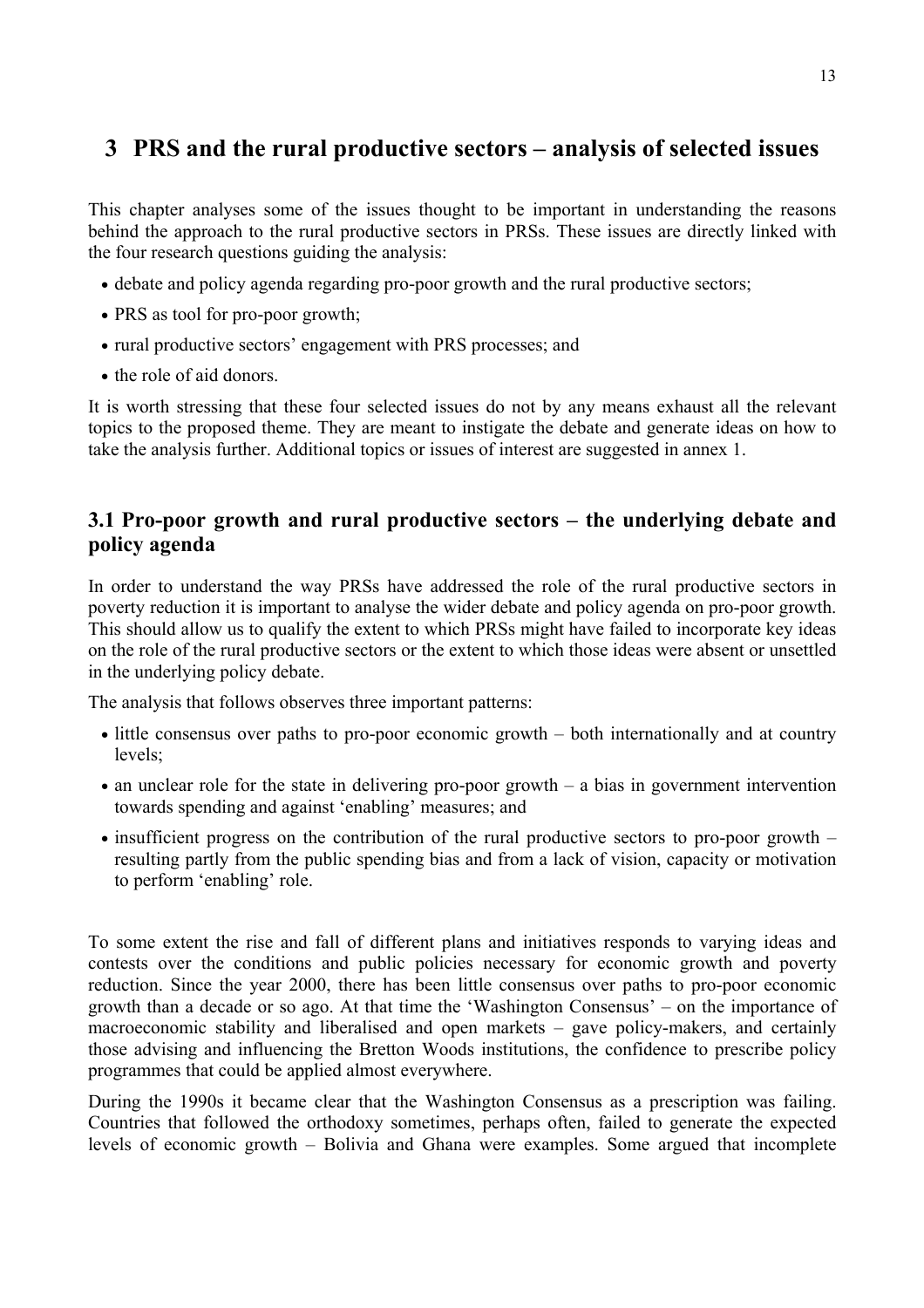implementation of the prescription also explained failure – the 'partial reform syndrome'9 . But evidence shows that open financial markets, as recommended, have often been the scene of spectacular financial and currency collapses: Mexico, 1994; East Asia, especially Indonesia and Thailand, 1997-98; Russia, 1998; Brazil, 1999; Argentina and Turkey 2000. Meanwhile, the worlds' fastest growing economies, including China, India, and Vietnam, were following anything but orthodox policy. Reflecting on these experiences, economists worldwide have been made highly aware of the importance of variables that are highly contextual - including economic institutions; so that the emerging consensus is a country-by-country approach to development policy (see, for example, Rodrik 2003).

In this international context, it is small wonder that policy-makers at country level find themselves with less guidance on economic strategy than they might have expected. Add to that the usual problems of having to make policy with too little information, almost inevitably hindered by preconceptions that generate blind spots and sacred cows, and having to accommodate the demands of the political economy. It is hence not surprising that country economic growth strategies are both diverse and imperfect. Moreover, all of these considerations become that much more complicated if we add the requirement that growth translate as fully as possible into poverty reduction.

So how have policy makers in three country cases approached the strategy for pro-poor economic growth?

**Macroeconomic stability** seems to be widely accepted as a necessary condition to encourage economic growth. All three countries under analysis include macroeconomic stability as a key component of the 'economic growth' priority area or pillar. But holding to this in the face of competing political pressures has not been easy (Box 2 on internal debt in Malawi and Nicaragua illustrated some of the difficulties faced).

Creating an **attractive climate for investment** is generally a priority in the pro-poor growth agenda, through deregulation, publicity, tax breaks and promotion. Nicaragua puts heavy emphasis on this, particularly in seeking to attract foreign investors to the country. Domestically, however, this strategy has been compromised by the heavy internal public debt that drives up interest rates, and attracts domestic funds into government bonds rather than productive enterprise. Moreover, investment is seen primarily as something for wealthy individuals and large companies. Less urgency has been applied to solving the failures in financial markets that prevent smallholder farmers and small-scale informal businesses securing credit to invest in their enterprises.<sup>10</sup>

In Vietnam, private investment in the aquaculture sector is booming with little or no state regulation but encouraged by state policies such as favourable tax exemptions and credit provision which encourages a dynamic and influential private sector. Vietnam's experience also suggests that regulation in itself is not such a great barrier to encouraging investment; agriculture is also growing rapidly, despite much state regulation.

Malawi is something of an exception. The business climate is extremely difficult owing to several factors: domestic debt which starves business of credit; the opportunities taken by the state to 'tax' business at critical flow points - like the prohibitive landing fees now pertaining at Malawi's airports which have contributed to the ending of direct international flights to the country; and the apparent xenophobia of Malawi's elite, which refused to consider foreign investment in the textile sector under the African Growth and Opportunity Act.

Public spending on **physical infrastructure** is another priority for economic growth across the three country cases. It dominates the Vietnamese strategy for economic growth. Indeed in this case, it is seen as central to poverty alleviation as well. Before small industry can become an engine of

 $9$  van de Walle, N. (2001) African Economies and the Politics of Permanent Crisis, 1979-1999. Cambridge University Press.

<sup>&</sup>lt;sup>10</sup> The issue is not ignored in the national plan. On the contrary the inability of smallholders to obtain formal credit is clearly recognised as a critical limitation. But it is not clear that solving this blockage has sufficient priority.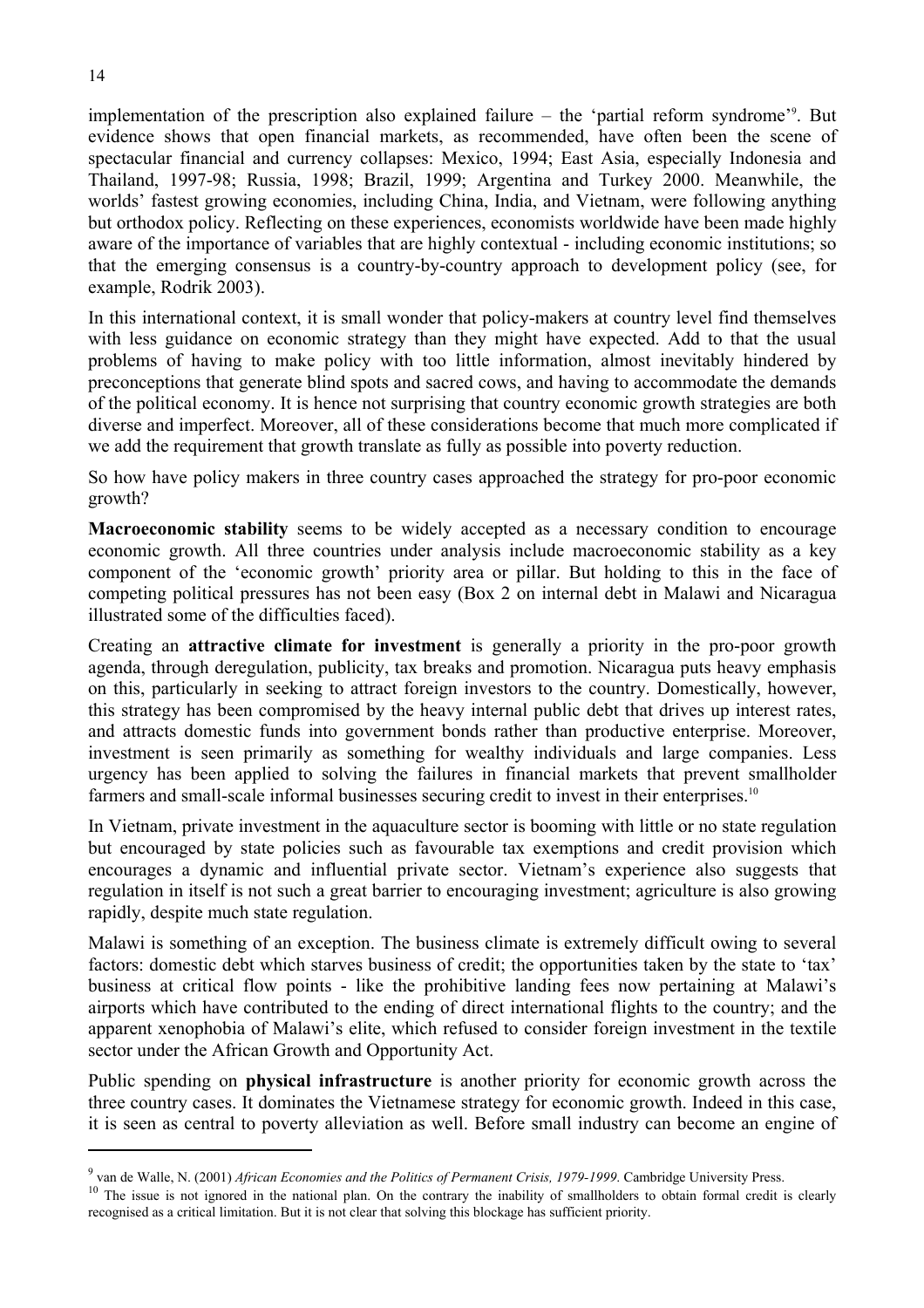growth or a solution to rural job creation it is felt that the inadequacy of infrastructure must be overcome. Seventy percent of the funding attached to the National Target Programmes, which are targeted at the poorest communes, are allocated to infrastructure with a strong focus on linking poor and remote areas to services and markets. The emphasis on infrastructure in the Vietnamese PRS is, partly on extending services to the poorest and most remote communes to enable poor households to take up opportunities, whilst also on those remote and rural communities with industrial zones. While the PRS does not have a committed budget, the Public Investment Program sets aside large amounts for large infrastructure and electricity projects. However, the vast majority of infrastructure investment in Vietnam seems to be primarily directed towards new capital formation with little concern with maintenance of old infrastructure.

An important overall point in the growth strategies lies in the **different roles of government**. Broadly speaking, the state can invest directly in physical infrastructure and human capital, or it can enable the private sector to invest and take risks, through a mixture of incentives (taxes, subsidies, trade rules, etc.), regulations, and by fostering the institutions that underpin the workings of market economies. PRS, however, seem to have a clear bias towards spending – arising partly from their original connect with the HIPC initiative and their close links to ministries of finance, and from the attractions of focusing on health and education targets where public spending provides a fairly straightforward way to link government action to the achievement of pro-poor goals. Not only is there a bias towards spending, but enabling policies may be ignored completely. For example, in Vietnam, policies on migration which restrict migrants' access to stable employment and basic services are vital in determining behaviour and outcomes in terms of service delivery to the poor; but go unmentioned in the PRS.

With regards to the potential contribution of the rural productive sectors to pro-poor growth, progress has been disappointing. This is partly because the policy narratives on pro-poor rural development are not converging. Some of the "sticking" points include: whether agriculture can be the engine of pro-poor growth; the role of small farms; the potential of the non-farm economy; and social protection and redistribution versus growth (Ashley and Maxwell, 2001). The controversy of the debate is also reflected by the conflicting policy agendas subscribed by the leading international development agencies on rural development and pro-poor growth, as demonstrated by Maxwell (2003b).

A particularly difficult challenge concerns the controversy on the nature of state intervention in the rural productive sectors, which is implicit in many of the policy narratives on pro-poor growth. For the rural productive sectors, the priority may not be public spending – indeed in as much as overspending can lead to domestic debt and high interest rates (recall Box 2 on internal debt), such spending can actually harm them. Instead, it may be the skill by which the state can enable private enterprise that matters most. It is, however, much less straightforward to plan and programme enabling measures, particularly those that are institutional in nature - that is, those that set the 'rules of the game' - for several reasons. Perhaps most important is that theoretical guidance in this area is limited, owing to the complexity of the systems and the degree to which they are thus embedded in contexts that can vary considerably from country to country, making generalisations a difficult task. Some institutions are politically sensitive since they determine the relative rewards to different social groups – see Box 4 on the changes in the rules for the Malawi tobacco auction: change may thus be difficult. Reforming institutions is often an arduous business – for example, surveying, registering and titling property or bringing in value-added tax. Institutional changes often require some legislation, with ample scope for the measure to be held up or significantly altered in parliamentary processes. Finally, as will be discussed in the section 3.3, most line ministries and their staff are not experienced in these areas.

While enabling measures may be considered in the national plans for economic growth, it is often far from clear as to how objectives will be reached, and, in particular, how they link with poverty reduction. For example, the National Development Plan for Nicaragua records clearly and cogently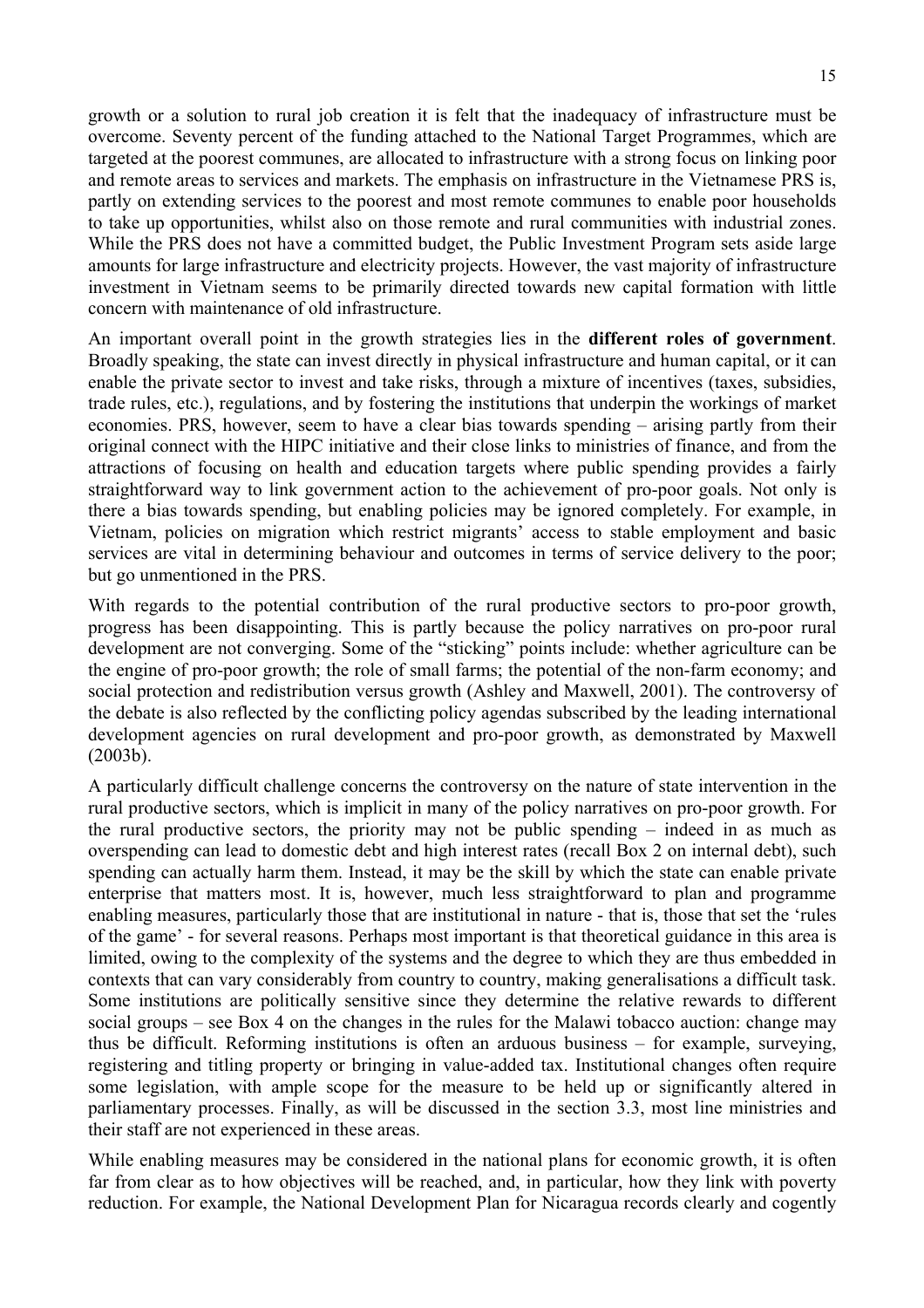the problem of missing formal financial services for rural communities. The potential for microfinance to fill part of the gap is considered; but overall, it is far from evident that there is a sufficiently well resourced and supported set of measures to tackle this problem. Not that it would be simple to do so: across the developing world, great efforts have been made for at least two decades to provide rural financial services – with only patchy results. It would be surprising if the Nicaraguan plan were to solve this problem.

The Malawi Economic Growth Strategy is targeted at addressing big businesses' constraints and large- and small-scale commercial agriculture. So, for example, increasing the reliability of power supplies, access roads to rural areas, power supply, drainage, irrigation, storage, and grading facilities, are mentioned but details of how the Ministry of Agriculture and the private sector can work together to achieve these policy objectives are not specified.

## **Box 4. Adjudicating among different interests**

An example from Malawi would be to end the Tobacco Auction Floor (TAF) oligopoly (purchasing monopoly). Malawi is dependent on tobacco for around 60 percent of its foreign exchange earnings, but most tobacco is grown on large-scale politically powerful estates. For years, these producers have sought to sell their produce directly on the international market, rather than through TAF quotas. In 2004, under pressure from big companies in the tobacco sector, and mindful of the need to appear supportive of private sector activity, government agreed tobacco could be sold through private contract. However, prices have fallen so low on TAF, which is now in effect a residual market servicing smaller tobacco producers producing more variable tobacco, that the TAF market had to be temporarily suspended during the 2005 marketing season. Whilst the estates have benefited from liberalised sales, for Malawi as a whole there are longer term concerns about liberalisation encouraging over production and deteriorating quality.

## **3.2 PRS as policy tool for pro-poor growth?**

This section looks specifically into PRS experiences, discussing where PRSs fit in the wider propoor policy processes, how they have addressed pro-poor growth and what role they allocate to the rural productive sectors.

The discussion below highlights the following issues:

- PRSs are part of a wider configuration of policy instruments and strategies they are not the overarching framework for pro-poor growth;
- the growth model adopted by poverty reduction strategies tends to be of the 'trickle down' variety, with a lack of specific measures to address the needs of the rural poor; and
- the bias of PRSs towards public spending with insufficient treatment of the rural productive sectors and a failure to explore their potential contribution to pro-poor growth.

In the three country cases addressed here, PRSs have been either superseded by national plans where the focus is on stimulating growth, or have been distanced from the start from influence on key government decisions due to its incomplete incorporation into budget processes, as in Vietnam. Countries tend to have their own approaches to policy: in Vietnam, the ten and five year socioeconomic development plans and the annual planning process, with its associated national targeted poverty programmes and provincial plans and budgets; in Nicaragua, the National Development Plan; in Malawi the Malawi Economic Growth Strategy has been developed subsequent to the PRS. In all three cases, the PRS has tended to become one of several sources of policy ideas, rather than the leading policy framework on poverty reduction. PRS have also become out of date with time, or with changes in government.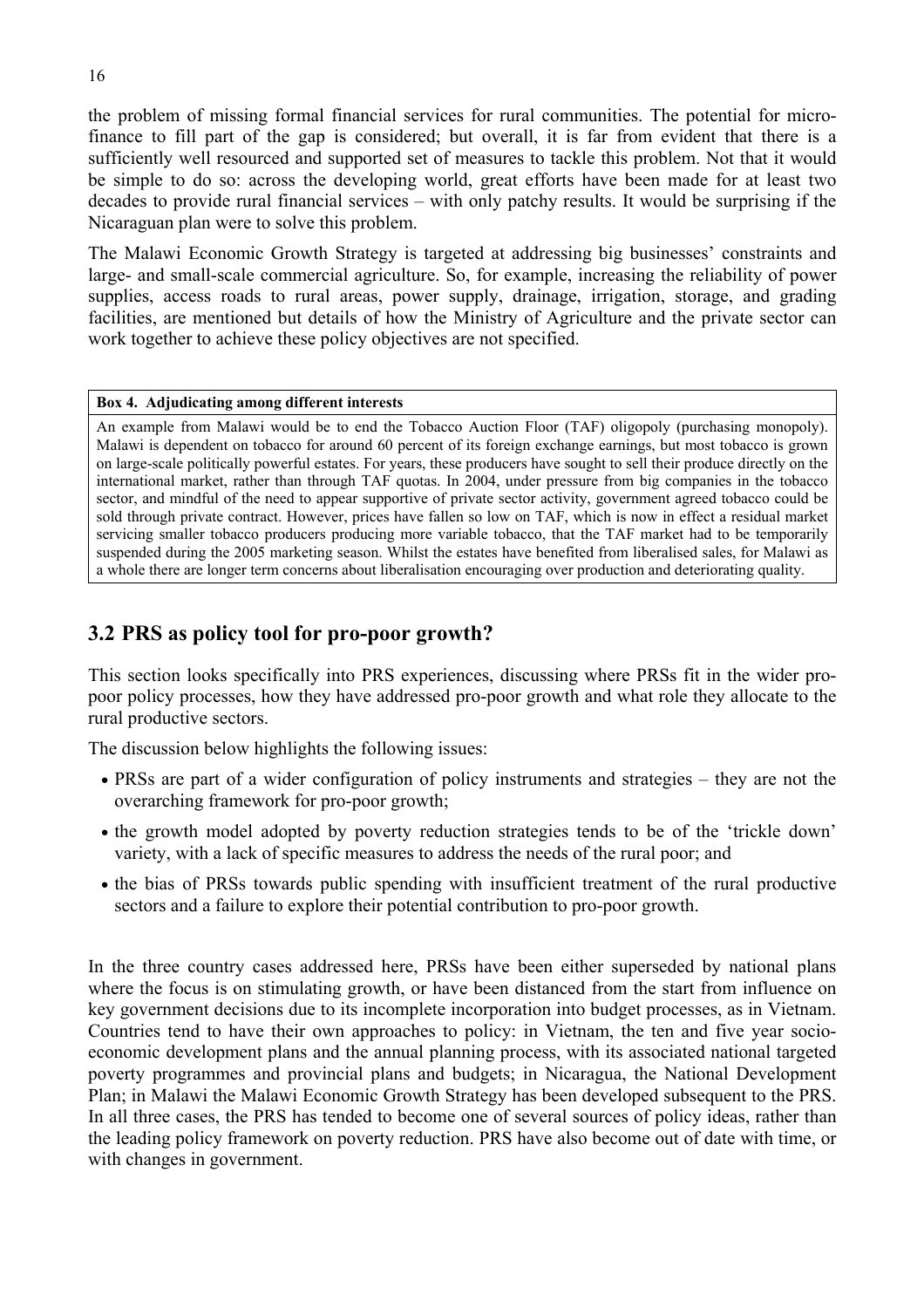The main reason for this is that PRSs are simply not well enough 'owned' by governments, or indeed civil society. They have not always been effectively incorporated into budgeting and programme implementation processes or into legislative programmes (approved or monitored by parliaments) – the 'institutionalisation' aspect of ownership stressed by Booth (2003: pp. 45-46). They have been very much seen as requirements of the aid donors, to be completed to obtain debt relief under the Enhanced HIPC initiative. Ownership has been further undermined when governments have changed, as in Malawi and Nicaragua. Incoming administrations have seen the PRS as the project of the previous regime, to be replaced by a new plan with the priorities of the new government.

Another reason for the weakening role of PRS has been doubts within countries that the PRS did not address economic growth strongly enough – or indeed that it failed to establish the necessary links between economic growth and poverty reduction. Not surprisingly, then, economic growth is the first concern of the new plans and programmes, with poverty reduction as a secondary consideration. In this they presumably reflect the priorities of national elites and governments – see Box 5 for an exploration of the 'project' of the Malawi elite. Vietnam is the only country of the three whose economic growth strategy is explicitly pro-poor, although, as discussed below, the approach to poverty reduction may be questioned.

### **Box 5. Malawi's elite 'project'**

Throughout the post-Independence period, Malawi's elite have benefited from explicit and implicit support of the estate sub-sector, in the form of preferential access to land, protected access to lucrative crops, and producer price protection. During the Banda era, members of the elite were encouraged to become estate owners to 'lead by example' in the country's agricultural development; the opportunities for personal aggrandisement were significant but not the only aspect of the political compact.

Since the end of the one-party state, some observers suggest personal aggrandisement and patronage opportunities have become the major drivers of politics in Malawi, which is dominated by business people. Numerous examples include the transport cartel closely associated with former President Muluzi, the lack of transport imposing significant constraints on the free movement of agricultural produce and inputs at critical times of the agricultural season; and the sale of Malawi's Strategic Grain Reserve (SGR) in 2002 involving senior political figures, which directly contributed to national food shortages in 2002-03.

This situation has contributed to the phenomenon of '*de facto'* policy making, now noticeable in the productive sectors: official policy describes one set of activities, but in practice what happens is completely different. An example is the distribution of 30,000 tonnes of maize from the (replenished) SGR in early 2004. The release was made by Ministry of Agriculture officials without the knowledge of the National Food Reserve Agency multistakeholder managing committee, leading to accusations that it was politically motivated to ensure food supplies in key constituencies in advance of the upcoming national elections.

The new President wa Mutharika has vowed to clamp down on this kind of unauthorised activity, which has constrained the development of the small-scale semi-commercial agriculture sector and done little to address the longer-term needs of the poorest of the rural poor, whilst allowing the estate sector to continue its rapid growth (9) percent in 2004).

The pro-poor growth model adopted by first-generation PRSs seems to have failed to establish the necessary connections between poverty reduction and the productive sectors.

Poverty in Vietnam has been defined primarily as geographical, with a priority in investments to poor communes. There are contradictions however in this respect as while poor *communes* may benefit from infrastructural development, poor *people* within communes are being taxed or charged for these developments through required community contributions. Vietnam has long given priority to equity, but this may conflict with growth, as seen in the case of land allocation (Box 6).

In Nicaragua, the pro-poor growth model is very much one of 'trickle-down'. It is expected that if economic growth can be accelerated, jobs will be created. In this case, the focus on developing industrial 'clusters' gives priority to the more favoured parts of the country in land potential and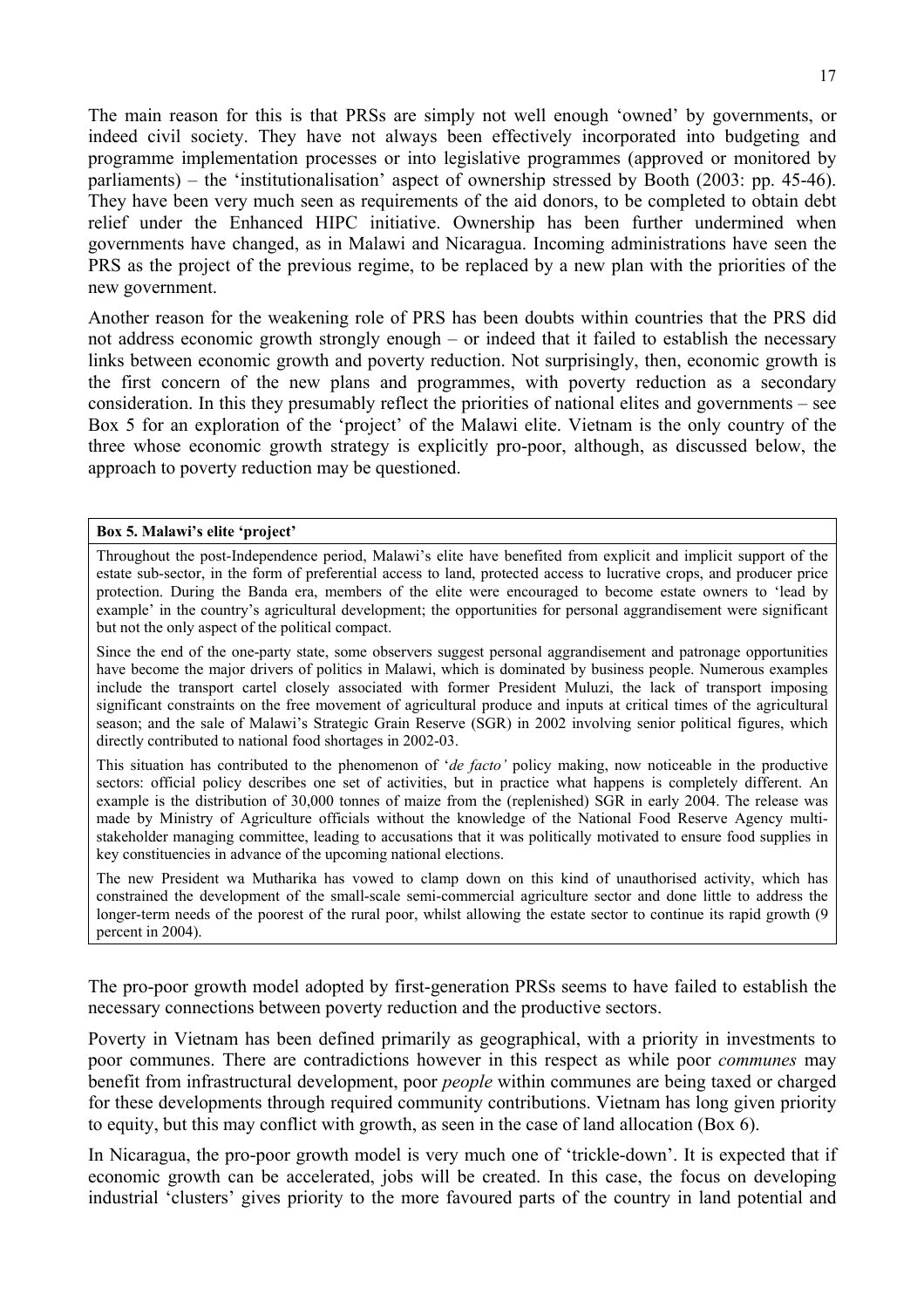access to markets. The implications for the poor in remote areas are that they would have to migrate and relocate to take advantage of jobs created.

Malawi, in contrast, has direct measures to assist the poor through an ambitious and wide-ranging set of social safety nets. The Malawi Social Action Fund (MASAF) invests in public works programmes as well as offering direct transfers. What is not clear, however, is how best to link social protection instruments to the broader economic growth effort. However, there is a widespread failure to recognise that under present circumstances a large proportion of the smallholder population in Malawi are highly unlikely to make the transition to the high input model of increasing maize productivity that has underpinned agricultural development strategies in Malawi for the last 30 years. Realistic policies to effectively re-integrate the "missing middle" 1.75 million small farmers are most noticeable by their absence. There is an urgent need to differentiate policies for distinct agricultural sub-sectors, and identify core supporting functions that government can provide, recognizing the positive and distinct role of other service providers in the commercial and NGO sectors.

#### **Box 6. Shifts in the emphasis on equity in land policy in Vietnam**

Tensions have emerged in the land sector in Vietnam between pro-poor objectives and the promotion of growth. The pro-poor features built into the design of the land allocation process have generally been far less rigorously enforced in the south and central highland regions of Vietnam, and this is an increasing trend throughout the country. In the absence of these features, land allocation has, in many instances increased socio-economic differentiation, as manifest in increased land concentration and landlessness in the Mekong Delta. These outcomes have occurred for a variety of reasons: some are the result of a failure, or inability, to implement the policies effectively, while others are a result of corruption and misapplication of the policy.

In areas of rapid economic development (such as many coastal, urban and peri-urban areas) commercial interests obviously *vie* with equity concerns. This has led to a groundswell of pressure and support for 'economic farms' (*trang trai*) and for government-promoted policy to allow for a higher limit on the size of land-holdings (Marsh and Macaulay, 2002).

Such policies can act to undermine the equitable intentions of the original land allocation policies. Indeed, many of the policy decisions over land can be viewed as safe-guarding the rights of certain groups, as for example in the case of the recent recognition of informal urban land rights, which can be seen as a reaction to complaints and demands of the elite (Shanks *et al*, 2004).

Hence, what seems most apparent is that economic growth and poverty reduction are only loosely related in much planning and policy-making. There is little evidence that ideas about pro-poor growth have yet taken root. Indeed, the management of the same resource is sometimes seen as either about growth or social protection. For example, in the water sector, integrated water management is usually seen as a policy for economic growth, while water and sanitation is seen as a means to reduce poverty (Slaymaker and Newborne, 2004).

This paper also argues that PRSs have been largely focussed on public spending. Previous studies have argued likewise: a survey of sixteen PRSs (Xenogiani and Shepherd, 2005) concluded that most priority policy measures were expenditure-based, and that far fewer were enabling or regulatory in character. This stems from the strong role ministries of finance have played, since the PRS has usually been a pre-condition for debt relief, the World Bank's Poverty Reduction Strategy Credits (PRSC) or the IMF's Poverty Reduction and Growth Facilities (PRGF). The already mentioned lack of attention to enabling measures, that often require legislation, may be both the cause and the consequence of the way in which parliaments and legislatures have usually played only a minor role in preparing the PRS. The stress on public spending has tended to reinforce the bias against the productive sectors, since these depend less on expenditure and more on an enabling environment.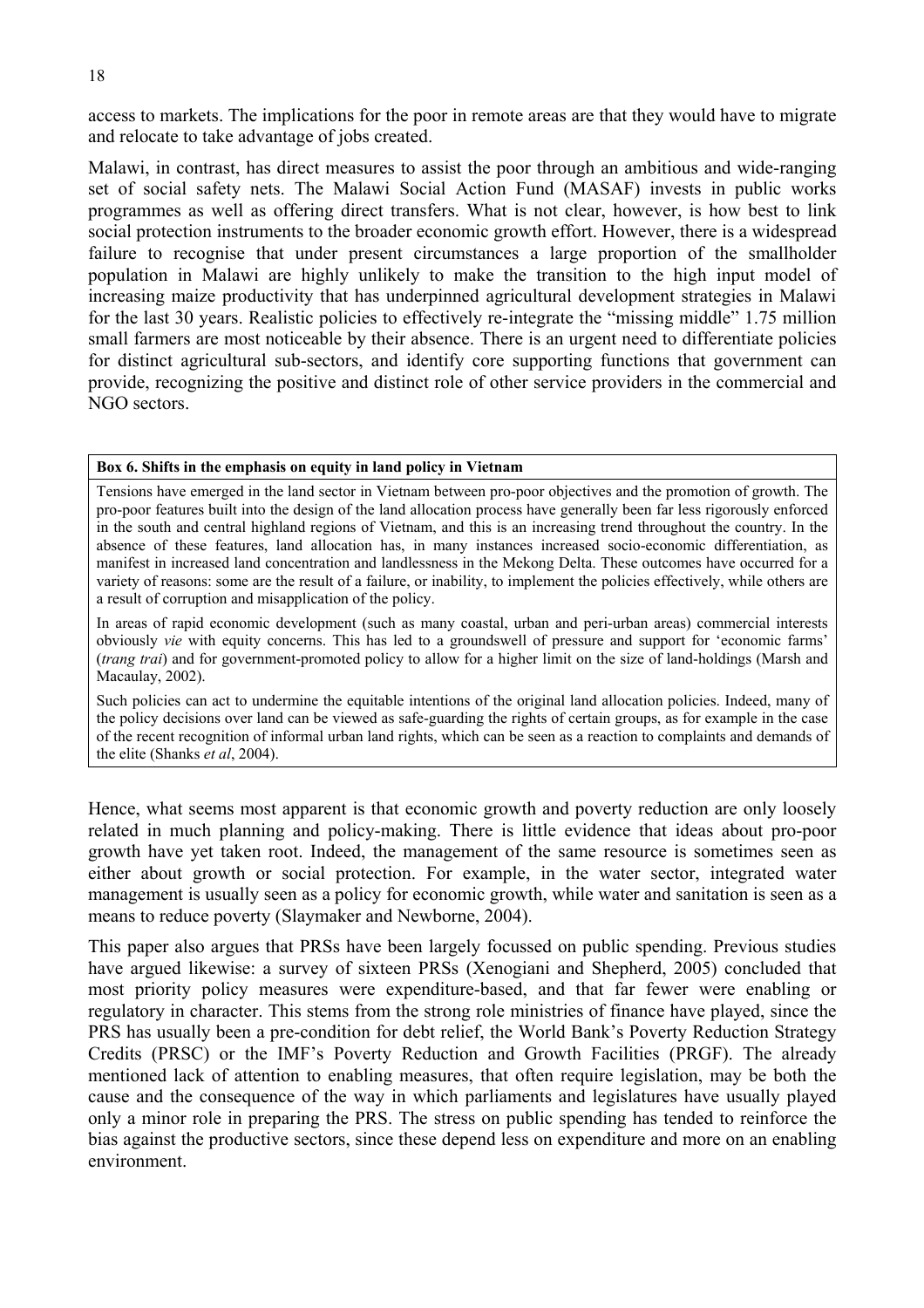## **3.3 Rural productive sectors and the engagement with PRS processes**

The previous two sections pointed out, amongst other things, the lack of clarity on pro-poor growth strategies, in particular with regards to the roles of government, and failure of PRSs to explore linkages between growth in the productive sectors and poverty reduction. It is now important to understand what has been the actual engagement of the rural productive sector actors in PRS processes and the poverty reduction debate.

This section notes that:

- lack of internal capacity, vision and motivation have constrained the engagement of the governance bodies of the rural productive sectors in PRS processes;
- wider political interests are determinant of the type of engagement vertical patronage politics seem to be a pervasive feature of the rural productive sectors; and
- stronger accountability mechanisms and civil service are key ingredients for improving the terms of the engagement with (and commitment to) poverty reduction.

By and large, the line ministries responsible for addressing directly economic growth, and ministries of agriculture in particular, have established track records in two areas. One is public spending on development programmes. The other is regulation of particular activities, although usually with a focus on preventing, rather than facilitating, action - for example, preventing movement of grain from one district to another, banning the planting of beans amongst coffee trees, or checking that agricultural chemicals have not been adulterated. The development programmes of the past have usually been conceived within a framework where the public sector is seen as the leader and prime mover. Ministries of agriculture, fisheries or forestry and associated parastatals and agencies have often seen it as their role to supply seed and fertiliser, to run a credit programme, and to collect and market crops.

Tourism ministries and agencies, by contrast, have had somewhat different mandates combining regulation to ensure standards are met, but also promotion of the country as a tourist enterprise. Expenditure on services has been a minor role, compared to agriculture, fisheries and forestry. Tourism ministries and agencies have tended to have a close relationship with the private firms they have promoted, and with them have formed something of a policy enclave, which has not interacted well with the mainstream policy making process. As a result, tourism is under-valued in public policy making in many countries. Whereas there is some thinking on harnessing tourism for national economic growth, there is as yet little thought given to its potential role in poverty reduction. However, compared to the natural resource-based ministries, it should not be so difficult for tourism policy makers to focus on how their sector can contribute to widely shared growth. Nevertheless, there will be strategic choices to be made here too – between up-market and modest tourist markets, large and small suppliers of accommodation and other services, and the role of ecotourism.

The new consensus that the prime role for the public sector is to facilitate private sector development takes away from line ministries the older style regulatory and expenditure-based programmes and with it much of their previous reason for existence. The agenda of facilitating the private sector is relatively new. Even where ministry staff can appreciate the need for such change, what they can actually do, given their skills and experience and the ways in which public funds are made available, is far less clear. Experiences to date with changing the roles of government staff have shown that reforms take time and sustained effort - think, for example, of getting agricultural extension staff, long used to instructing farmers, to facilitate groups of farmers; or taking forest guards and have them become community forestry advisers.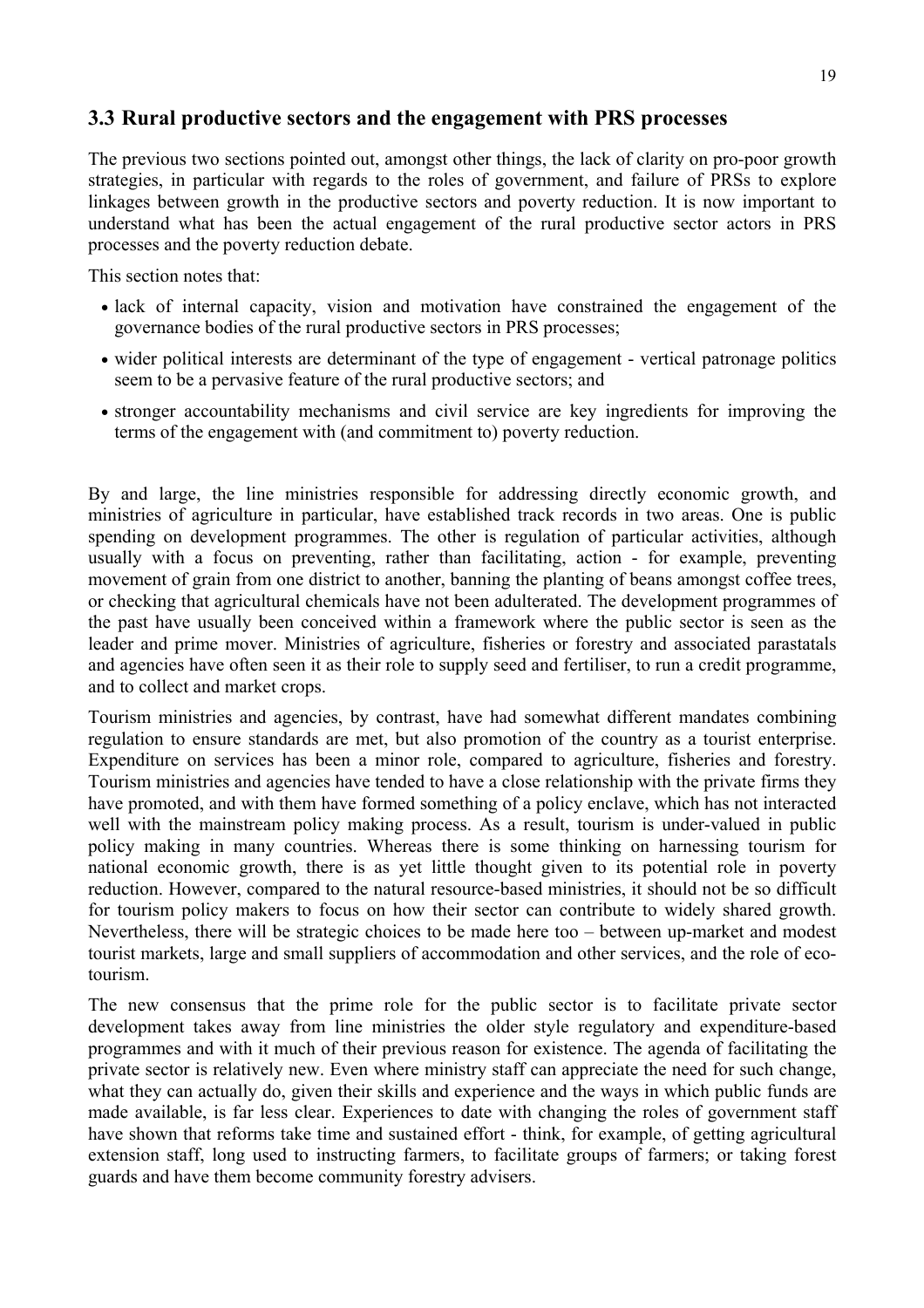Changing roles may be resisted by some staff. A Core Function Analysis for Malawi's Ministry of Agriculture intended to map out the new functions of the agency in preparation for Malawi's revised agricultural Sector Wide Approach (SWAp), ran into opposition from staff fearful of losing jobs and allowances, effectively paralysing the project while critical debates and arguments about agriculture's role in economic growth and poverty alleviation proceed in other quarters (see Box 7).

A major challenge for the rural productive sectoral ministries is expanding their horizons. When state agencies previously monopolised important market functions, ministries of agriculture, for example, had no need to look beyond their own filing system to know how much fertiliser was delivered, the size of the credit programme, or the amount of maize marketed. That no longer applies: there are many other actors, private and civil society, providing such services. Furthermore, trade liberalisation means that international market prices and trends that in the past may have been irrelevant to most activities other than a few export crops, have increasing influence on the development of the agricultural sector.

Ministries have not always responded to the challenge of collecting information or accessing available data that is pertinent to their policy-making and operations. For example, Malawi has never tracked commercial trade in maize, its staple crop, across neighbouring borders despite evidence that quantities can be significant and in Malawi's favour. A recent study (Whiteside *et al*, 2003) following the 2001/02 food crisis concluded that if government policy towards maize imports had provided more consistent positive messages to importers, this trade could have almost entirely provided for Malawi's food gap in 2002. Lack of such information has hampered informed debate about policy options for ensuring food availability within Malawi, and in effect closed off a promising option $11$ .

## **Box 7. Malawi Ministry of Agriculture's 'core functions'**

The Ministry of Agriculture (MoA) is one of the first in Malawi to start the Core Function Analysis (CFA) that is planned to take place across government in recognition of the need to review roles in the light of reduced resources and plural service providers. The MoA CFA is intended to form the basis for a revised Malawi Agricultural Sector Investment Programme and Sector Wide Approach (SWAp).

The proposed future focus for the MoA is on food security, standards and regulations, and basic agricultural research, with a gradual withdrawal from service delivery such as extension. The CFA is designed to assess MoA capacity to deliver such functions, through an assessment of alternative service providers (NGOs and the private sector) and a client survey, and to promote the findings through a civic education strategy and communications strategy.

Whilst the service provider assessment and client survey have been completed, the next steps have not gone ahead, as MoA staff realised the implications in terms of job losses. Jobs in the MoA are particularly valued because they provide plentiful opportunities for field and travel allowances to boost low salaries. A further sticking point for the CFA is the unpredictable impact of the current round of decentralisation on MoA functions and budgets.

In addition, it appears that the fundamental question of which farm sub-sectors should be the focus of MoA activities is once again not being asked. Relying on the opinions of interested stakeholders through surveys is another example of the preference for policy-making by consensus in Malawi rather than informing policy through interrogation of evidence.

The degree to which national data sources – household surveys, censuses, participatory poverty assessments, etc. – are capable of generating knowledge about sectors and sub-sectors is often unrecognised. Line ministries concerned with production often interact relatively little with the statistical offices which collect and analyse such information; and are relatively poor at generating their own data. Data, even modelling, may go unused - as in the Malawi PRS and subsequent

 $<sup>11</sup>$  As a result of the southern Africa food crisis, donors have funded monitoring of cross-border trade at selected points</sup> across the region on a pilot basis. Initial results show that some 70,000 tonnes of maize (in excess of Malawi's food gap in all but the worst seasons) entered Malawi between July 2004 and March 2005 (FEWSNET, 2005).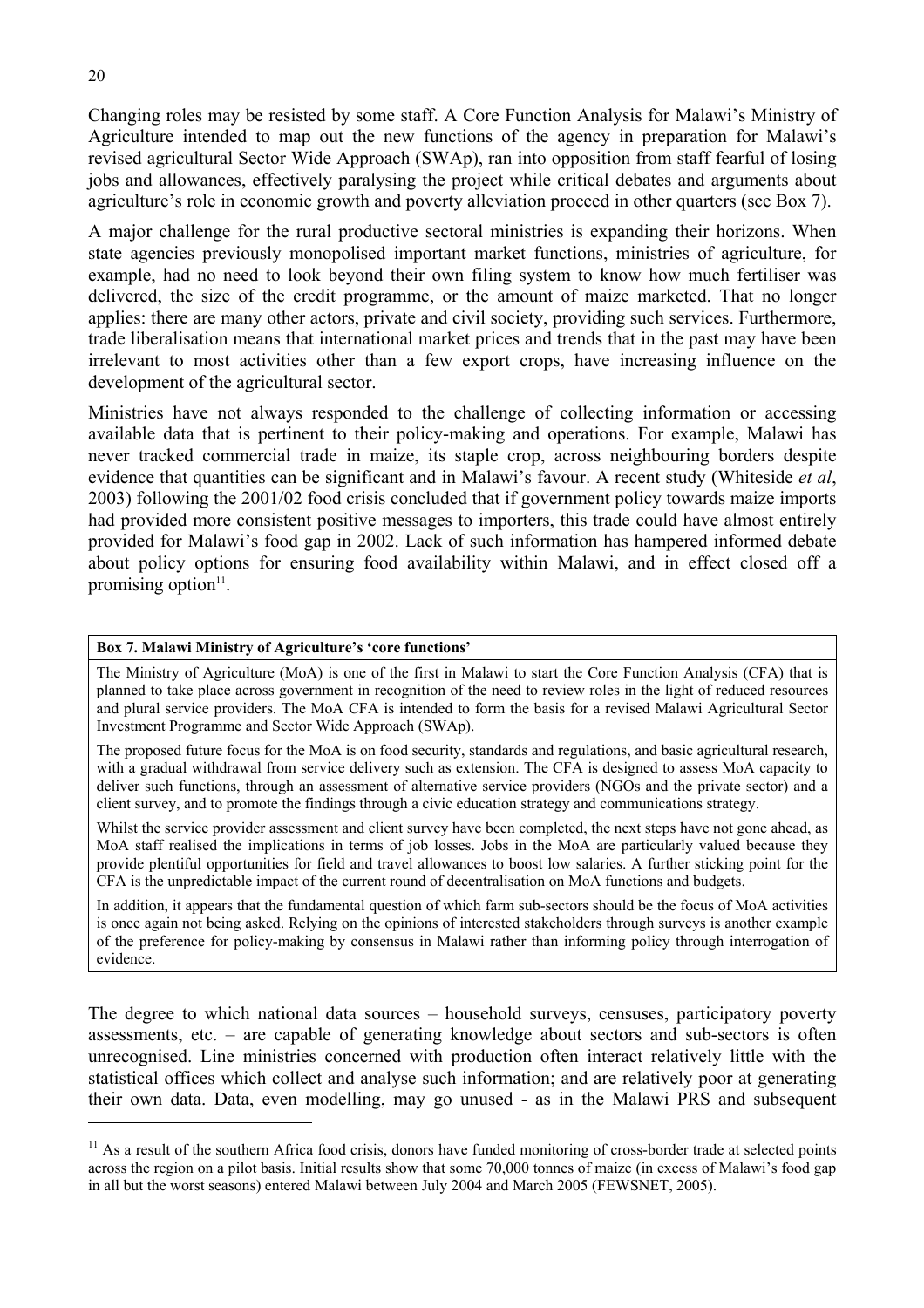Economic Growth Strategy which did not refer to the economic modelling work carried out for Malawi's Vision 2020.

Of course, deciding which data to collect for productive sectors, and obtaining it, can be more difficult than in other sectors, such as education. In the latter, for example, ministries can collect large amounts of data simply by asking teachers on the payroll to complete forms on enrolment, pass rates, etc. For agriculture the range of relevant data is wider, and collecting some of this involves travelling to remote areas and interviewing farmers who rarely keep written records of their operations. It is easy to see how, when drawing up a PRS, the more ready data from education would make it so much simpler to programme with confidence for that sector. However, household surveys in particular often contain substantial unanalysed data on agriculture and rural livelihoods.

Moreover, monitoring is one of the first activities to be cut when there is a budget squeeze. In Malawi, for example, civil society organisations were alone in monitoring the PRS during the first two years of its existence. The quality of monitoring data and its analysis is another problem: doubts over these have led donors to prefer other sources.

In addition to the rural productive sectors' internal capacity, information and incentives for reform, another factor that hinders these sectors' engagement with pro-poor growth is related to the underlying wider political economy.

### **Box 8. The 'big batallions' and the Nicaragua state: the case of sugar**

On paper, Nicaragua subscribes whole-heartedly to trade liberalisation and deregulation. For example, despite widespread concern amongst civil society bodies, there is every intention of signing trade treaties that would open up the Nicaraguan domestic market for maize to imports. The fear is that US maize, grown by farmers who receive generous subsidies, will arrive at low prices and displace domestic maize production, much of it grown by smallholders.

The same commitment to free trade does not apply to sugar, however. Here a high tariff barrier — *ad valorem* tariff of 55 percent — ensures that domestic sugar prices are held well above international levels, to the detriment of consumers. In comparison, the tariff on white maize is just 10 percent, and with exemptions for some neighbouring countries. Much of the sugar is grown on large estates, and processed in refineries, owned in both cases by some of the wealthiest families in the country.

The power of vested interests, in some cases in control of the state, looms large in policy for productive sectors. Class-based or vertical patronage politics often features significantly in the productive sectors, with interest groups seeking privileges and rents. Box 8 looks at how in Nicaragua, protection for sugar is much higher than for other crops.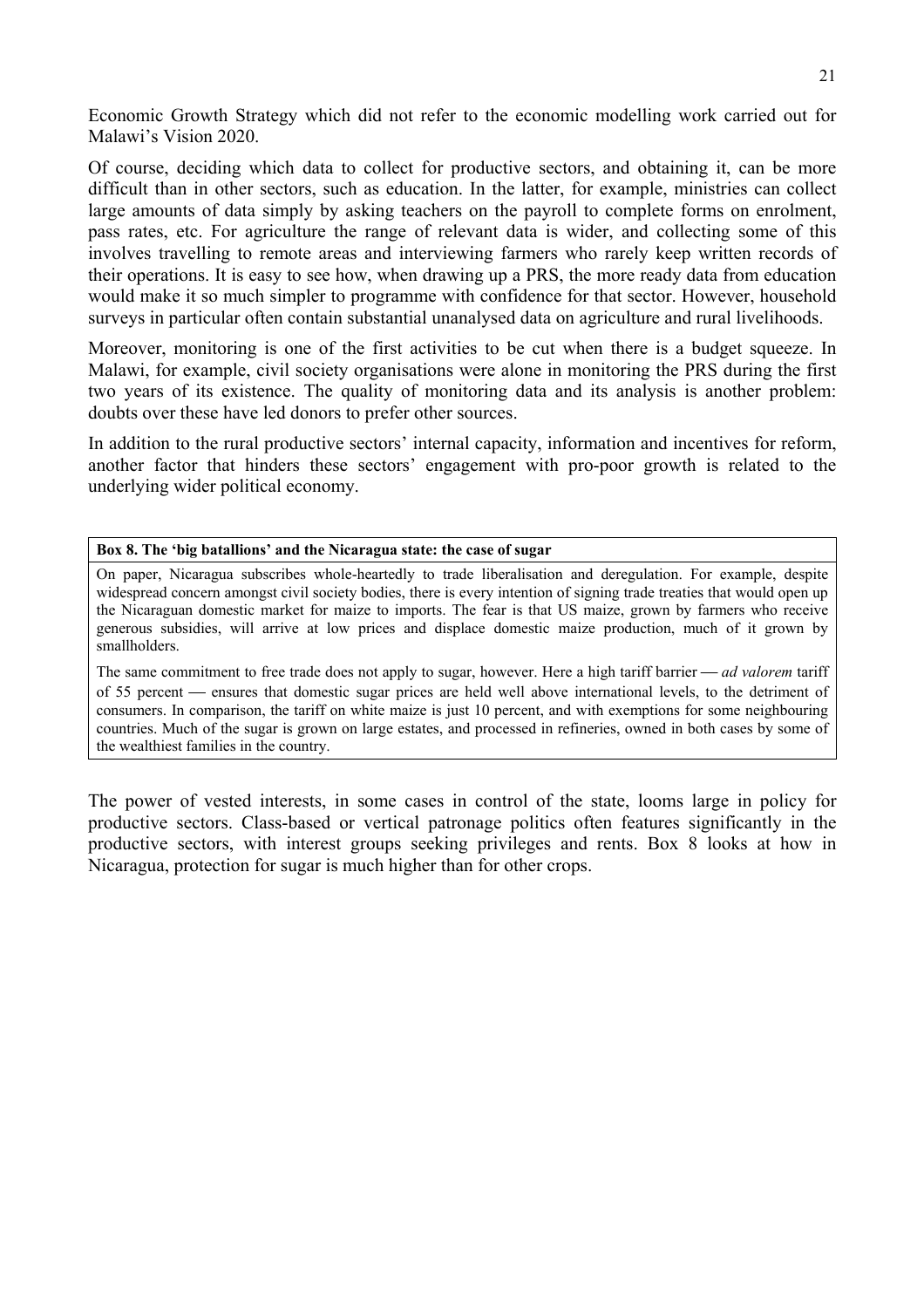## **Box 9. The Malawi Strategic Grain Reserve story**

The severe food crisis that affected one third of Malawi's population in 2001-02 is a good example of how patronage-based politics can divert the pursuit of growth and poverty alleviation policies. The crisis had its physical origins in two poor maize seasons and a new crop estimates system which over-estimated the availability of roots and tubers. The crisis was greatly exacerbated, however, by Malawi's response to IMF pressure to reduce the national Strategic Grain Reserve (SGR), which had swollen as a result of a series of good seasons and failure to rotate stock.

A "developmental state" in a land-locked country like Malawi might be expected to put forward evidence making a case for maintaining relatively high SGR stocks to support food availability and reduce food price fluctuations. In Malawi, however, the response to IMF advice was to sell off most of the SGR at very low prices to – it transpired – grain-market operators linked to the then President's circle, with considerable diversion of funds to corrupt officials. The SGR grain then seems to have disappeared from the Malawi market, thus further limiting domestic food availability and significantly increasing market prices, in the hiatus before government and donor food imports started to arrive. This hiatus was significantly prolonged by the inability and/or unwillingness of the then government to provide evidence donors would accept relating to the procedures surrounding the SGR sell-off, resulting in delayed disbursement of donor funds to finance food imports. Indeed, it seems that the agreements to put in place institutional checks and balances on the SGR had never been committed to paper or made legally binding. Thus, by April 2002, food prices in some areas were 4-6 times the average for the time of year, at which point the grain market traders started to release grain onto the domestic market.

The failure to put in place effective institutional checks and balances and to pursue policies to deliver growth and poverty alleviation, rather than opportunities for the political and economic elite to accumulate resources, are consistent with a political economy with strong patrimonial tendencies. It is to the donors' discredit that so few take account of this context when promoting policy change and reform. Whilst pillar 4 of Malawi's PRS contains specific goals for improving political will and mindset, improving safety, security and access to justice, and ensuring responsive and effective public institutions, the extent that these have been achieved is not clear.

Another, related problem, is that of polities where political imperatives dictate that ministers be seen to act frequently and decisively, even when their actions run counter to well-known statements of government intent and longstanding policies – see Box 9. This gives rise to a political dynamic of 'interference' in implementation for political gain. This is inherent in all political systems, but in systems with more developed checks and balances, there are more limitations on executive action. Political interference also arises in systems where there is no expectation that the plan or the policy as announced should be so implemented: the public debate that should have taken place before the policy decision then gets suppressed into *ad hoc*, subsequent actions where the important decisions are made.

A further problem is where dysfunctional institutions and public agencies provide benefits to powerful actors who are thus in no hurry to see reform and capacity building. In Nicaragua, for example, the judicial system works slowly and judges have a poor record for impartiality. While this is to the detriment of most citizens, it is not necessarily so for the rich who can pay lawyers, and judges, to get decisions in their favour or else have cases likely to go against their interest held up in interminable legal process. In the forest sector, the resource exists as a significant source of potential income and as a result is often the locus for competition between different stakeholders, including the local poor, private sector commercial interests, and the state – see Box 10.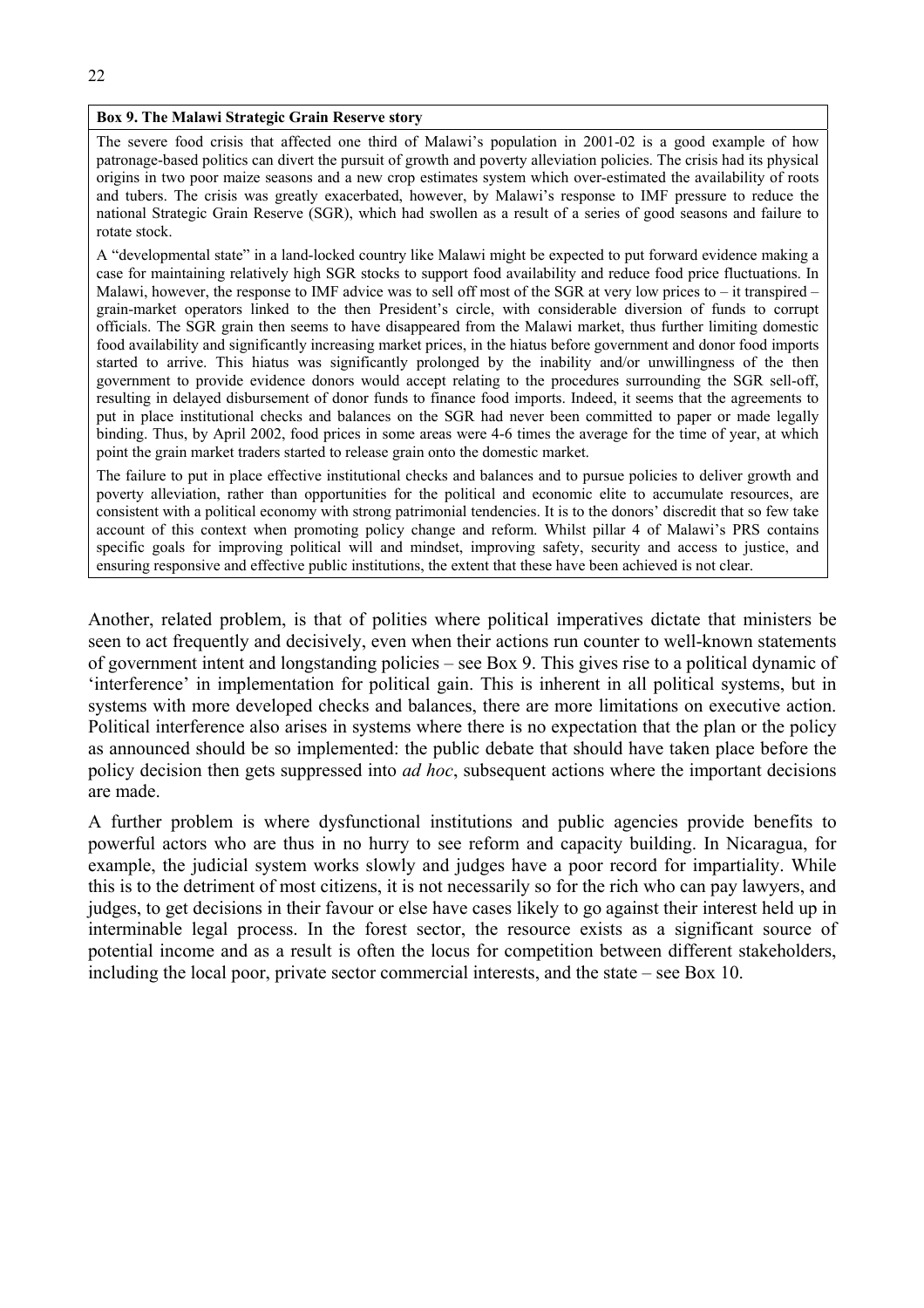#### **Box 10. Specific political features of the forestry sector in Vietnam**

In Vietnam, as in many other countries, state institutions, engaged in the sector, struggle to balance the multiple policy objectives of environmental protection, economic growth and improvement in the livelihoods of the poor. Significant rent-seeking opportunities exist for those involved in the networks of personalities who control forest resources. Attempts at pro-poor reform are often successfully resisted or subverted for their own benefit by the forest bureaucracy during implementation (often with support from commercial elites or sub-national government) (Conway *et al*, 2004). In trying to reconcile multiple policy objectives, the interests of non-poor groups (local elites, commercial interests, state forest enterprises, politicians and ministry and military officials) often win out over the poor, either during the implementation of rules or during their subsequent implementation.

There has been a limited expression of the linkages between forestry development and poverty reduction in the ongoing policy debate in Vietnam, and there has been resistance to implementing certain pro-poor strands of policy on the ground. High-level policy documents – for instance, the Forest Sector Development Strategy for the period 2001- 2010 - speak about poverty reduction as being an integral part of the mandate of the sector. Yet even in these statements, the poverty reduction agenda is somewhat subsumed in the multiple other functions of the sector<sup>12</sup> (Shanks *et al*, 2004).

State Forest Enterprises (SFEs) in Vietnam control around 40 percent of forest land (World Bank, 2003b) and considerable areas of protection forest are under the jurisdiction of the Forest Protection Branch. In forest-rich provinces, the forestry lobby is therefore an important political constituency, both historically and through the large number of well-educated forestry professionals on the ground (Shanks *et al*, 2004). The relationship between the centre and the regions in the forest sector is also starkly different to that in other sectors. While the resources are ultimately controlled at the local level, many of the central-regional mechanisms are designed in such a way to ensure some revenue accrues to the centre.

The remoteness of many forest areas results in poor links with central administration and increased contact with weakly regulated logging and the military. At the same time many forestry administrations have also been systematically weakened by political elites in order to capture revenues, to the point where forest licensing becomes a key instrument for patronage, and enforcement capacity is severely under-resourced.

In other cases forestry cadres are the main frontline representatives of the state administration which local people come into contact with. This results in a situation where the forest sector is an important regional constituency that heavily influences the direction which policy adaptations take, and it can therefore act as a conduit for infrastructure development and service delivery to remote areas.

It would be wrong to suggest that the workings of political systems are always problematic. Vietnam's experience suggests that strong, if one-party, regimes can adapt their strategies to good effect. While there is still little concession to interests outside the Communist Party, it could be argued that the individuals and interests incorporated within it are sufficiently broad and pluralist in orientation to develop useful economic and social strategies.

What is to be done to counter the excesses of the political economy? One bulwark is in many cases not in place: an independent and neutral civil service. Public employees, on the contrary, may not be rewarded for delivering stated policies. Indeed there may be political risks to close identification with particular policies.

More generally, the answer is to improve the accountability of politicians and public agencies to the rest of society - legislatures, the public, voters, and the media; however, it is not the place to address this issue here. Specifically for PRS, the idea is that civil society will monitor implementation. Of the country cases, this has occurred in Malawi and some progress is evident in Nicaragua. Of course, the impetus for such monitoring falls as and when PRS are supplanted in political importance by other plans. For these, there is generally no such explicit provision for public monitoring.

<sup>&</sup>lt;sup>12</sup> In the objectives of the Forest Sector Development Strategy it is stated that: "the forestry sector has to strengthen forest resource protection, restoration and development, ensure environmental and ecological security for the country's sustainable development; develop advanced processing technology to gradually secure sufficient supply of forest products for domestic demand and export. In the meantime, the sector has to contribute to the socio-economic development, poverty reduction, ensure political security in mountainous, remote areas, create employment, raise the income of people…" (Ministry of Agriculture and Rural Development, 2002).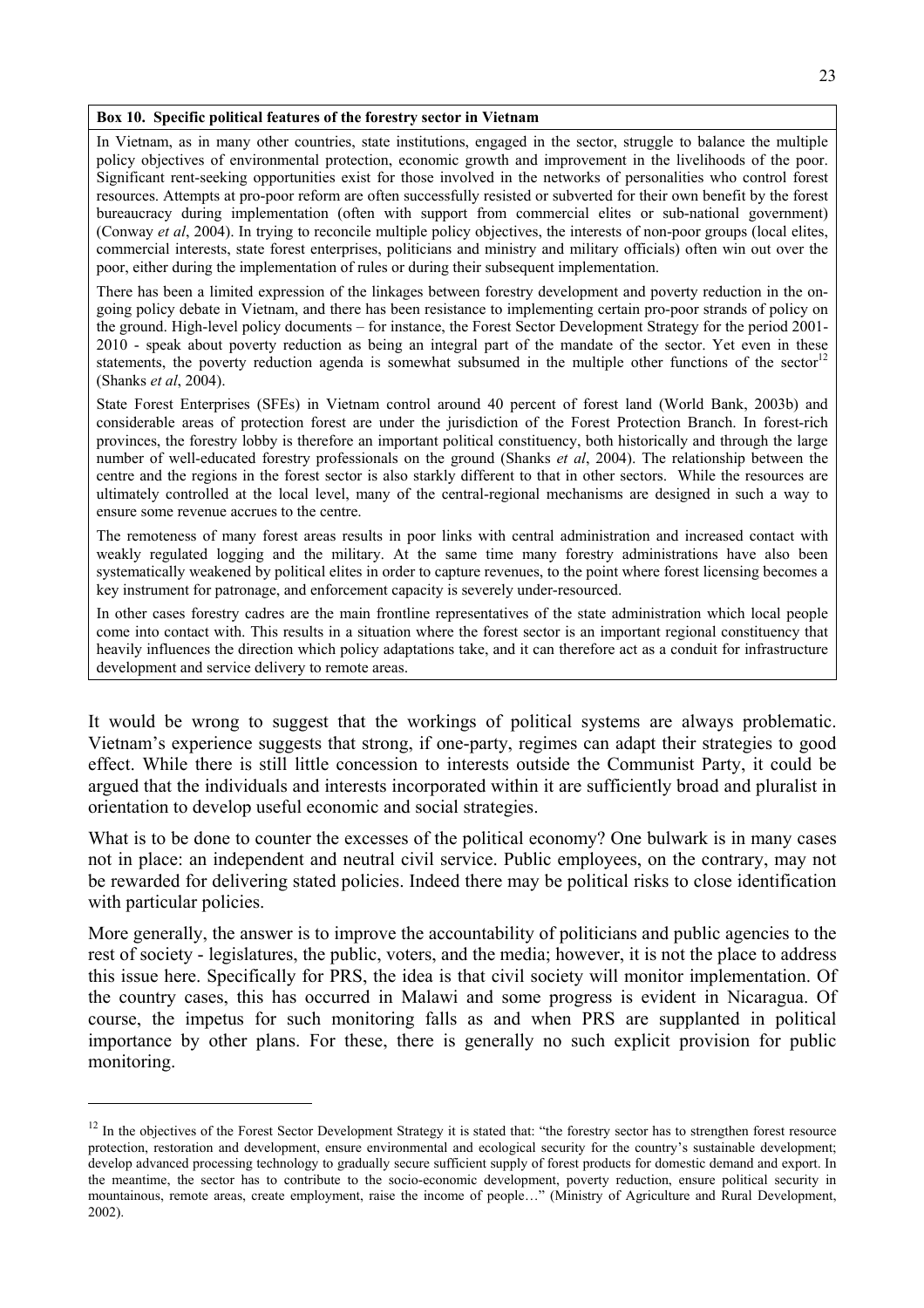Poverty and Social Impact Analysis (PSIA), a technical tool to appraise intended reforms and other policies, can help to generate somewhat greater accountability, if they are widely publicised. There are cases where they have generated strong debates, for example with rice tariffs in Indonesia and the ideal level of inflation in Rwanda. While PSIA can help with public accountability in difficult policy areas, other approaches and mechanisms will clearly be needed to generate the sort of level playing field in government which will be capable of assuring 'pro-poor growth' through the productive sectors.

**Box 11. Poverty and Social Impact Analysis and rural productive sectors in Malawi** 

Malawi conducted a Poverty and Social Impact Analysis (PSIA) on agricultural market restructuring in 2003. It is difficult to evaluate from PSIA summary sheet how widespread and inclusive consultation was. The truth is that the PSIA is certainly not referred to within Malawi as one of the key inputs into this very difficult and high profile policy area.

Of greater impact has been grassroots consultation activities and policy follow-up. For example, Malawi Economic Justice Network – one of the civil society organisations established as part of the PRS process - conducted Service Delivery Satisfaction Surveys in 2002-03 and 2003-4 and used the results relating to the state's Agricultural Development and Marketing Corporation (ADMARC) to pursue a high profile national media and policy engagement campaign pushing for re-opening of ADMARC markets in remote areas.

## **3.4 Role of aid donors**

This section looks at the role of aid donors in promoting the engagement of the rural productive sectors with PRS processes. It argues that donor agencies have failed to support this engagement or indeed the importance of the PRS as a policy tool to address pro-poor growth issues.

The large aid donors appear to have mixed history with PRSs in the country cases. Some donors have been unable to lend their full support to the initiative partly because they are not allowed to offer general budget support by their enabling statutes. Harmonisation of donor efforts has proved difficult, partly owing to differences in procedures and mandates, but partly to disagreements on development policy – Box 12 provides an illustration from Malawi. The consequence of these is that the bulk of donor funding remains linked to specific programmes and projects, with the funds being outside the normal government planning and budgeting systems, or 'off-budget'.

On a wider scale, donors have made the planning and implementation of policies for the rural productive sectors more difficult. On some issues, such as the role of the state and legitimacy of direct support to producers, donors have taken hard and fast positions that have reduced the room for manoeuvre of developing country governments. The case of disputes over the Malawi Starter Packs is a case in point (see Box 12).

Donors have also encouraged fragmentation of the public administration by the creation of special units to receive off-budget support and by unbundling public agencies prior to privatisation. At worst off-budget funding can provide resources to line ministries that can become sources of patronage.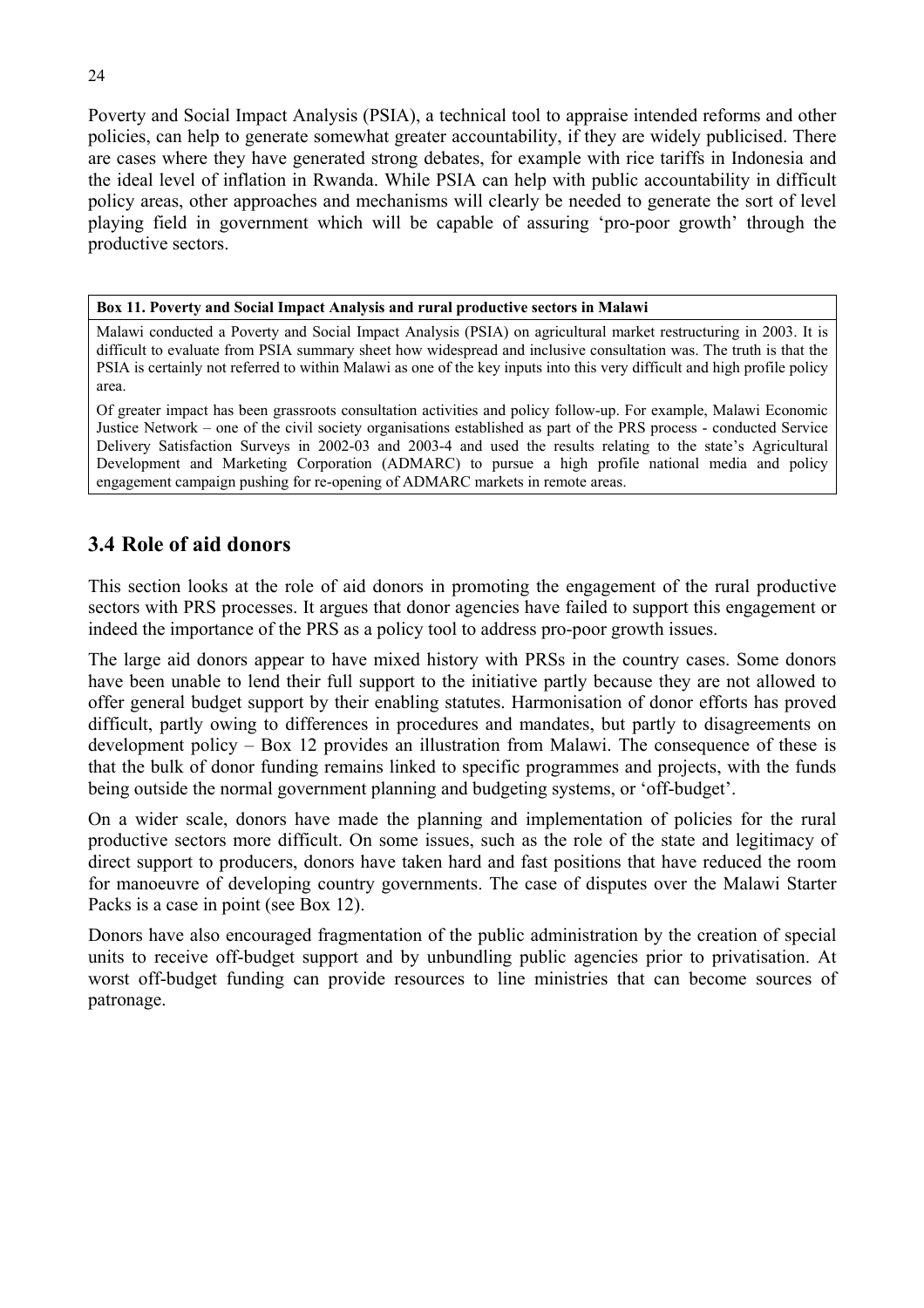#### **Box 12. Donor disagreement on agricultural policy: the case of the Starter Pack scheme in Malawi**

In the late 1980s, Malawi was on the verge of a homegrown Green Revolution thanks to the flinty hybrid maize varieties developed by the national agricultural research system, strong extension, subsidised fertiliser and guaranteed markets. However, with the dismantling of the agricultural support system, this stalled in the mid-1990s.

Malawi's home-grown solution was the Starter Pack scheme (SP): small bags of seed and fertiliser to be distributed to all small farmers to get them over the initial inputs investment hurdle. It was anticipated that once yields increased as a result of SP, small farmers would finance their own input purchases on a self-sustaining cycle.

DFID and some other donors supported government efforts to run SP from 1999, as a productivity-enhancing programme, and the scheme was successful in the first two years (aided by two good agricultural seasons).

However, donor disagreements since then have significantly reduced the intended impact of the scheme. DFID increasingly felt the need to justify investment in SP in terms of social protection impact and, accordingly, required the scheme to be targeted to the poorest households. This had a number of negative aspects: difficulties in reaching the poorest households, jealousy, reduced macro-economic impact on domestic food prices. More fundamentally, productivity-enhancing agricultural inputs may not be a good social protection instrument for land- and labourconstrained poor households.

Meanwhile, USAID and the European Union became increasingly critical of SP, citing the perceived negative impact on private sector input traders and their own agricultural credit programmes.

Whilst these debates continued, SP became a major component of the government's PRS spending on agriculture, arguably to the exclusion of other relevant agricultural expenditure (on rural infrastructure, extension, etc). At the same time, the suspension of budget support resulted in annual donor-government negotiations on funding which delayed procurement and distribution of inputs and impeded the delivery of accompanying extension advice. With the 2004 election campaign, returning to fertiliser subsidies was added to the list of policy options, apparently primarily for political reasons.

In 2005, the debate about agricultural support in Malawi appears to have ossified around the ideologically-held positions of the major players. Neither donor nor government are engaging in the kind of evidence-based debate that is needed to identify the most appropriate components of an agricultural strategy for Malawi.

What is perhaps most notable about the role of the donors is that they themselves seem to have become disillusioned by the PRS process. With a PRS in place and approved, and with regular reports on progress backed up by monitoring data, the structures for a co-ordinated, harmonised, and unified system to handle aid funds should be to hand. But donors have been reluctant to accept national monitoring systems and the Annual Progress Reports from PRS as the basis for disbursement of funds (Booth *et al*, 2005). Instead they have retreated to procedures where the Bretton Woods institutions are firmly in control: the Performance Assessment Frameworks (PAF) that are linked to Poverty Reduction Support Credits (PRSC). The matrices that make up the PAF consist of readily-observed policy actions, in contrast to the descriptions of outcomes seen in the PRS progress reports. The former hold government more closely to account for its actions than the latter, where all manner of exogenous events could determine the outcomes.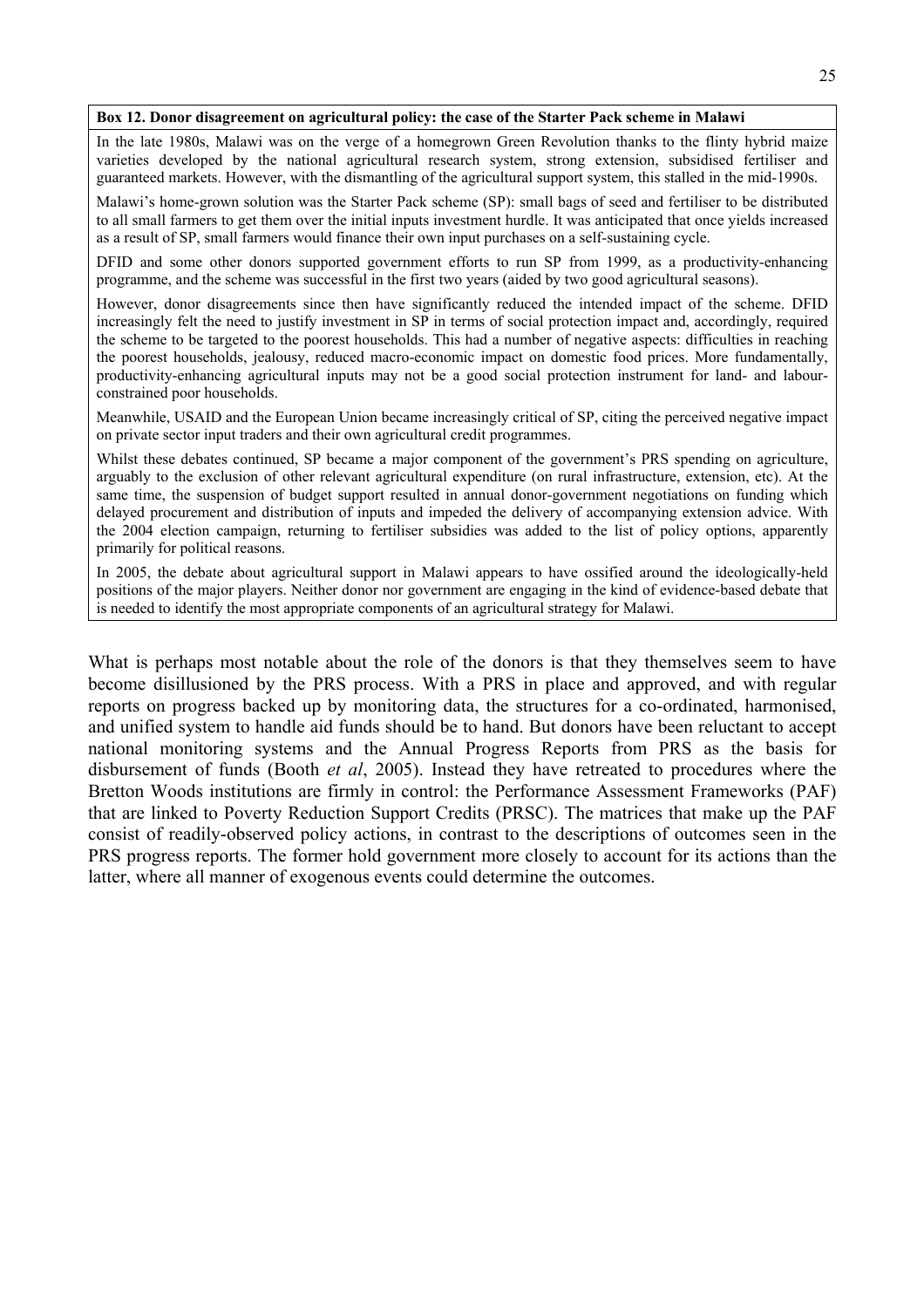## **4 Concluding remarks and further research**

This study has focused on PRSs and the rural productive sectors. It looked at four issues under this broad theme: the debate and policy agenda on pro-poor growth and rural productive sectors, PRS as policy tool for pro-poor growth, rural productive sectors' engagement with PRS processes, and the role of aid donors.

This study represents work in progress. We have as yet only interrogated limited evidence from three countries. There is a need for further country case studies to generate a fuller and more reliable picture. Consequently, the conclusions presented here are necessarily tentative.

PRSs represent a brave attempt to improve poverty reduction efforts. They move poverty reduction up the policy agenda and in particular highlight the MDGs, constituting a way to marry high aspirations to the practicalities of budgeting. Their preparation has involved in many cases an unprecedented level of participation by civil society and they include monitoring processes to hold governments to account. These advances are all the more commendable when implemented, as so often applies, in unpromising circumstances of political systems inclined more to patronage and protection of elite interests than to alleviating poverty. The lack of capacity in public administrations represents further obstacles to such efforts.

But, as the record increasingly shows, the PRSs have only gone so far. In all three cases countries the PRS stands in political importance second to a national plan or economic growth strategy, produced either before or after the PRS. The most damaging weakness of the PRS has been the lack of ownership by the countries in question. Despite the considerable efforts to allow host countries far more latitude in designing programmes linked to donor funds than seen to date, the image of the PRS as a donor initiative, requirement, or even an imposition has been dominant. This is exacerbated in cases where funding PRS activities is dependent on donor approval (or not) of budget support.

As far as the productive sectors are concerned, the PRS have not yet been able to address the key issues. In part that stems from a bias towards the social sectors, and in particular health and education. This orientation, in turn, inherited from the make-up of the MDGs where there are many more social than economic targets, from the tendency for PRS to be concerned with public spending (use of HIPC 'released' funds) and not the enabling roles of government, and the far more straightforward possibilities for programming public intervention in social sectors compared to support for productive sectors.

The difficulties of addressing the needs of the latter sectors are not restricted to the PRS: they apply equally to economic development plans. They are worth restating. Technically, there is much less reliable guidance on how to stimulate economic growth than was imagined ten years or so ago. So much, it seems is down to context; and high on the agenda of context are complex variables such as the investment climate and the functioning of economic institutions. There are no ready off-theshelf prescriptions for advances in these areas. Some policy options here have been closed off by the preferences of donors, above all the Bretton Woods institutions, where there was little justification for the hard positions taken on issues such as direct support to sectors. But, above all, the promotion of growth demands approaches from ministries and state agencies that stress enabling measures, facilitation and fostering economic institutions. Against this are arrayed factors ranging from vested interests that stand to lose by reforms to the lack of experience and, capacity of state agencies in addressing such issues.

In sum, this study has provided ten important observations in response to the four proposed research questions.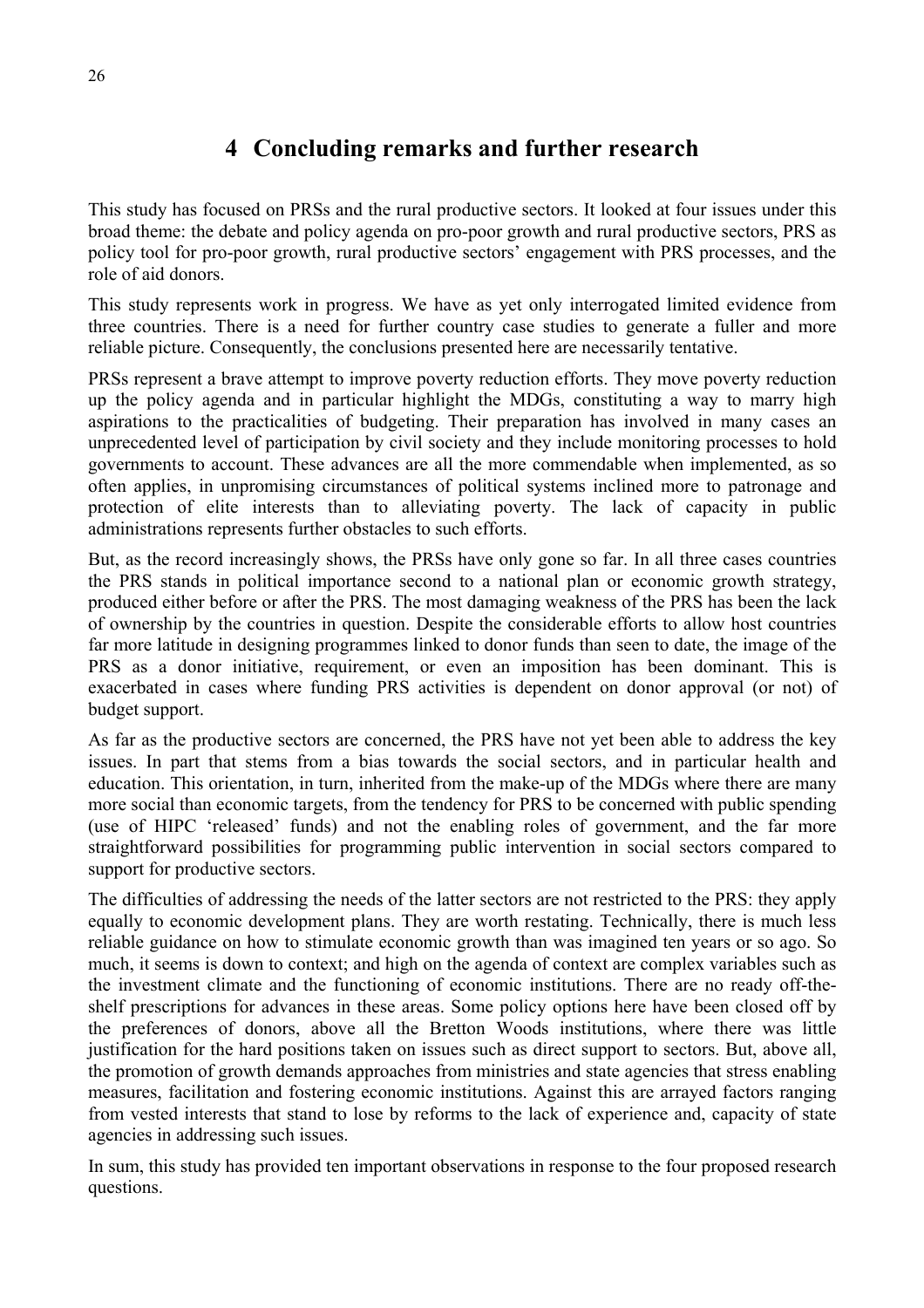Regarding the wider debate and policy agenda on the role of the rural productive sectors to pro-poor growth:

- (i) little consensus over paths to pro-poor economic growth both internationally and at country levels;
- (ii) an unclear role for the state's role in delivering pro-poor growth a bias in government intervention towards spending with lack of 'enabling' measures;
- (iii) insufficient progress on the contribution of role of rural productive sectors to pro-poor growth –resulting partly from the public spending bias and from a lack of vision, capacity or motivation to perform 'enabling' role.

On the specific contribution of PRSs to the pro-poor growth agenda:

- (iv) PRS are part of a wider configuration of policy instruments and strategies they are not the overarching framework for pro-poor growth;
- (v) the growth model adopted by PRSs tends to be one of 'trickle down' with lack of specific measures to address the particular needs of the rural poor;
- (vi) the bias of PRSs towards public spending reflecting broader perspective on role of state (point (iii) above) - with insufficient treatment of rural productive sector and a failure to explore their potential contribution to pro-poor growth.

On the engagement of the rural productive sectors in PRS processes:

- (vii) the lack of internal capacity, vision and motivation have constrained the engagement of the governance bodies of the rural productive sectors;
- (viii) the wider political interests are determinant of the type of engagement vertical patronage politics seem to be a pervasive feature of the rural productive sectors;
- (ix) stronger accountability mechanisms and civil service are key ingredients for improving the terms of the engagement with (and commitment to) poverty reduction.

On the role of aid agencies in fostering that engagement:

(x) donors have failed to support this engagement or indeed the importance of PRS as a policy tool to address pro-poor growth issues, and in particular with regards to the role of the rural productive sectors.

All in all, it seems that the major challenges of development remain to be confronted. Prime among these is how to improve governance towards the 'developmental state', recognising that the path to improvement probably lies in a sustained effort to make marginal changes, rather than expecting rapid, comprehensive measures to achieve results. Close behind comes the quest for improved performance of public bodies, weakened by structural adjustment cuts, and lacking experience germane to the current set of challenges. Added to this is improving the efforts of donors, through harmonisation of practice, and perhaps taking a more realistic view of host country politics.

It is easy to state the big goals that may be reached in the long run, but what is to be done in the short and medium terms?

Should the donors, and above all the Bretton Woods institutions, persist with the PRS on the grounds that in subsequent rounds of planning the defects of the first round can be ironed out? Or should they be quietly shelved, and the focus turned on how to support and improve other policy instruments that might be more important for domestic policy-making? Or does substantial improvement lie in more radical and heterodox solutions that challenge the very idea of the state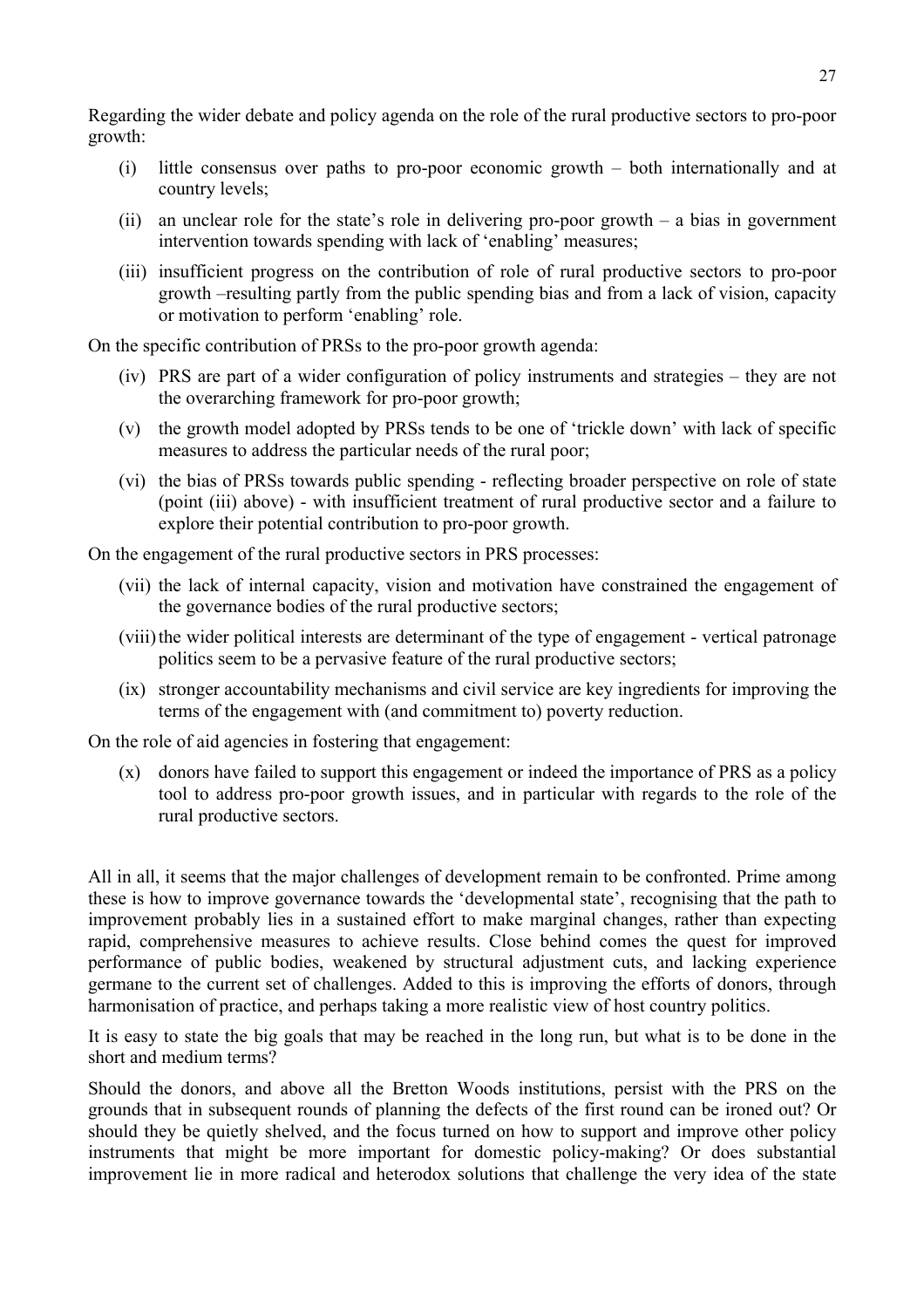planning for development? One suspects, and this may not be helpful, that the answers to these questions vary by context.

If the PRS are to remain the centre-piece of donor-funded development, then there are clear lessons for subsequent rounds of planning. One is the need to rectify current biases in PRSs, and devote sufficient attention to production (and indeed rural poverty) as well as the social sectors; and to treat enabling measures as seriously as plans for public spending. Line ministries, where they are prepared to contemplate change, need more guidance on how to assist their sectors, and in particular, how to play a facilitating role, when previously they were directive or operational. Politicians need strong reasons to engage in reform.

Finally, donors need to improve their performance if their advice and conditions is not to look hypocritical. The challenges of donor harmonisation and improved aid architecture should not be under-estimated, but they are surely somewhat less than those faced by many developing governments that have far fewer resources to deploy.

As a last note it is important to stress that the scope of this study was limited by the small number of country cases analysed. The study could be significantly improved by extending the analysis 'horizontally' – to other countries – and 'vertically' – by breaking further down the topics covered here, and adding some complementary research questions. A proposed list of research questions/issues is presented in annex. This could constitute the basis for further research on the wider theme of pro-poor policy processes and the rural productive sectors.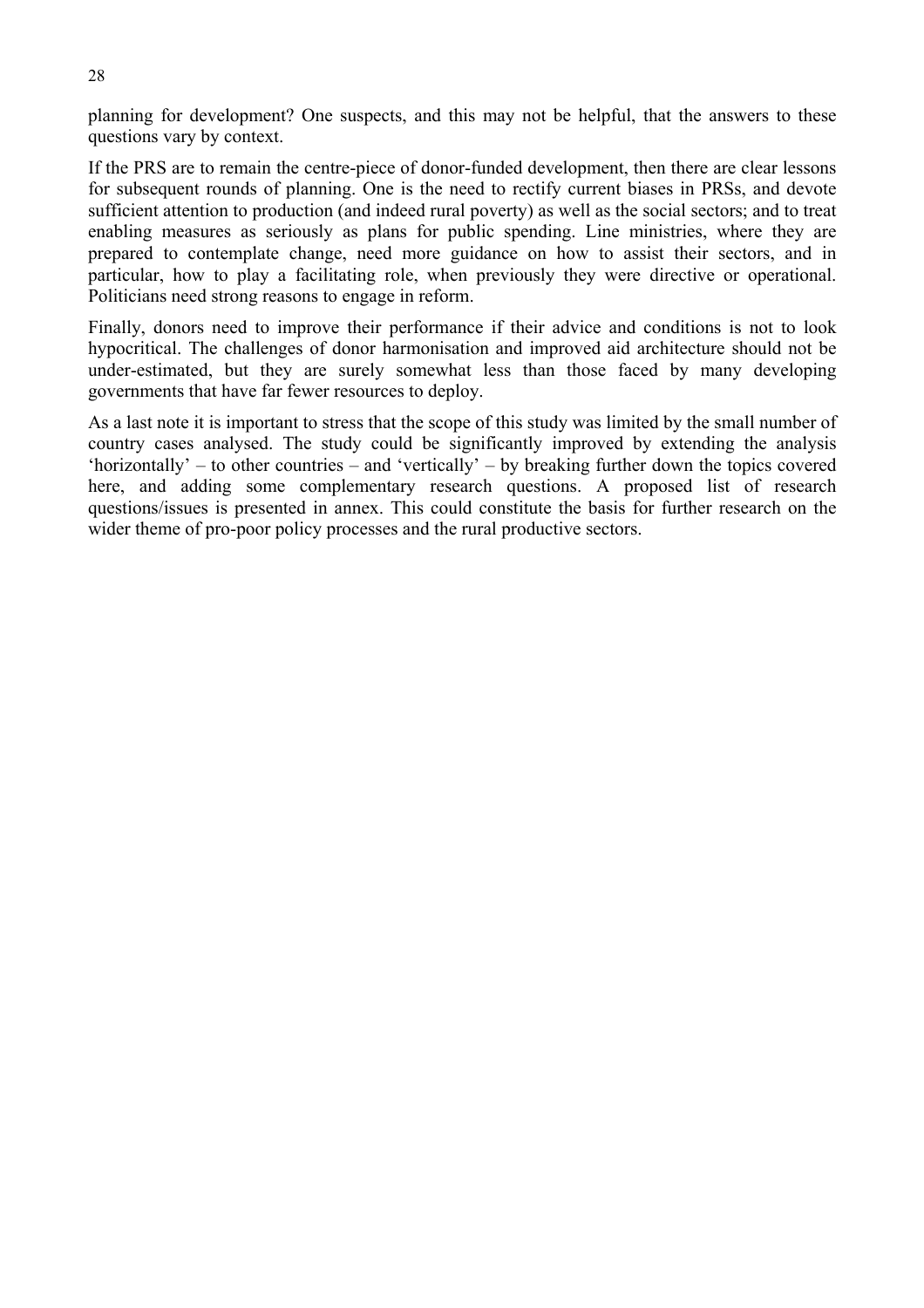## **References**

- Abuza, Z. (2002) 'The lessons of Le Kha Phieu: changing rules in Vietnamese politics', *Contemporary Southeast Asia*, Vol. 24, No. 1, April.
- Arakawa, H. (2005) 'Budget support and aid effectiveness, experience in East Asia'. World Bank paper presented at the Practioners Forum, 5-6 May, Cape Town.
- Ashley, C. and S. Maxwell (2001) 'Rethinking Rural Development', *Development Policy Review*, 19 (4), London: Overseas Development Institute.
- Bird, N. and C. Dickson (2005) 'Poverty Reduction Strategy Papers: Making the Case for Forestry', Forestry Briefing Paper 6, London: Overseas Development Institute.
- Booth, D. (2003, ed.) *Fighting Poverty in Africa: are PRSPs making a difference?,* London: Overseas Development Institute.
- Booth, D., K. Christiansen and P. de Renzio (2005) 'Reconciling alignment and performance in budget-support programmes: what next?', Paper presented at the Practitioners' Forum on Budget Support, May 5-6, Cape Town, South Africa.
- Communist Party of Vietnam (2001) 'Strategy for socio-economic development 2001 to 2010'. Hanoi
- Conway, T. (2004) 'Politics of the PRSP process in Vietnam', Working Paper 241, London: Overseas Development Institute.
- Conway, T., A. Rosser and C. Luttrell (2004) 'The politics of pro-poor policy change in Asia: Synthesis of case studies in Cambodia, Indonesia, Madhya Pradesh and Vietnam', report to DFID, London: Overseas Development Institute.
- Cromwell, E., D. Kubalasa, D. McNab and T. Gondwe (2005) 'Production sectors and policies for poverty alleviation: agriculture, tourism and poverty in Malawi' (mimeo), London: Overseas Development Institute.
- de Tray, D. (2001) 'Vietnam's I-PRSP process and the implications for development of a full PRSP report' IMF, Hanoi.
- Ellis, F. and N. Mdoe (2002), 'Livelihoods and rural poverty reduction in Tanzania', LADDER Working Paper No. 11, February, London and Norwich: Overseas Development Group and University of East Anglia.
- Ellis, F and G. Bahiigwa (2001) 'Livelihoods and rural poverty reduction in Uganda', LADDER Working Paper No. 5, November, London and Norwich: Overseas Development Group and University of East Anglia.
- FAO (2003) 'Focus on food insecurity and vulnerability A review of the UN Common Country Assessment and World Bank Poverty Reduction Strategies', Rome: Food Agriculture Organisation.
- FEWSNET (2005) 'Executive Overview of Food Security Threats in Sub-Saharan Africa', September.
- IFAD (2001) 'Rural Poverty Report 2001'. Rome: International Fund for Agricultural Development.
- IMF and IDA (2002) 'Vietnam: Joint Staff assessment of the PRSP'. Hanoi: International Monetary Fund and IDA.
- IMF/IEO (2004) 'Evaluation of the IMF's role in Poverty Reduction Strategy Papers and the Poverty Reduction and Growth Facility', Washington D.C.: Independent Evaluation Office, International Monetary Fund.
- German, T. and A. Cruz-Sequeira (2003) 'Independent Evaluation of SDC's Bilateral Engagement in the Poverty Reduction Strategy Paper (PRSP) Process Part 2: Case Studies Nicaragua', April.
- Government of Malawi (2004) 'Malawi Economic Growth Strategy', Vols. I-III, Ministry of Economic Planning & Development.
- Government of Malawi (2002) 'Malawi Poverty Reduction Strategy Paper', final draft, April.
- Government of Nicaragua (2001) 'Estrategia Reforzada de Crecimiento Económico y Reducción de Pobreza', July.
- Lipton, M. (2004) 'New directions for agriculture in reducing poverty: the DFID initiative'.
- Marsh, S. P. and T. G. Macaulay (2002) 'Land reform and the development of commercial agriculture in Vietnam: policy and issues', *Agribusiness Review*, Volume 10.
- Maxwell, S. (2003a) 'Heaven or Hubris: Reflections on the New 'New Poverty Agenda', *Development Policy Review*, 21 (1), pp. 5-25. London: Overseas Development Institute.
- Maxwell, S. (2003b) 'Six characters (and a few more) in search of an author: how to rescue rural development before it is too late'. Paper presented at the International Conference of Agricultural Economists, Durban, South Africa, 18-22 August 2003.
- Mendoza, R. and K. Kuhnekath (2004) 'Tratados de Libre Comercio Plan Nacional de Desarrollo y clusters. Cambio de ruta o más de lo mismo?', *Encuentro*, No. 67.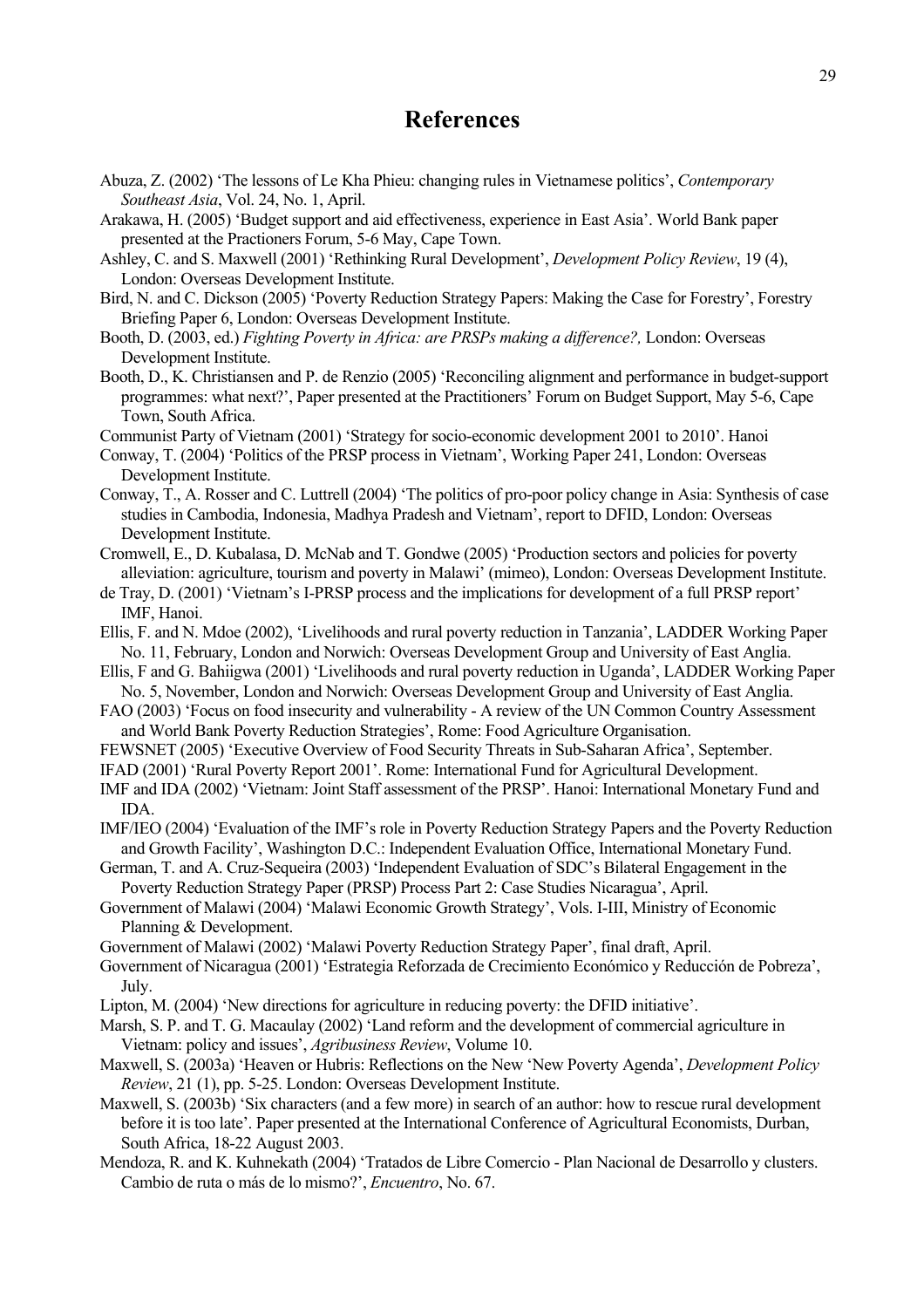- Ministry of Agriculture and Rural Development (2002) 'Forest Development Strategy 2001 to 2020 (unofficial translation)', Hanoi.
- MOLISA/UNDP (2004) 'Taking stock, planning ahead. Evaluation of the National Targeted Programme on Hunger Eradication and Poverty Reduction and Programme 135', Hanoi: United Nations Development Programme.
- Norlund, I., T. Ca and N.D. Tuyen (2003) 'Poverty reduction and interacting with the transnational donors: consequences of the PRSP process in Vietnam: political dimensions of the Comprehensive Poverty Reduction and Growth Strategy', Helsinki: Institute of Development Studies.
- Pincus, J. and N. Thang (2004) 'Poverty Reduction Strategy Process and National Development Strategies in Vietnam', report to DFID, Hanoi.
- Proctor, F. (2002) 'PRSP and rural development: reflections, experiences to date and implications', paper prepared for the European Forum on Rural Development Cooperation, September.
- Rodrik, D. (2003) *In Search of Prosperity*, Princeton University Press.
- Roe, D., C. Ashley, S. Page and D. Meyer (2004) 'Tourism and the Poor: Analysing and Interpreting Tourism Statistics from a Poverty Perspective' PPT Working Paper 16. Pro-Poor Tourism Partnership, London: Overseas Development Institute.
- Shanks, E., C. Luttrell, T. Conway, M. L. Vu and J. Ladinsky (2004) 'Understanding pro-poor political change: the policy process - the case of Vietnam'. Report to DFID. London: Overseas Development Institute.
- Shepherd, A. and V. Fritz (2005) 'Key issues in sharpening the rural production focus of Poverty Reduction Strategy Processes: Literature Review for IFAD', Issues paper (draft). London: Overseas Development Institute.
- Slaymaker, T. and P. Newborne (2004) 'Implementation of water supply and sanitation programmes under PRSPs – synthesis of research findings from Sub-Saharan Africa', Water Policy Programme, London: Overseas Development Institute.
- Socialist Republic of Vietnam (2001a) 'Directions and tasks for the five year socio-economic development plan 2001-2005', Hanoi.
- Socialist Republic of Vietnam (2001b) 'Poverty Alleviation Strategy 2010 to 2010', Hanoi: Ministry of Labour, Invalids and Social Affairs.

Socialist Republic of Vietnam (2002) 'The Comprehensive Poverty Reduction and Growth Strategy', Hanoi.

- Thorpe, A., C. Reid, R. van Anrooy and C. Brugere (2005) 'When fisheries influence national policy-making: an analysis of the national development strategies of major fish producing nations in the developing world', *Marine Policy*, 29.
- UNDP (2005) 'On the overview of overseas development assistance for 2004'.
- http://www.undp.org.vn/undp/unews/features/04feat/feat03htm. Last accessed on 6th September, 2005.

UNDP (2005) *Human Development Report 2005*, New York: United Nations Development Programme.

- Weeks, J., N. Thang, R. Roy and J. Lim (2004) 'The macroeconomics of poverty reduction the case study of Vietnam: seeking equity with growth', Hanoi: United Nations Development Programme.
- Whiteside, M. with P. Chuzo, M. Maro, D. Saiti and M-J. Schouten (2003) 'Enhancing the role of informal maize imports in Malawi food security', consultancy report to DFID, November.
- Wolff, P. (2002) 'Vietnam PRPS: a new approach to lending for development policy support?', Bonn: German Development Institute.
- World Bank (2005) 'A Review of Rural Development Aspects of PRSPs and PRSCs, 2000-2004', Agriculture and Rural Development Department, World Bank, January.
- World Bank (2004) 'PRSP Sourcebook'. Washington D.C.: World Bank.
- World Bank/OED (2004) 'The Poverty Reduction Strategy initiative an independent evaluation of the World Bank's Support Through 2003', Washington D.C.: Operations Evaluation Department, World Bank.
- World Bank (2003a) 'Vietnam Public Expenditure Review', Hanoi: World Bank.
- World Bank (2003b) 'Vietnam delivering on its promise', *Vietnam Development Report, 2003*.
- World Bank and IMF (2005) 'Joint World Bank and IMF report on Poverty Reduction Strategy Papers progress in implementation'. Concept note. February.
- Xenogiani, T. and A. Shepherd. (2005) 'PRSPs, growth and poverty reduction: making the macro-sector link: Review of literature', Draft Working Paper. London: Overseas Development Institute.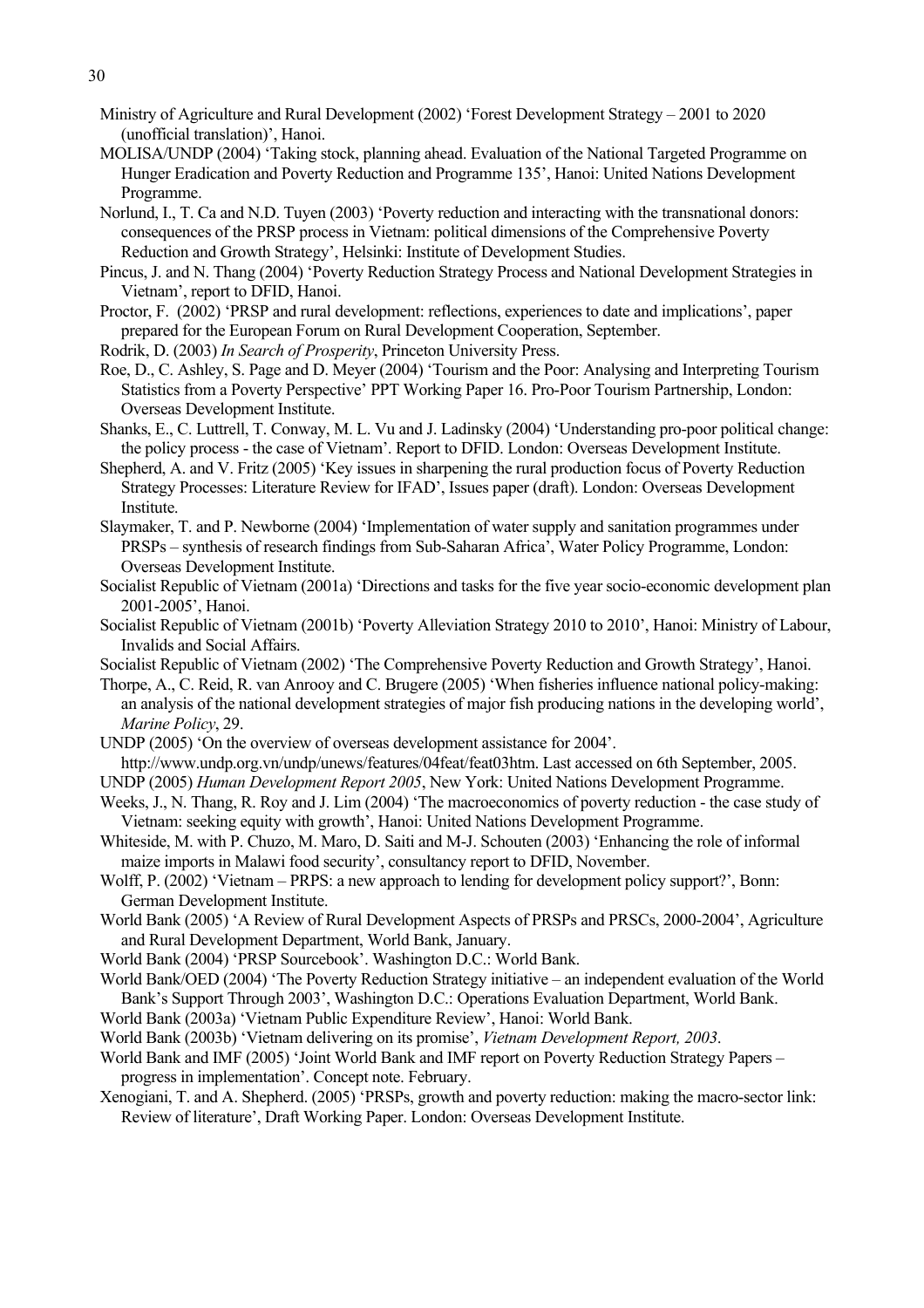## **Annex. Guiding questions for further research – work in progress**

This study has shown that in order to discuss the treatment given to the rural productive sectors in PRSs it is important to understand the **pro-poor growth narratives** – perspectives and debates on pro-poor growth strategies and roles of government – and **policy processes** – engagement of the rural productive sectors, capacity constraints, external interests, influence of donor policies, etc. – that lie behind.

Further research is expected to provide answers to the questions raised below. This is not an exhaustive list and represents work in progress.

## **1. PRS treatment of the rural productive sectors**

### 1.1. Content of PRS documents

- 1.1.1. Is rural poverty well understood? Do poverty assessments disaggregated poverty at rural level?
- 1.1.2. Are the policy objectives and prioritised interventions in PRSs consistent with the poverty assessments and the characteristics of poverty (in particular those related to rural livelihoods)?
- 1.1.3. Do PRSs establish connections between poverty reduction, growth and the rural productive sectors? Are the policy strategies and prioritisation of interventions consistent with those connections?
- 1.1.4. Are the responsibilities and areas of intervention of the rural productive sectors clearly specified? Is there any significant difference of roles with regards to other sectors (such as health and education)?
- 1.1.5. Are priority actions budgeted for and disaggregated spatially and by sector?
- 1.1.6. Are there result and process indicators? Are they consistent with the policy objectives and specific sectoral areas of intervention, in particular for the rural productive sectors? Are they spatially disaggregated to account for regional specificities of poverty?
- 1.2. PRS process formulation, implementation and monitoring and evaluation
	- 1.2.1. Have the key rural productive sector stakeholder (in particular the governance bodies and the rural poor) been engaged? How?
	- 1.2.2. To what extent have participatory processes influenced the content and implementation of poverty reduction strategies?
	- 1.2.3. What are the capacity constraints faced by the rural productive sectors in engaging with PRS processes?
	- 1.2.4. What interests/incentives might determine (facilitate or obstruct) the terms of the engagement with PRSs?

## **2. Pro-poor growth and rural productive sectors**

- 2.1. Narratives and policy agendas
	- 2.1.1. What are the prevailing narratives on the rural productive sectors' contribution to pro-poor growth? Are those views contested? How and by whom?
	- 2.1.2. What are the perceptions/narratives regarding the role of government, and the governance bodies of the rural productive sectors in particular, in implementing pro-poor policies?
	- 2.1.3. Are there clear rural productive sector strategies/programmes? How do they link with existing research evidence? How does new evidence influence policy formulation?
	- 2.1.4. Are the key enabling and regulatory issues for pro-poor growth recognised in those sectors?
		- Is there recognition of any of these in the PRS/policy process?
		- Why are some issues emphasised and not others if that is the case?